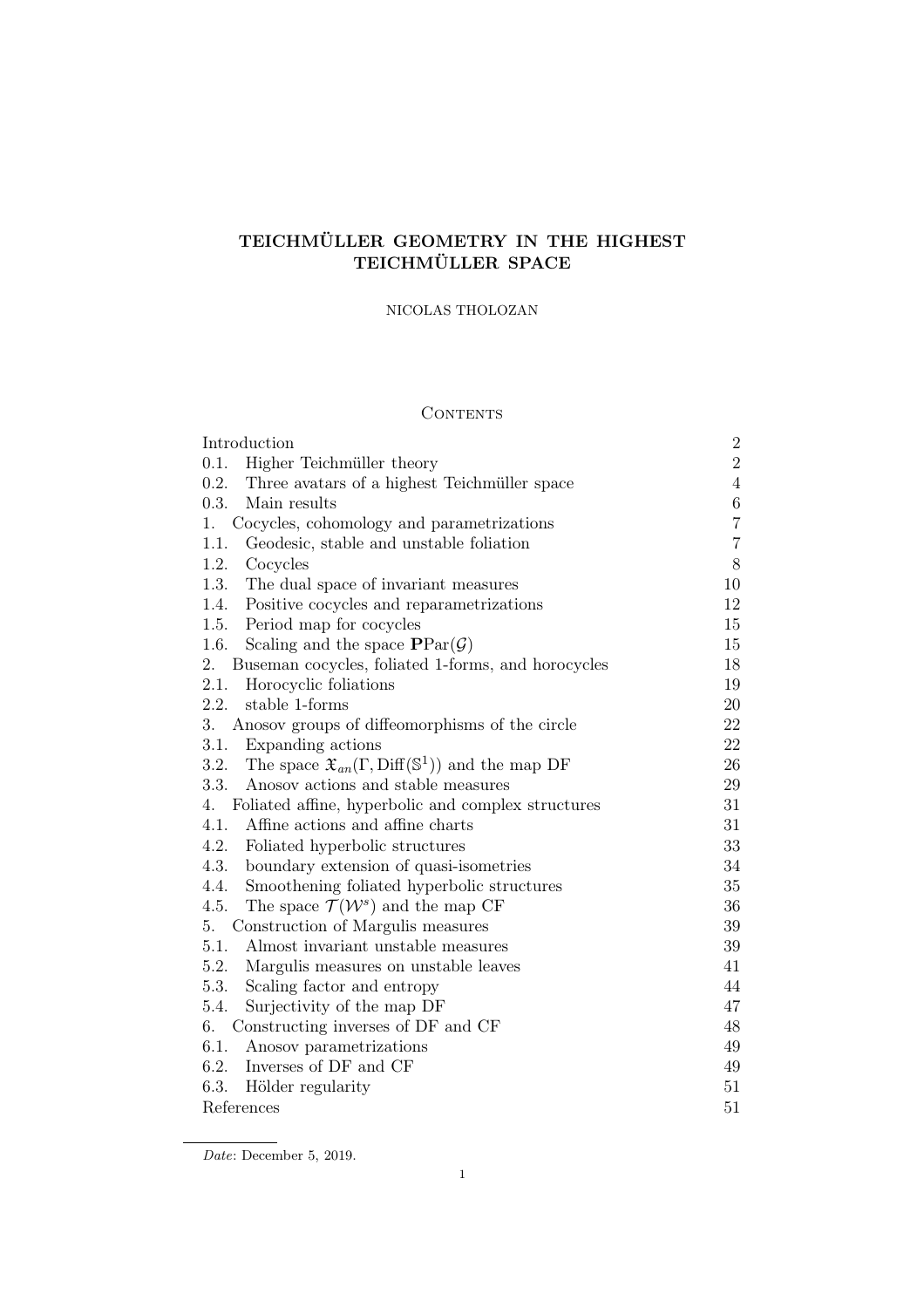### 2 NICOLAS THOLOZAN

### **INTRODUCTION**

The goal of these notes is to explain how the space of reparametrizations of the geodesic flow of a hyperbolic surface can be seen both as the Teichmüller space of the weakly unstable foliation and as a subset of the character variety of the fundamental group of the surface into the group of diffeomorphisms of the circle. This work stemed out of many discussions Bertrand Deroin, who I warmly thank here.

0.1. Higher Teichmüller theory. Our main motivation is do develop a framework in which we hope to study higher Teichmüller theory with the tools of classical Teichmüller theory. Before we get more precise, let us briefly recall what these two terms cover.

Classical Teichmüller theory. Let  $\Sigma$  be a closed oriented surface of genus  $q \geq 2$ . The Teichmüller space of  $\Sigma$  is the space  $\mathcal{T}(\Sigma)$  of complex structures on  $\Sigma$  up to isotopy. It carries a properly discontinuous action of the *mapping* class group of  $\Sigma$ , and the quotient under this action is the *moduli space* of Riemann surfaces of genus g.

Teichmüller theory in a broad sense refers to the study of the geometry of the Teichmüller space, which can be traced back to the XIXth century and continued throughout the XXth century, with the works of Ahlfors, Bers, or Wolpert among many others. In a more restrictive sense it could refer to the work of the nazi mathematician Oswald Teichmüller, who proved that  $\mathcal{T}(\Sigma)$  is homeomorphic to  $\mathbb{R}^{6g-6}$  and constructed its complex structure by studying optimal quasi-conformal maps between Riemann surfaces.

We know since Gauss that a complex structure on  $\Sigma$  is equivalent to a conformal class of Riemannian metrics, and since Poincaré that every such conformal class contains a unique metric of curvature −1. Thus the space  $\mathcal{T}(\Sigma)$  is canonically identified with the Fricke space  $\mathcal{F}(\Sigma)$  of hyperbolic metrics on  $\Sigma$  up to isotopy.

Now, a hyperbolic metric on  $\Sigma$  gives an isometry from the universal cover  $\widetilde{\Sigma}$  to the Poincaré half plane  $\mathbb{H}^2$  which is equivariant with respect to some representation of the fundamental group  $\Gamma$  of  $\Sigma$  which is Fuchsian (i.e. discrete and faithful). This gives an identification between  $\mathcal{F}(\Sigma)$  and the space  $\mathfrak{X}_{fuchs}(\Gamma, \mathrm{PSL}(2, \mathbb{R})$  of Fuchsian representations up to conjugation.

What makes Teichmüller theory so rich is that the three avatars of the Teichmüller space:  $\mathcal{T}(\Sigma)$ ,  $\mathcal{F}(\Sigma)$  and  $\mathfrak{X}_{\text{fuchs}}(\Gamma, \text{PSL}(2,\mathbb{R}))$  carry different geometric structures that "miraculously" combine together. A stricking example is the fact that Goldman's symplectic form on  $\mathfrak{X}_{\text{fuchs}}(\Gamma, \text{PSL}(2, \mathbb{R})$  combines with the complex structure of  $\mathcal{T}(\Sigma)$  to form the Weil–Petersson metric, which lives naturally on  $\mathcal{F}(\Sigma)$ .

Let us point out that some aspects of Teichmüller theory have been generalized to several infinite dimensional contexts, such as Teichmüller theory of surface of infinite type, Teichmüller theory of foliations and universal Teichmüller theory.

Higher Teichmüller theory. In the 90's, Hitchin discovered that the space  $\mathfrak{X}(\Gamma, \mathrm{PSL}(n, \mathbb{R}))$  of representations of  $\Gamma$  into  $\mathrm{PSL}(n, \mathbb{R})$  had a distinguished connected component, that we will denote  $\mathfrak{X}_{hit}(\Gamma, \mathrm{PSL}(n, \mathbb{R}))$  which coincided with the space  $\mathfrak{X}_{fuchs}(\Gamma, \mathrm{PSL}(2, \mathbb{R}))$  for  $n = 2$ , and which beared some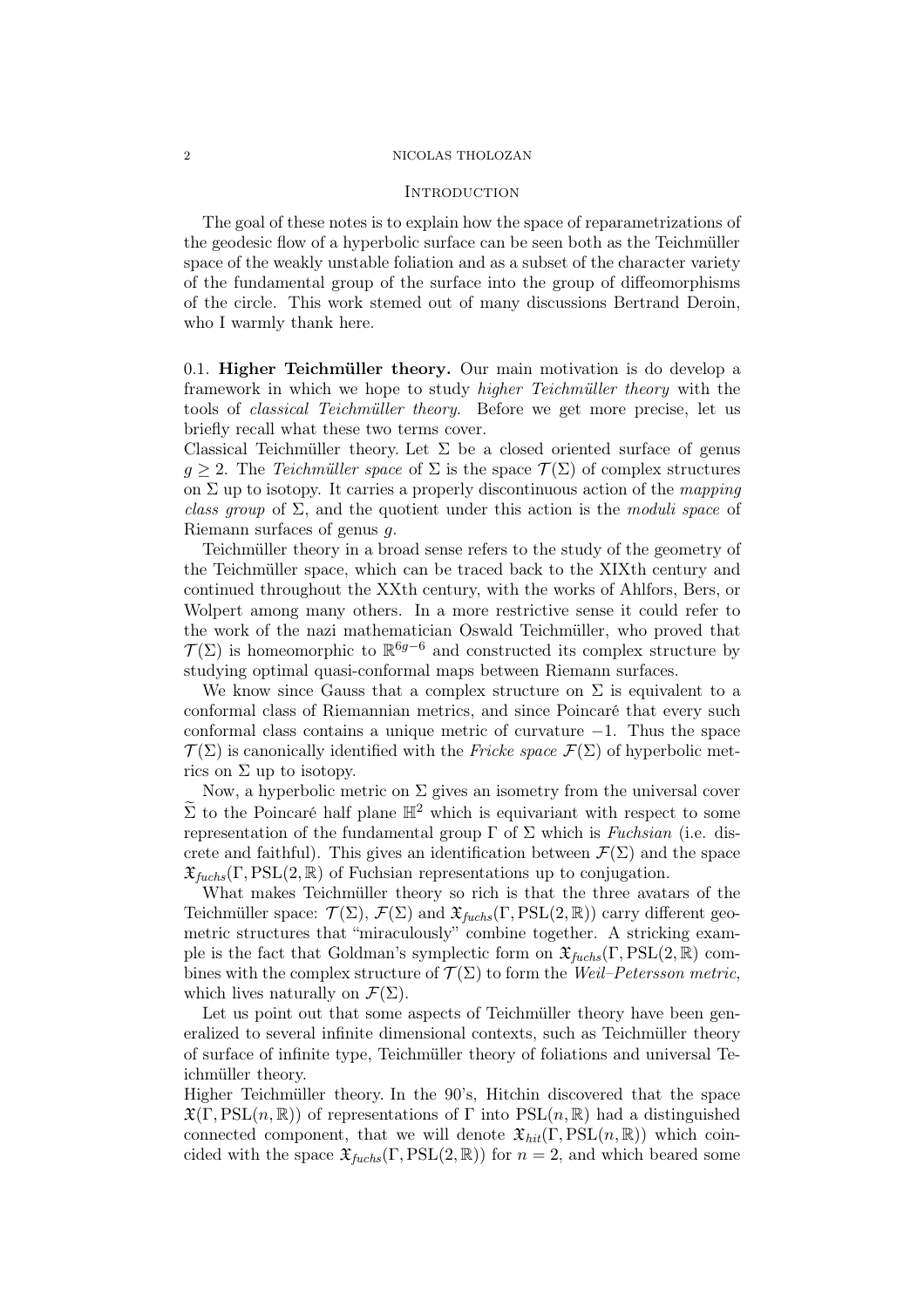### HIGHST TEICHMÜLLER 3

resemblence with a "higher rank" analog of the Teichmüller space, in particular, it contains a Fuchsian locus isomorphic to  $\mathcal{T}(\Sigma)$ . This analogy was strengthed by Labourie, who proved that representations in Hitchin' component have a very powerful dynamical property that he called Anosov property, showing in particular that they are all discrete and faithful. Since then other character varieties  $\mathfrak{X}(\Gamma, G)$  have been shown to contain connected components consisting only of Anosov representations. This popularized the term Higher Teichmüller theory to refer, depending on the context, to the study of Hitchin or related components of character varieties, of more generally o the study of Anosov representations of surface groups.

Several authors have been working on extending Teichmüller geometry to these higher Teichmüller spaces. An important work in this direction is that of Bridgeman–Canary–Labourie–Sambarino, who used the thermodynamical formalism to construct a Riemannian metric on  $\mathfrak{X}_{hit}(\Gamma, \mathrm{PSL}(n, \mathbb{R}))$ , which restricts to the Weil–Petersson metric on the Fuchsian locus. Let us briefly sketch how their construction works: they show that one can embed  $\mathfrak{X}_{hit}(\Gamma, \mathrm{PSL}(n, \mathbb{R}))$  into the space of Hölder reparametrizations of the geodesic flow of a hyperbolic metric on Σ. There lives the *pressure metric*, which is roughly speaking the second fundamental form of the hypersurface formed by reparametrizations of entropy 1.

What has been missing in higher Teichmüller theory is a higher rank analog of the complex structure of  $\mathcal{T}(\Sigma)$ . An important open question is for instance whether the pressure metric of Bridgeman–Canary–Labourie– Sambarino is Kähler for some suitable complex structure on  $\mathfrak{X}_{hit}(\Gamma, \mathrm{PSL}(n, \mathbb{R}))$ .

Here we construct a complex structure on the space of Hölder reparametrizations of the geodesic flow, by identifying it with some foliated Teichüller space. We also develop a representation theoretic point of view on that space, identifying it with the space of "Anosov representations" of  $\Gamma$  into the group of diffeomorphisms of the circle. This that many aspects of the classical Teichmüller theory could be generalized to this "highest Teichmüller space" of reparametrizations.

We hope that some of these results will descend to interesting geometric properties of higher Teichmüller spaces after a careful understanding of how these umbed into the space of reparametrizations.

Let us advise the reader that the results presented here are not entirely new. For the most part they seem to be rephrasings of results well-known from hyperbolic dynamists. In particular, the general idea that certain moduli spaces of dynamical systems could be identified with Teichmüller spaces of foliations was introduced by Sullivan in []. In [], Cawley studies introduces the Teichmüller space of Anosov automorphisms of the torus and carries a study which is essentially covers what we do here when replacing the geodesic flow of a hyperbolic surface by the suspension flow of a linear automorphism of the torus. It was however very useful to the author writing the many details of these correspondance that he couldn't find elsewhere, and we hope it will be useful to some readers too.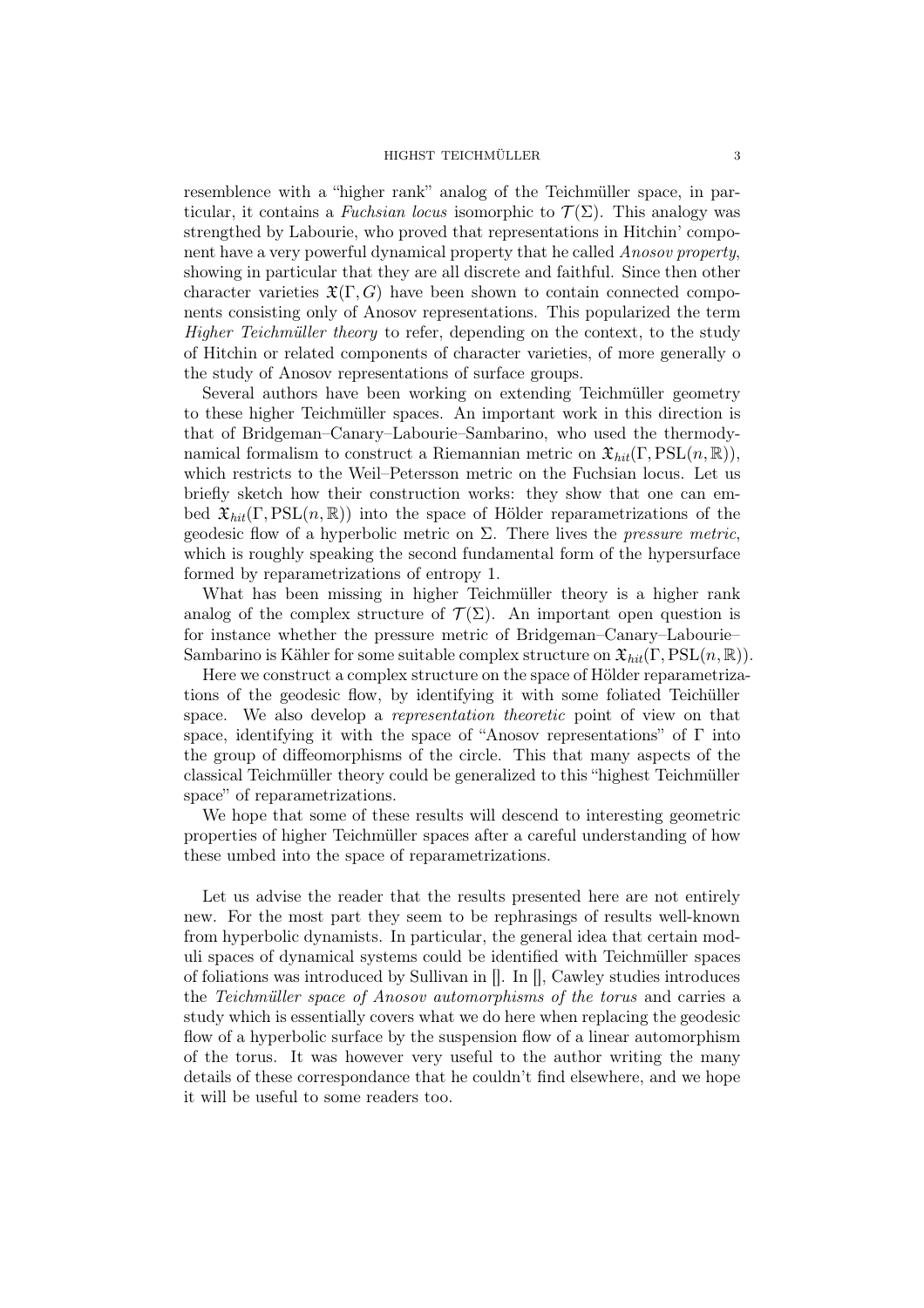### 4 NICOLAS THOLOZAN

0.2. Three avatars of a highest Teichmüller space. Let us now state our results with more precision. We first introduce three avatars of what our "highest Teichmüller space" will be.

0.2.1. Parametrizations of the geodesic foliation. Let  $\Sigma$  be a closed hyperbolic surface of genus at least 2. In the sequel, we denote by  $\Gamma$  its fundamental group and by  $M_{\Gamma}$  its unit tangent bundle. The geodesic flow of  $\Sigma$  is a flow on  $M_{\Gamma}$ . It turns out that the topological manifold  $M_{\Gamma}$  and the foliation  $\mathcal{G}$ given by the orbits of the geodesic flow are "independent" of the choice of the hyperbolic structure on  $\Sigma$ . We call  $\mathcal G$  the *geodesic foliation*.

Closed leaves of the geodesic foliation correspond to closed geodesics on  $\Sigma$  and are in one to one correspondance with conjugacy classes of primitive elements in  $\Gamma$ . We denote by  $[\Gamma]$  this set.

A reparametrization of the geodesic flow is a continuous flow on  $M_{\Gamma}$  which is orbit equivalent to the geodesic flow. To avoid as much as possible references to a background hyperbolic metric, we call such flows parametrizations of the geodesic foliation.

Two parametrizations of the geodesic foliation are *conjugate* if they are conjugate by a homeomorphism preserving each geodesic leaf. This equivalence relation is not closed on the space of reparametrizations. We call two parametrizations weakly conjugate if one is the uniform limit of conjugates of the other. The space of parametrizations of the geodesic foliation modulo weak conjugation is denoted

 $Par(\mathcal{G})$ .

The subset of equivalence classes of parametrizations which are Hölder regular is denoted by

$$
\operatorname{Par}^{h}(\mathcal{G}) .
$$

If  $\varphi$  is a parametrization of the geodesic foliation, the *period map* of  $\varphi$  is the function

$$
L_{\varphi} : [\Gamma] \to \mathbb{R}_{>0}
$$

associating to a closed geodesic  $\gamma$  the time  $\varphi$  takes to run through  $\gamma$ .

There is a natural "scaling" action of  $\mathbb{R}_{>0}$  on  $\text{Par}(\mathcal{G})$ . The topological entropy  $h_{top}(\varphi)$  of a flow  $\varphi$  provides a way to normalize parametrizations. Indeed, the function  $h_{top}$  is well-defined on  $Par(\mathcal{G})$ , continuous, positive and homogeneous of degree  $-1$  with respect to the scaling action. Thus every parametrization  $\varphi$  admits a unique scaling of entropy 1. We denote by

$$
\mathrm{Par}_1(\mathcal{G})
$$

the space of parametrizations of entropy 1 up to weak equivalence, and by  $\text{Par}_1^h(\mathcal{G})$  its intersection with  $\text{Par}^h(\mathcal{G})$ .

0.2.2. Anosov actions on the circle. Recall that the hyperbolic surface  $\Sigma$ is isometric to the quotient  $j(\Gamma) \backslash \mathbb{D}$  where  $\mathbb D$  denotes Poincaré's hyperbolic disc and  $j : \Gamma \to \text{Isom}_+(\mathbb{D})$  is a Fuchsian representation (i.e. discrete and faithful). The representation j provides an analytic action of  $\Gamma$  on the unit circle  $\mathbb{S}^1 = \partial \mathbb{D}$ . This action has *maximal Euler class*, i.e. the twisted product bundle  $\Sigma \times_j \mathbb{S}^1$  is isomorphic to the unit tangent bundle of  $\Sigma$ .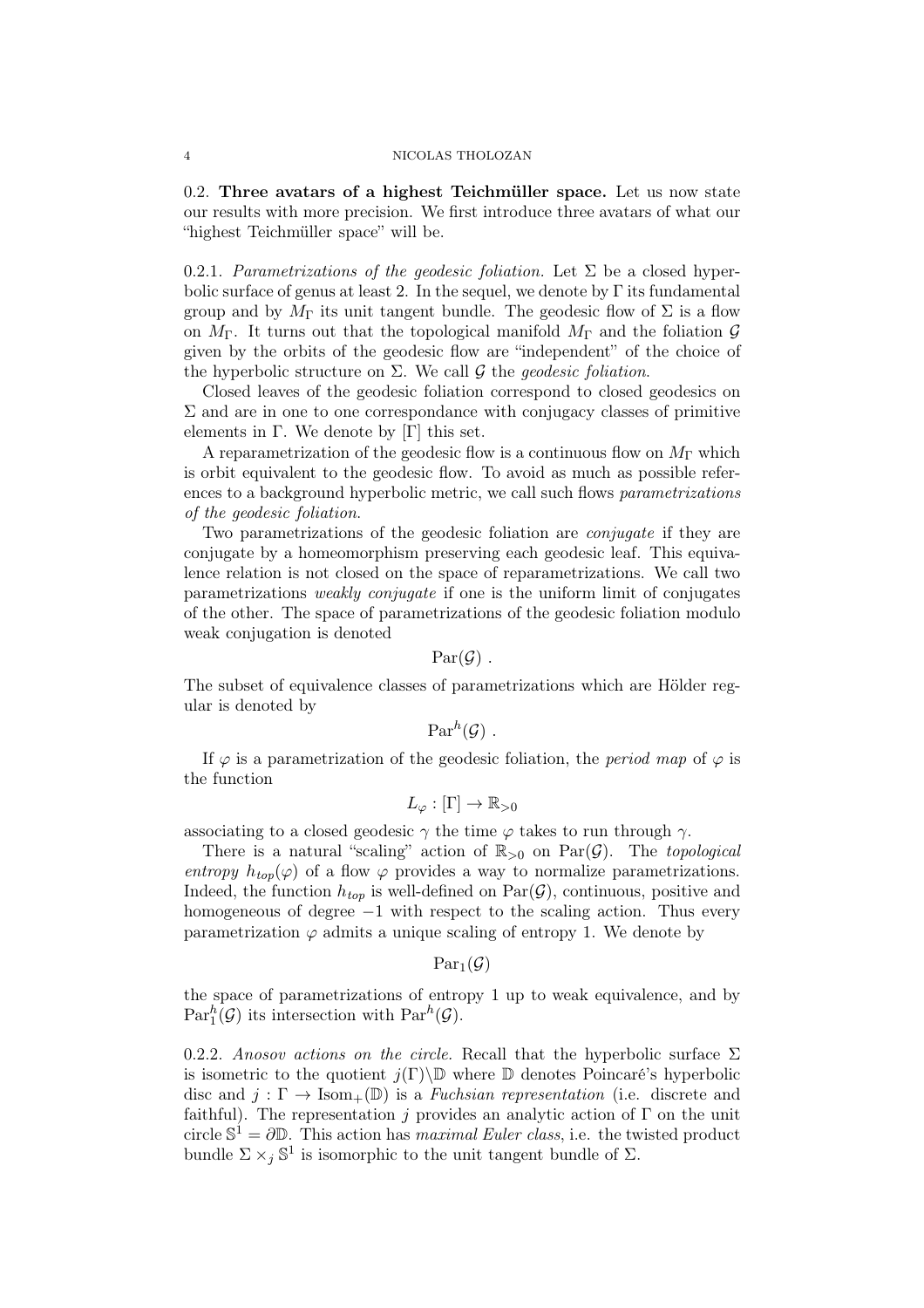Let Diff( $\mathbb{S}^1$ ) denote the group of diffeomorphisms of  $\mathbb{S}^1$  of class  $\mathcal{C}^1$  and  $\text{Diff}^{h}(\mathbb{S}^{1})$  the subgroup of diffeomorphisms with Hölder derivatives. We endow  $\text{Diff}(\mathbb{S}^1)$  with the  $\mathcal{C}^1$  topology. By a theorem of Matsumoto, a morphism  $\rho: \Gamma \to \text{Diff}(\mathbb{S}^1)$  has maximal Euler class if and only if it is semi-conjugate to a Fuchsian representation *j*. We call  $\rho$  an Anosov representation into  $Diff(\mathbb{S}^1)$  or an *Anosov action* on  $\mathbb{S}^1$  if it is conjugate to a Fuchsian representation j via a bi-Hölder homeomorphism. We will see in Section ?? that this is equivalent for the action of  $\rho$  to be topologically conjugated to j and expanding (see for instance [1] for the relevance of expanding properties in one dimensional dynamics).

Let  $\rho$  be an Anosov action on the circle. for every  $\gamma \in \Gamma$ , the diffeomorphism  $\rho(\gamma)$  has a unique attracting fixed point on  $\mathbb{S}^1$  that we denote abusively  $\gamma_+$ . The derivative of  $\rho(\gamma)$  at its attracting fixed point is less than 1 and is invariant by conjugation of  $\gamma$  by a diffeomorphism. We define the *period map* of  $\rho$  as the map

$$
L_{\rho}: \begin{bmatrix} \Gamma \end{bmatrix} \rightarrow \mathbb{R}_{>0} \begin{bmatrix} \gamma \end{bmatrix} \rightarrow -\log (\rho(\gamma)'(\gamma_{+})) .
$$

The space  $Hom(\Gamma, Diff(S^1))$  of morphisms from  $\Gamma$  to  $Diff(S^1)$  inherits a topology from that of  $\text{Diff}(\mathbb{S}^1)$ . The group  $\text{Diff}(\mathbb{S}^1)$  acts continuously on  $Hom(\Gamma, Diff(S^1))$  by conjugation. This action may not be proper. We denote by  $\mathfrak{X}(\Gamma,\mathrm{Diff}(\mathbb{S}^1))$  the largest Hausdorff quotient of  $\mathrm{Hom}(\Gamma,\mathrm{Diff}(\mathbb{S}^1))/\mathrm{Diff}(\mathbb{S}^1)$ . We also denote by  $\mathfrak{X}_{an}(\Gamma, \text{Diff}(\mathbb{S}^1))$  the open subset of equivalence classes of Anosov representations, and by  $\mathfrak{X}_{an}(\Gamma, \text{Diff}^h(\mathbb{S}^1))$  the subset of equivalence classes of Anosov representations with values in  $\text{Diff}^h(\mathbb{S}^1)$ .

0.2.3. Teichmüller space of the weakly stable foliation. The geodesic flow of a hyperbolic surface is a well-known example of an *Anosov flow*. In particular, it has a weakly unstable foliation  $\mathcal{W}^u$  of dimension 2, which contains the geodesic foliation. This foliation is "independent" of the choice of a hyperbolic structure.

A foliated Riemannian metric  $g$  on  $\mathcal{W}^u$  is the data of a scalar product on each tangent space to  $\mathcal{W}^u$  which is of class  $\mathcal{C}^{\infty}$  along the leaves and varies transversally continuously for the  $\mathcal{C}^{\infty}$  topology. We call it transversally Hödler if there exists  $\alpha > 0$  such that the metrics on two  $\varepsilon$ -close leaves are  $\varepsilon^{\alpha}$ -close for the  $\mathcal{C}^{\infty}$  topology.

Two metrics q and h are *conformally equivalent* if there is a continuous function  $\sigma$  on  $M_{\Gamma}$  such that  $h = e^{\sigma}g$ . A foliated conformal structure on  $\mathcal{W}^u$  is a conformal equivalence class of Riemannian metrics on  $\mathcal{W}^u$ . It is transversally Hölder if it admits a transversally Hölder representative.

A foliated homotopy  $(h_t)_{0 \leq t \leq 1}$  is a continuous family of continuous self maps of  $M_{\Gamma}$  preserving the leaves of  $\mathcal{W}^u$  and such that  $h_0 = \text{Id}$ . Two foliated conformal structures  $[g_1]$  and  $[g_2]$  are *homotopic* if there exists a foliated homotopy  $(h_t)$  such that  $h_1^*[g_2] = g_1$ .

Let [g] be a conformal structure on  $\mathcal{W}^u$ , and let [ $\gamma$ ] be a closed geodesic. The weakly unstable leaf containing  $[\gamma]$  is conformally equivalent (for the conformal structure [g]) to  $l\backslash\mathbb{D}$  for some hyperbolic isometry l. The period *map* of  $[q]$  is the map

$$
L_{[g]}:[\Gamma]\to\mathbb{R}_{>0}
$$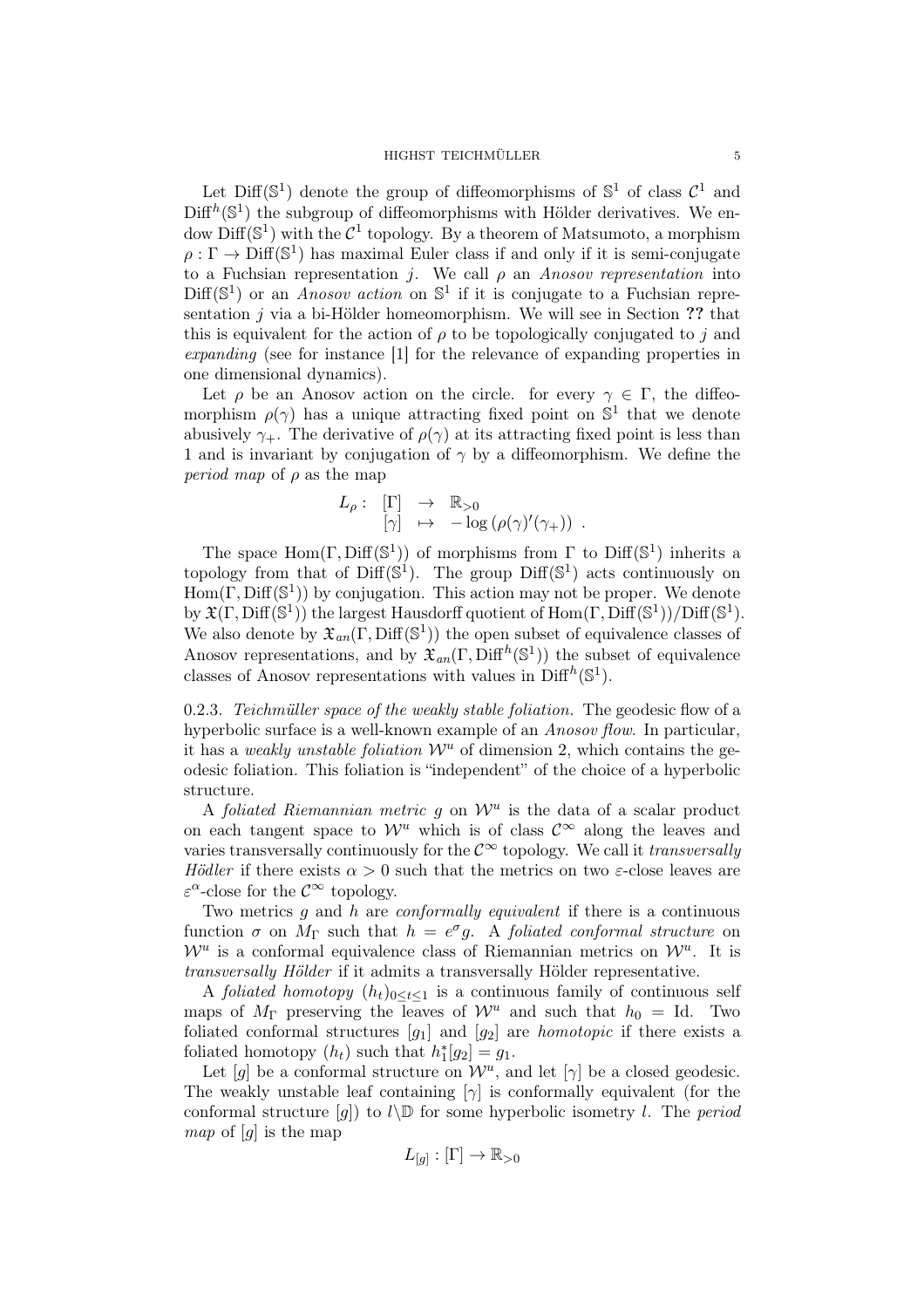### 6 NICOLAS THOLOZAN

associating to  $\gamma$  the translation length of l. The period map is homotopy invariant.

The Teichmüller space of the foliation  $\mathcal{W}^u$  is the space of foliated conformal structures on  $\mathcal{W}^u$  modulo homotopy. We denote it by  $\mathcal{T}(\mathcal{W}^u)$ . We denote by  $\mathcal{T}^h(\mathcal{W}^u)$  the subset of homotopy classes of transversally Hölder conformal structures.

Teichmüller spaces of 2-dimensional foliations were introduced by Sullivan in []. There, he proves that those Teichmüller spaces (in particular  $\mathcal{T}(\mathcal{W}^u)$ have the geometry of a (possibly infinite dimensional) complex manifold biholomorphic to a bounded domain in a complex Banach space.

Note that we could imagine several variations in the definition of a Teichmüller space. For instance, replacing homotopy equivalence by isotopy equivalence, or weakening the leafwise regularity of our conformal structures. In the classical theory, all these definitions are equivalent thanks to the following classical theorems:

Theorem 0.1. Any two smooth structures on a topological surface are isotopic.

**Theorem 0.2.** Two homeomorphisms of a surface which are homotopic are isotopic.

We do not know whether the equivalent results exist for 2-dimensional foliations and try to avoid entering into those details here.

0.3. Main results. The purpose of these notes is to clarify the relation between the three spaces described above. This is summarized in the following theorems:

Theorem 0.3. There exists a continuous map

$$
\mathrm{DF}: \mathfrak{X}_{an}(\Gamma, \mathrm{Diff}(\mathbb{S}^1)) \to \mathrm{Par}_1(\mathcal{G})
$$

such that

$$
L_{\mathrm{DF}(\rho)} = L_{\rho}
$$

for all ρ. This map is a surjective and restricts to a bijection between  $\mathfrak{X}_{an}(\Gamma, \text{Diff}^{h}(\mathbb{S}^{1}))$  and  $\text{Par}_{1}^{h}(\mathcal{G})$ .

Theorem 0.4. There exists a continuous map

$$
CF: \mathcal{T}(\mathcal{W}^u) \to \mathrm{Par}_1(\mathcal{G})
$$

such that

$$
L_{\mathrm{CF}([g])} = L_{[g]}
$$

for all [g]. This map restricts to a bijection between  $\mathcal{T}^h(\mathcal{W}^u)$  and  $\text{Par}^h_1(\mathcal{G})$ .

Note that the sets  $\text{Par}_1^h(\mathcal{G})$  and  $\mathcal{T}^h(\mathcal{W}^u)$  are respectively dense in  $\text{Par}_1(\mathcal{G})$ and  $\mathcal{T}(\mathcal{W}^u)$ . By Theorem 0.4, one can thus see  $Par_1(\mathcal{G})$  and  $\mathcal{T}(\mathcal{W}^u)$  as two natural completions of the space of Hölder parametrizations. We do not know whether the two completions coincide (i.e. whether CF is a bijection).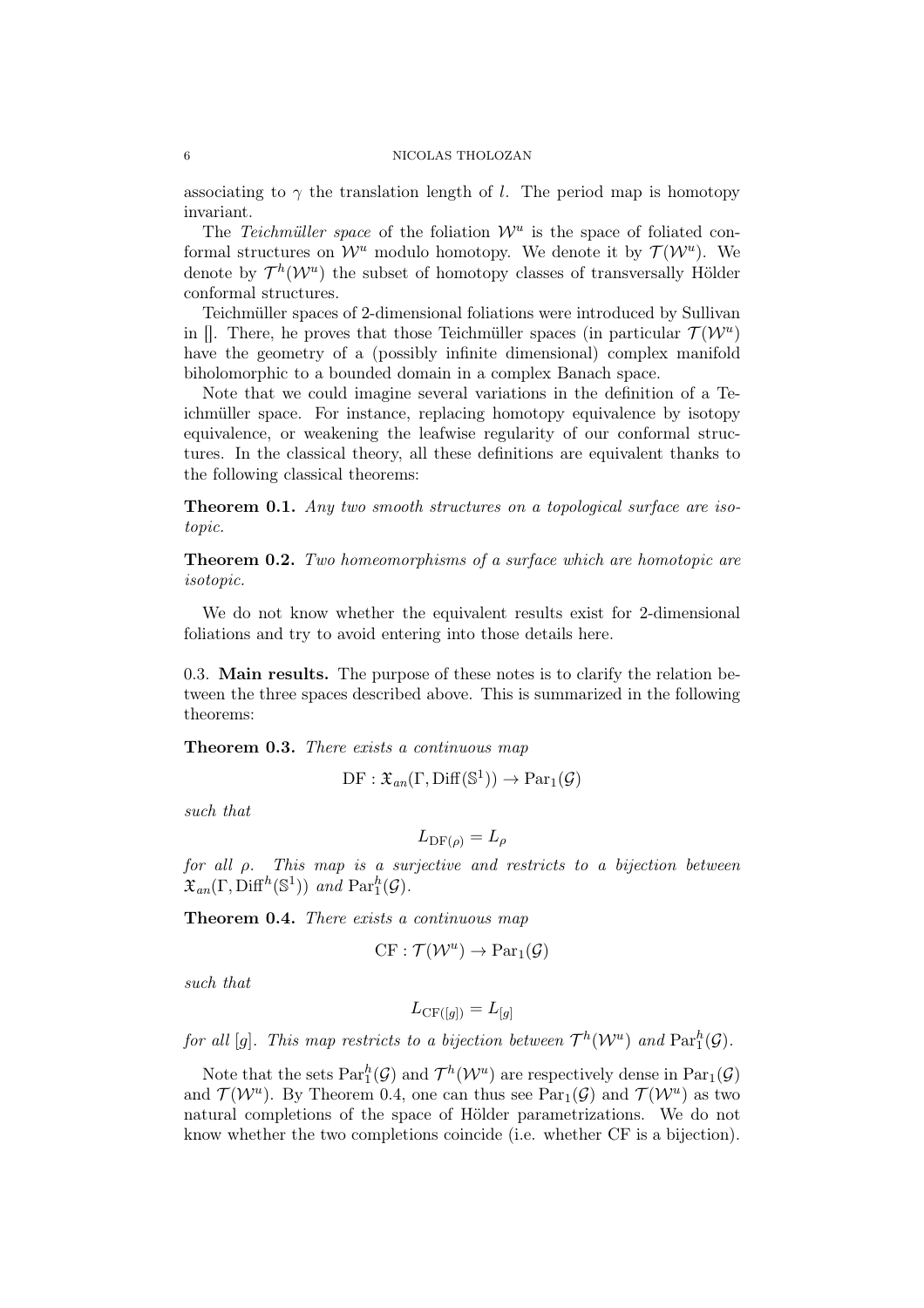#### HIGHST TEICHMÜLLER 7

### 1. Cocycles, cohomology and parametrizations

In this section, we gather some classical results about cocycles along a continuous flow and their relation with reparametrizations of that flow. This leads to the description of the space  $Par(\mathcal{G})$  as a convex cone in an infinite dimensional Banach space. This description seems to date back to Bowen.

In order to stick to our objective, we restrict ourselves to reparametrizations of the geodesic flow of a closed negatively curved surface. However, all the results here could work in the very general setting of parametrizations of a 1-dimensional lamination, except for a few results which use the density of closed orbits and hold for any topologically transitive Anosov flow.

1.1. Geodesic, stable and unstable foliation. In all the paper,  $\Sigma$  denotes a closed oriented surface of genus at least 2 and  $\Gamma$  its fundamental group. Recall that  $\Gamma$  is *hyperbolic* in the sense of Gromov. its boundary at infinity  $\partial_{\infty} \Gamma$  is a topological circle with a canonical Hölder structure. Let  $M_{\Gamma}$  denote the set of cyclically oriented triples of distinct points of  $\partial_{\infty}\Gamma$ . The group  $\Gamma$  acts properly discontinuously and cocompactly on  $M_{\Gamma}$ . We denote the quotient by  $M_{\Gamma}$ .

For every  $y \neq z \in \partial_{\infty} \Gamma$ , let us denote by  $W^s(z)$  the set  $\{(x_-, x_t, x_+) \in$  $M_{\Gamma}$  |  $x_{+} = z$ , by  $W^{u}(y)$  the set  $\{(x_{-}, x_{t}, x_{+}) \in M_{\Gamma} \mid x_{-} = y\}$  and by  $\widetilde{G}(y, z)$  the set  $\widetilde{W}^{u}(y) \cap \widetilde{W}^{s}(z)$ . Note that the cyclic order on  $\partial_{\infty}\Gamma$  induces an order on  $\tilde{G}(y, z)$  given by

$$
(y, t, z) \leq (y, s, z) \iff (y, t, s, z)
$$
 are cyclically ordered.

The sets  $\widetilde{\mathcal{G}}(y, z)$  are the leaves of a one dimensional Hölder foliation  $\widetilde{\mathcal{G}}$  of  $\widetilde{M}_{\Gamma}$  which is preserved by the action of  $\Gamma$  and thus induces a Hölder foliation  $\mathcal{G}$  of  $M_{\Gamma}$  that we call the *geodesic foliation*. Similarly, the sets  $\widetilde{\mathcal{W}}^{s}(z)$  and  $\widetilde{\mathcal{W}}^{u}(y)$  respectively induce Hölder foliations of  $M_{\Gamma}$  of dimension 2 called the weakly stable and weakly unstable foliations and denoted  $\mathcal{W}^s$  and  $\mathcal{W}^u$ .

Remark 1.1. If x is a point in  $M_{\Gamma}$ , we will denote by  $\mathcal{G}(x)$ ,  $\mathcal{W}^s(x)$  and  $\mathcal{W}^u(x)$ the geodesic, stable and unstable leaves passing through  $x$ .

We can now define a (continuous) *parametrization* of the geodesic foliation to be a continuous flow on  $M_{\Gamma}$  whose orbits are the leaves of the geodesic foliation. More precisely:

**Definition 1.2.** A continuous parametrization of the geodesic foliation  $\mathcal{G}$ on  $M_{\Gamma}$  is a continuous continuous flow  $(\varphi_t)_{t\in\mathbb{R}}$  on  $M_{\Gamma}$  whose orbits are the leaves of the foliation  $\mathcal G$  and which respects the orientation of  $\mathcal G.$ 

The parametrization  $(\varphi_t)$  is Hölder if each  $\varphi_t$  is bi-Hölder the map  $(t, x) \rightarrow$  $(t, \varphi_t(x))$  is a Hölder homeomorphism of  $M_\Gamma \times \mathbb{R}$ .

Remark 1.3. A parametrization  $\varphi$  lifts to a Γ-equivariant flow on  $\widetilde{M}_{\Gamma}$  that we still denote  $\varphi$ . More generally, any object on  $M_{\Gamma}$  which lifts naturally to  $M_{\Gamma}$  will called the same when lifted. This will avoid some unnecessarily heavy notations.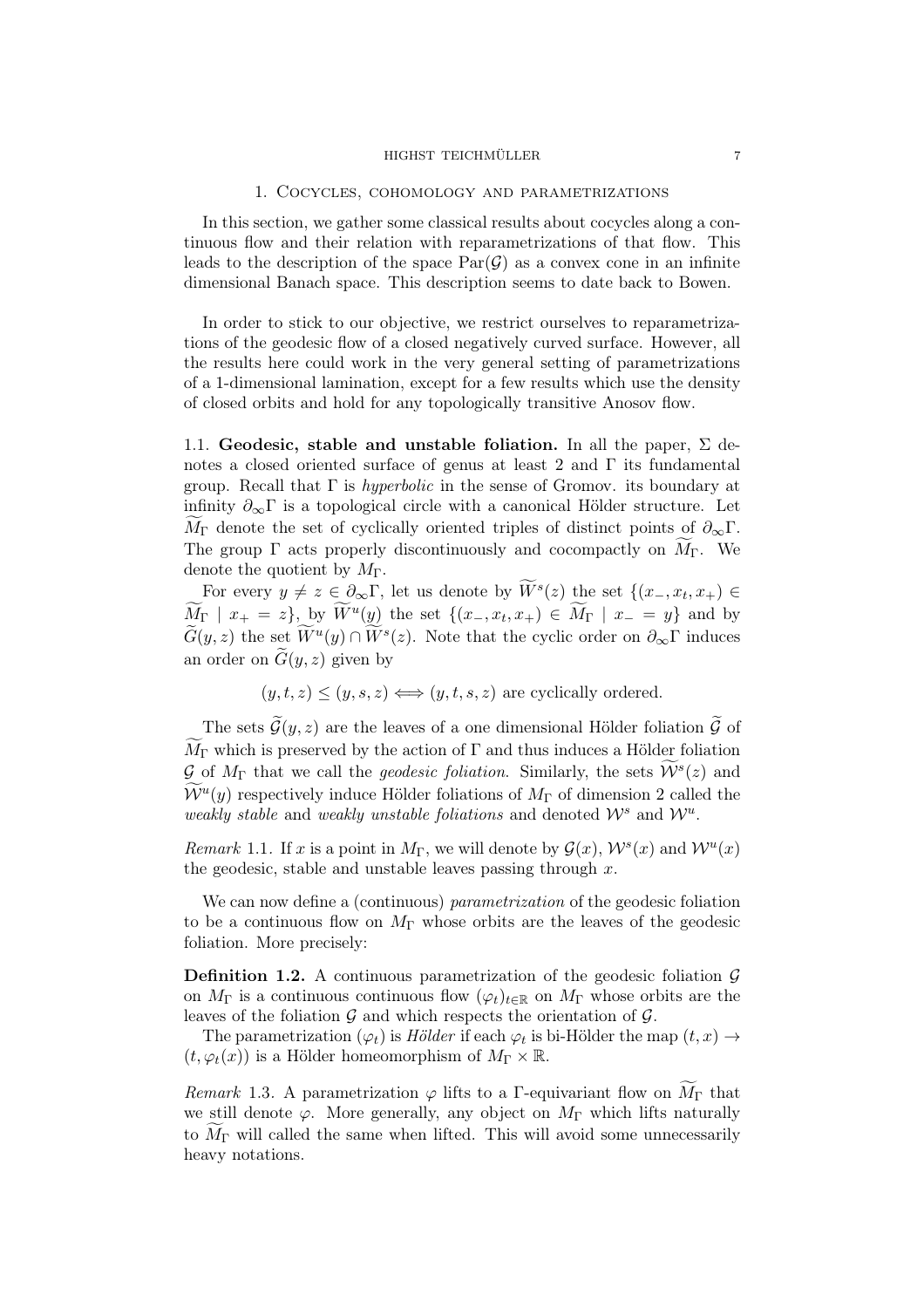### 8 NICOLAS THOLOZAN

Every non-trivial element  $\gamma \in \Gamma$  has a unique attracting fixed point  $\gamma_+ \in \Gamma$  $\partial_{\infty} \Gamma$  and a unique repelling repelling fixed point  $\gamma_-\in \partial_{\infty} \Gamma \backslash {\gamma_+}$ .

Let  $x \in \partial_{\infty} \Gamma$  be a point on the geodesic  $\mathcal{G}(\gamma_-, \gamma_+)$ . We define  $L_{\varphi}(\gamma)$  as the positive number  $t$  such that

$$
(\gamma_-, \gamma \cdot x, \gamma_+) = \varphi_t(\gamma_-, x, \gamma_+)) \; .
$$

One easily verifies that  $L_{\tilde{\varphi}}(\gamma)$  does not depend on the choice of x, is invariant by conjugation of  $\gamma$  and verifies  $L_{\varphi}(\gamma^n) = nL_{\varphi}(\gamma)$ .

**Definition 1.4.** Let  $\varphi$  be a continuous parametrization of the geodesic foliation. The map

$$
L_{\varphi} : [\Gamma] \to \mathbb{R}_{>0}
$$

is called the *period* map of  $\varphi$ .

**Definition 1.5.** Two continuous parametrizations  $(\varphi_t)$  and  $(\psi_t)$  of the geodesic foliation are called conjugate if there exists a continuous function  $f: M_{\Gamma} \to \mathbb{R}$  such that the flows  $(\varphi_t)$  and  $(\psi_t)$  are conjugated by the homeomorphism

$$
h: x \mapsto \varphi_{f(x)}(x).
$$

One can provide the space of all parametrizations of the geodesic foliation with the topology of uniform convergence on compact sets of  $M_{\Gamma} \times \mathbb{R}$ . Conjugation of flows defines an equivalence relation on this space. We define  $Par(\mathcal{G})$  as the quotient of the space of all parametrizations by the closure of this equivalence relation. The main purpose of this section is to describe the geometry of  $Par(\mathcal{G})$ .

1.1.1. Main example: geodesic flow of a negatively curved surface. Assume  $\Sigma$  is endowed with a Riemannian metric of negative curvature. Then there is a well-known identification of  $M_{\Gamma}$  with  $T_1\Sigma$ , the unit tangent bundle to  $\Sigma$ , through which the geodesic flow is a parametrization of the geodesic foliation. The geodesic flow is Anosov and the foliations  $\mathcal{W}^s$  and  $\mathcal{W}^u$  are precisely the weakly stable and unstable foliations of this Anosov. Though different negatively curved metrics give rise to different flows [2], these flows are orbit equivalent and have the same weakly stable and unstable foliations.

Instead of considering parametrizations of the geodesic foliation, we could have fixed a negatively curved metric on  $\Sigma$  and considered *reparametriza*tions of its geodesic flow (this approach is more common in the litterature). However, for our purpose, we prefer to emphasize that we have no privileged choice of a negatively curved metric or parametrization of the geodesic foliation.

1.2. Cocycles. Let us fix a continuous parametrization  $\varphi$  of the geodesic foliation. We recall here a few classical facts about continuous cocycles along  $\varphi$ .

**Definition 1.6.** A continuous cocycle along  $\varphi$  is a continuous function

$$
c:M_\Gamma\times\mathbb{R}\to\mathbb{R}
$$

such that

$$
c(x, t+s) = c(x, t) + c(\varphi_t x), s)
$$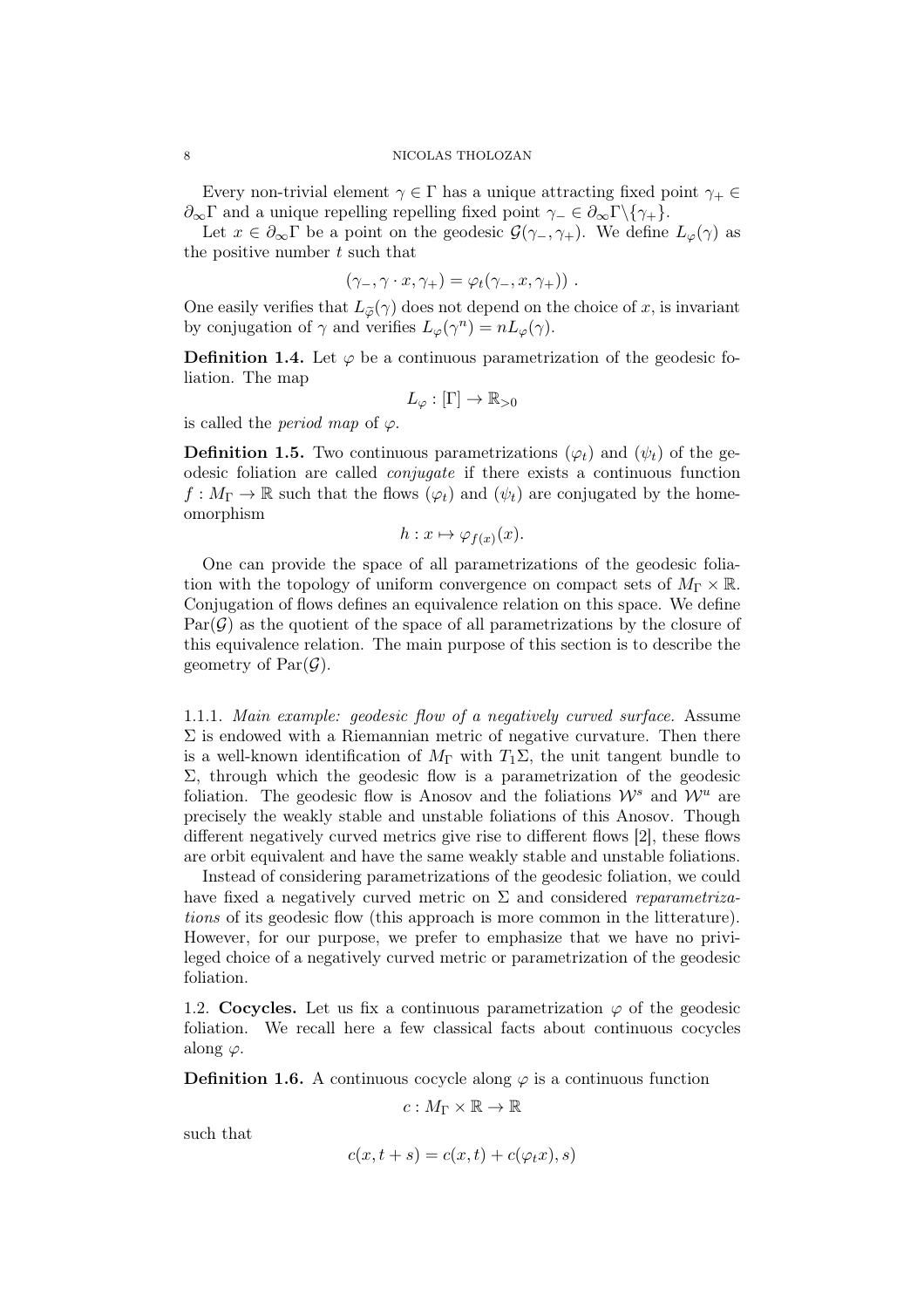for all  $x \in M_{\Gamma}$  and all  $t, s \in \mathbb{R}$ .

The following examples relate cocycles to continuous functions on one side and to reparametrizations of  $\varphi$  on the other side.

Example 1.7. Let  $f: M_{\Gamma} \to \mathbb{R}$  be a continous function. Then the function

$$
c_f: M_{\Gamma} \times \mathbb{R} \rightarrow \mathbb{R}
$$
  

$$
(x, t) \mapsto \int_0^t f(\varphi(u, x)) \mathrm{d}u
$$

is a cocycle. We call such a cocycle an integral cocycle.

Example 1.8. Let  $\psi$  be another parametrization of the geodesic foliation. One can associate to the pair  $(\varphi, \psi)$  the cocycle  $c_{\varphi \to \psi}$  along  $\varphi$  defined by

$$
\psi_{c_{\varphi \to \psi}(x,t)}(x) = \varphi_t(x) .
$$

In other words,  $c_{\varphi \to \psi}(x, t)$  is the time taken by the flow  $\psi$  to move from x to  $\varphi_t(x)$ . We call such a cocycle a *reparametrization cocycle*. When the base flow  $\varphi$  is fixed once and for all, we simply denote this cocycle by  $c_{\psi}$ .

The space  $Z(\varphi)$  of cocycles along  $\varphi$  is a Banach space for the norm

$$
||c||_{\infty} = \sup_{0 \leq t \leq 1} \sup_{x \in M_{\Gamma}} |c(x, t)|.
$$

**Definition 1.9.** A *Livšic coboundary* is a cocycle  $c$  for which there exists a continuous function  $F$  such that

$$
c(x,t) = F(\varphi_t(x)) - F(x)
$$

for all  $x \in M_{\Gamma}$  and  $t \in \mathbb{R}$ . Two cocycles  $c_1$  and  $c_2$  are called Livšic cohomologous if  $c_1 - c_2$  is a Livsic coboundary.

The following propositions reduce the study of cohomology classes of cocycles to that of integral cocycles.

**Proposition 1.10.** Let  $c_f$  be the integral cocycle associated to a continuous function f. Then  $c_f$  is a Livsic coboundary if and only if f is a derivative along  $\varphi$ , i.e. there exists a continuous function  $F : M_{\Gamma} \to \mathbb{R}$  such that 1  $\frac{1}{\varepsilon}(F(\varphi_{\varepsilon}(x)) - F(x))$  converges uniformly to f.

**Proposition 1.11.** Let c be a cocycle along  $\varphi$  and let T be a positive number. Then c is Livsic cohomologous to the integral cocycle  $c<sub>T</sub>$  associated to the function  $x \mapsto \frac{1}{T}c(x,T)$ . In particular, every cocycle is Livsic cohomologous to an integral cocycle.

*Proof.* Let c be a cocycle along  $\varphi$ . Define

$$
F: x \mapsto \int_0^T c(x, u) \mathrm{d}u \; .
$$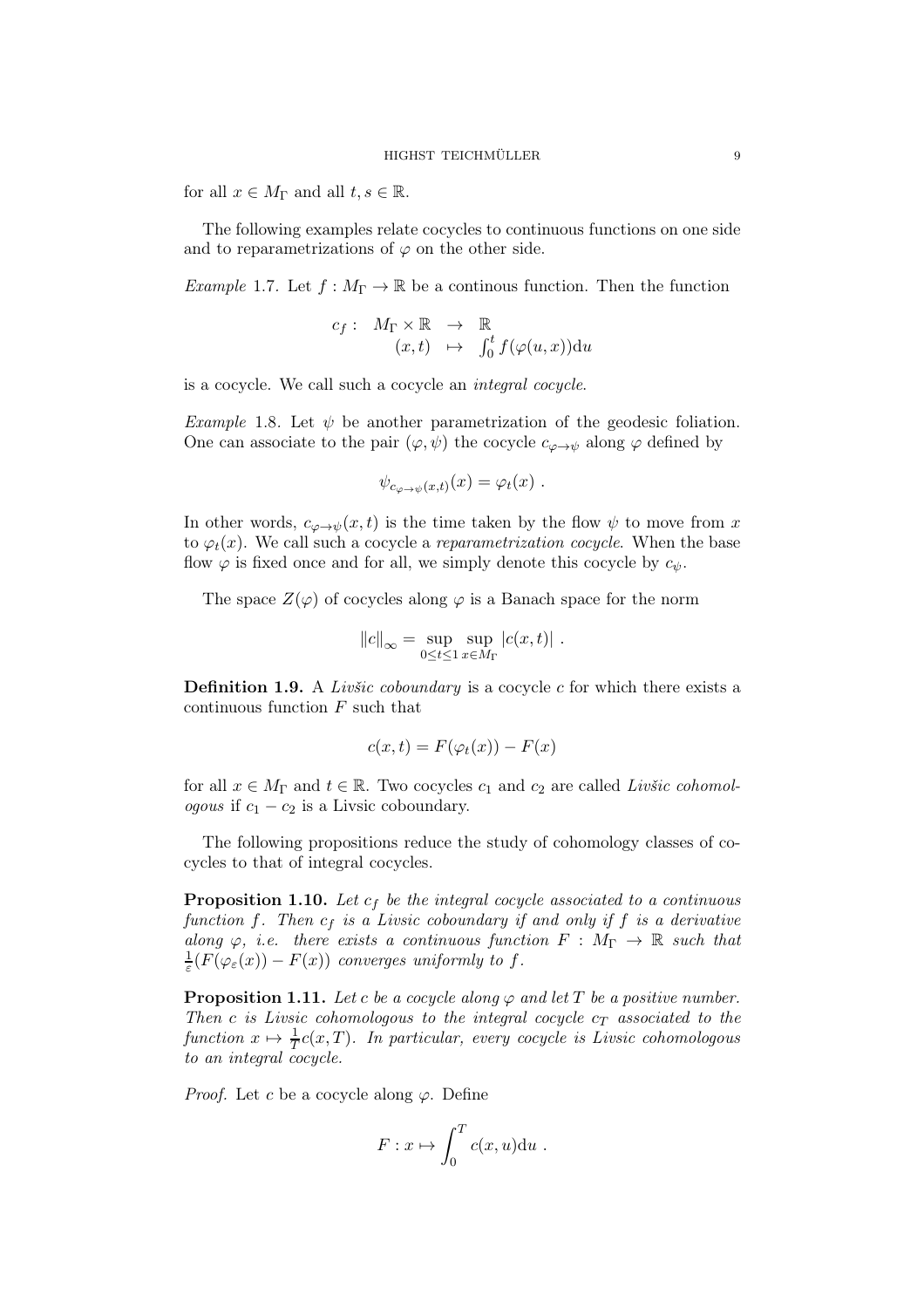For all  $x \in M_{\Gamma}$  and all  $t \in \mathbb{R}$ , we have

$$
\int_0^t c(\varphi_u(x), T) dt = \int_0^t c(x, u + T) - c(x, u) du
$$
  
\n
$$
= \int_t^{t+T} c(x, u) du - \int_0^T c(x, u) du
$$
  
\n
$$
= \int_0^T c(x, t+u) du - \int_0^T c(x, u) du
$$
  
\n
$$
= \int_0^T c(x, t) + c(\varphi_t(x), u du - \int_0^T c(x, u), du
$$
  
\n
$$
= Tc(x, t) + F(\varphi_t(x)) - F(x).
$$

The integral cocycle associated to the function  $x \mapsto c(x,T)$  is thus cohomologous to Tc.

The space of Livsic coboundaries is not closed in  $Z(\varphi)$ . We call weak coboundary a uniform limit of Livsic coboundaries and we say that two cocycles are weakly cohomologous if they differ by a weak coboundary. We denote by  $B(\varphi)$  the space of weak coboundaries and by  $H^1(\varphi)$  the quotient  $Z(\varphi)/B(\varphi)$  with the Banach norm

$$
\| [c] \| \stackrel{\text{def}}{=} \inf_{c' \sim c} \| c' \|_{\infty} .
$$

Let  $Z'(\varphi)$  be the space of continuous functions on  $M_{\Gamma}$  with the supremum norm and  $B'(\varphi) \subset Z'(\varphi)$  the closure of the subspace of functions which are derivatives along  $\varphi$ . Propositions 1.10 and 1.11 imply the following

**Corollary 1.12.** The space  $H^1(\varphi)$  is isometric to the quotient  $Z'(\varphi)/B'(\varphi)$ with the quotient norm

$$
\|[f]\|=\inf_{g\in B'(\varphi)}\|f-g\|_\infty\enspace.
$$

Proof. Consider the linear maps

$$
A: Z'(\varphi) \rightarrow Z(\varphi) \n f \mapsto c_f
$$

and

$$
B: Z(\varphi) \rightarrow Z'(\varphi)
$$
  

$$
c \mapsto c(\cdot, 1).
$$

A and B are both continuous of operator norm at most 1, and are inverses up to coboundaries by Propositions 1.10 and 1.11. They thus factor to isometries between  $Z'(\varphi)/B'(\varphi)$  and  $Z(\varphi)/B(\varphi)$ .

1.3. The dual space of invariant measures. Recall that the dual of the space  $Z'(\varphi)$  is the space of *signed Borel measures* on  $M_{\Gamma}$ , i.e. linear forms of the form

$$
\mu: f \mapsto \int_{M_\Gamma} f \mathrm{d} \mu^+ - \int_{M_\Gamma} f \mathrm{d} \mu^-
$$

where  $\mu^+$  and  $\mu^-$  are finite Borel measures on  $M_{\Gamma}$ . It contains the closed subspace of signed Borel measures *invariant* by the flow  $\varphi$ , which are characterized by the following proposition: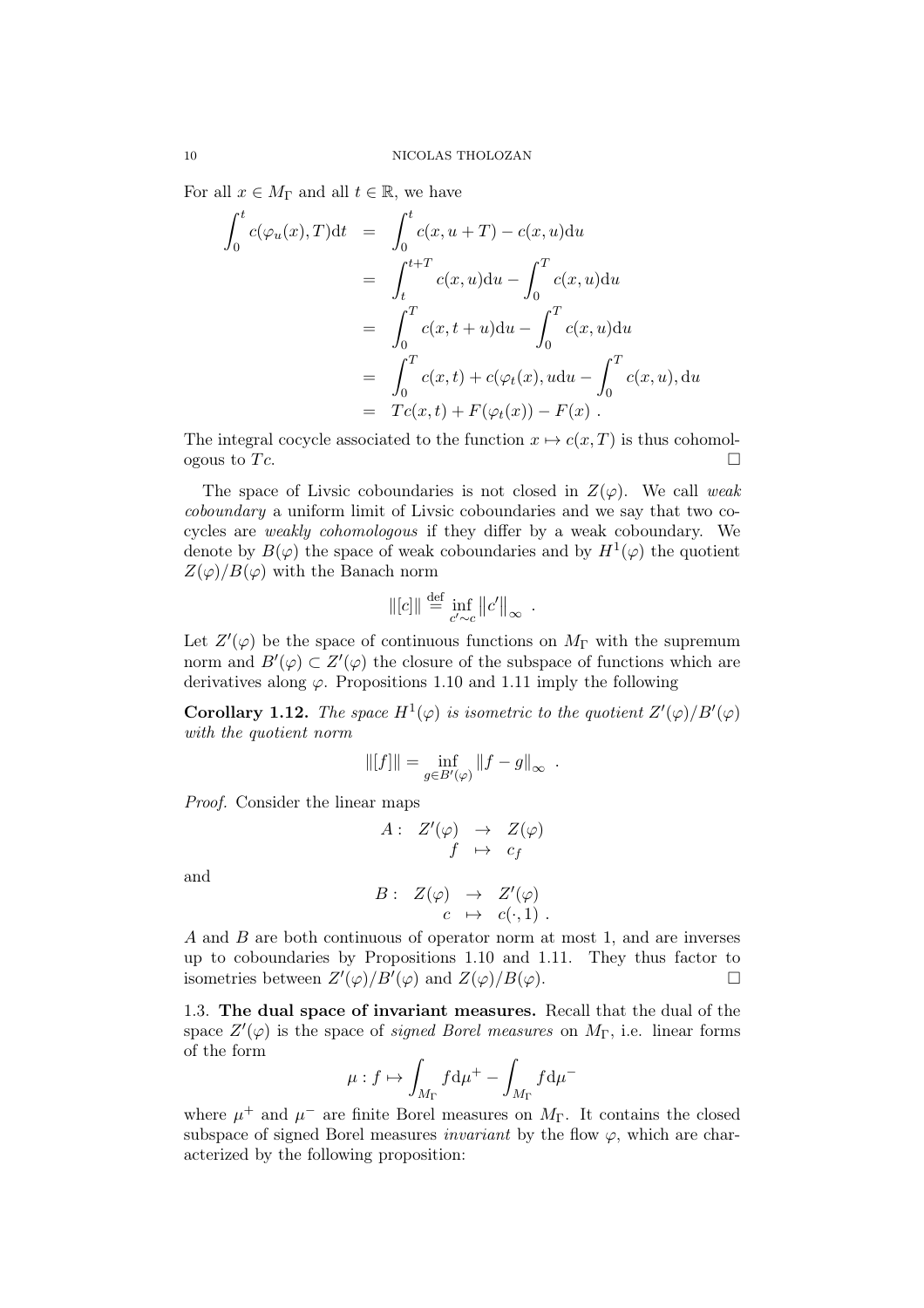**Proposition 1.13.** A signed Borel measure  $\mu$  on  $M_{\Gamma}$  is  $\varphi$ -invariant if and only if

$$
\mu(f)=0
$$

for all  $f \in B'(\varphi)$ .

The dual statement readily follows from the Hahn–Banach theorem:

**Corollary 1.14.** Let f be a continuous function on  $M_{\Gamma}$ . Then f belongs to  $B'(\varphi)$  if and only if  $\mu(f) = 0$  for all invariant finite Borel measure  $\mu$ .

It follows that the space of invariant signed Borel measures on  $M_{\Gamma}$  is isomorphic to the dual of  $H^1(\varphi)$ . This also gives a characterization of the quotient norm on  $H^1(\varphi)$ . For every continuous function f and every  $T > 0$ , define

$$
I_T f : x \mapsto \frac{1}{T} \int_0^T f(\varphi_t(x)) dt = \frac{1}{T} c_f(x, T) .
$$

Note that  $I_T f$  is Livsic cohomologous to f by Proposition 1.11. Let  $\mathcal{M}^1(\varphi)$ denote the space of  $\varphi$ -invariant probability measures on  $M_{\Gamma}$ .

**Lemma 1.15.** Let f be a continuous function on  $M_{\Gamma}$ . Then the following equalities hold:

$$
\inf_{g \in B'} \sup_{M_{\Gamma}} (f - g) = \sup_{\mu \in \mathcal{M}^1(\varphi)} \int_{M_{\Gamma}} f d\mu = \lim_{T \to +\infty} \sup_{M_{\Gamma}} I_T f.
$$

Corollary 1.16. Let c be a continuous cocycle. Then we have the equalities

$$
\| [c] \| = \sup_{\mu \in \mathcal{M}^1(\varphi)} |\mu(c)| = \lim_{T \to +\infty} \frac{1}{T} ||c(\cdot, T)||_{\infty} ,
$$

where  $\mu(c) = \int f d\mu$  for any function f such that c is cohomologous to  $c_f$ .

Proof of Lemma 1.15. Note first that the function

$$
T \mapsto \sup_{x \in M_{\Gamma}} \int_0^T f(\varphi_t(x)) \mathrm{d} x
$$

is subadditive. Thus  $\sup_{M_{\Gamma}} I_T f$  converges as T goes to  $+\infty$ .

The inequality

$$
\sup_{\mu \in \mathcal{M}^1(\varphi)} \int_{M_{\Gamma}} f d\mu \le \inf_{g \in B'(\varphi)} \sup_{M_{\Gamma}} (f - g)
$$

follows for the inequality  $\int_{M_{\Gamma}} f d\mu \le \sup_{M_{\Gamma}} f$  and the fact that  $\int_{M_{\Gamma}} g d\mu = 0$ for  $g \in B'(\varphi)$ .

The inequality

$$
\inf_{g \in B'(\varphi)} \sup_{M_{\Gamma}} (f - g) \le \lim_{T \to +\infty} \sup_{M_{\Gamma}} I_T f
$$

follows from the fact that  $I_T f$  is cohomologous to f for all T.

Finally, let  $x_T$  be a point where  $I_T f$  achieves its supremum and consider the probability measure  $\mu_T$  defined by

$$
\int_{M_{\Gamma}} g d\mu_T = \frac{1}{T} \int_0^T g(\varphi_t(x_T)) dt.
$$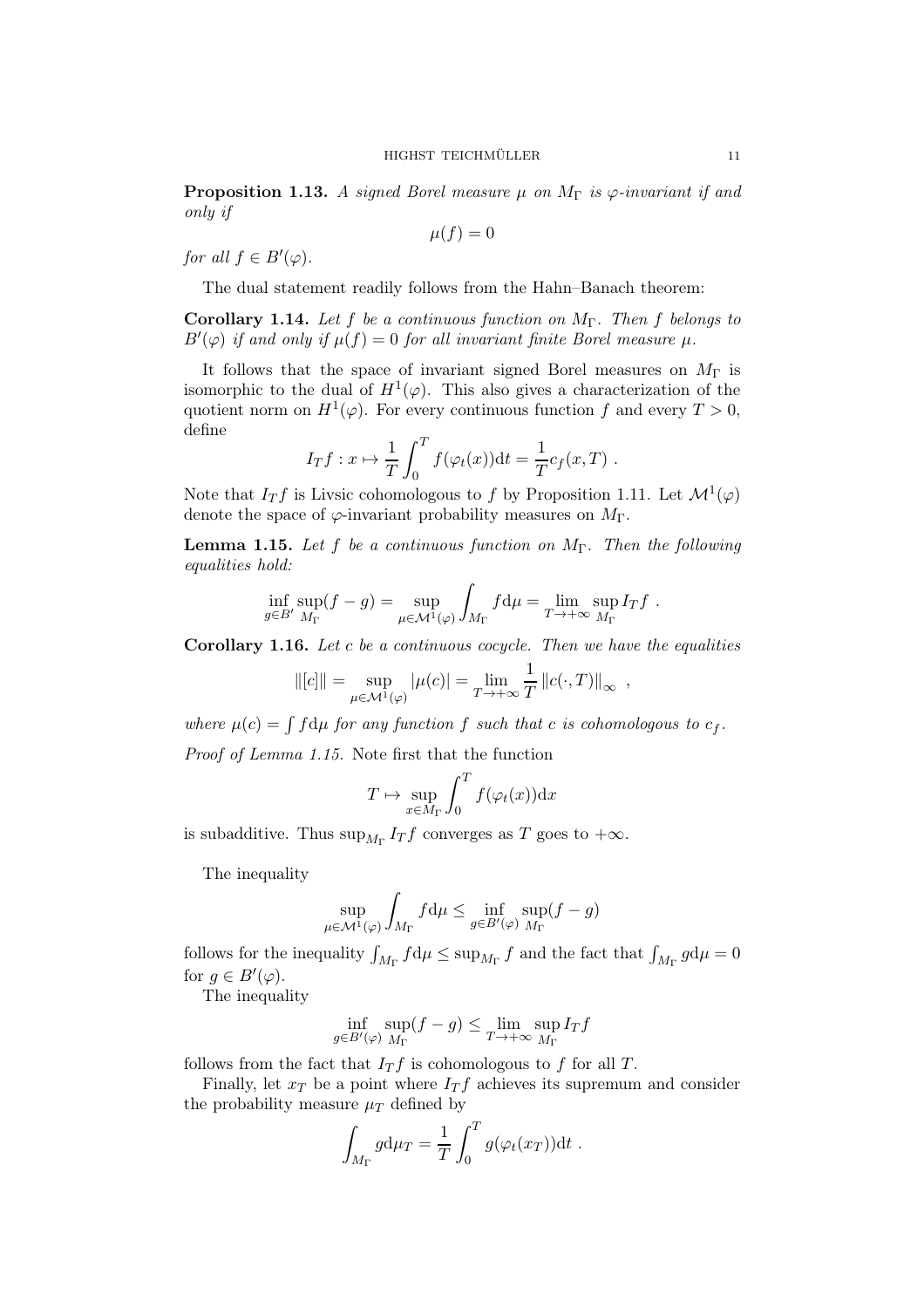Let  $\nu$  be an accumulation point of  $\mu$ <sup>T</sup> for the vague topology. Then  $\nu$  is  $\varphi$ -invariant and we have

$$
\int_{M_{\Gamma}} f d\nu = \lim_{T \to +\infty} I_T f(x_T) = \lim_{T \to +\infty} \sup_{M_{\Gamma}} I_T f.
$$

We conclude that

$$
\lim_{T \to +\infty} \sup_{M_{\Gamma}} I_T f \leq \sup_{\mu \in \mathcal{M}^1(\varphi)} \int f d\mu.
$$

Proof of Corollary 1.16. By Proposition 1.11, we can assume without loss of generality that c is the integral cocycle associated to a continuous function  $c_f$ . Set  $N(f) = \inf_{g \in B'} \sup_{M_{\Gamma}} (f - g)$ . By Lemma 1.15, we have

$$
\max(N(f), N(-f)) = \sup_{\mu \in \mathcal{M}^1(\varphi)} |\mu(c)| = \lim_{T \to +\infty} \frac{1}{T} ||c(\cdot, T)||_{\infty} .
$$

On one side, we have

$$
\max(N(f), N(-f)) \le \inf_{g \in B'} ||f - g||_{\infty} = ||[c]||.
$$

On the other side, we have

$$
\lim_{T \to +\infty} \frac{1}{T} ||c(\cdot, T)||_{\infty} \ge ||[c]||
$$

since  $\frac{1}{T}c(\cdot,T)$  is cohomologous to f. Hence  $\|[c]\| = \max(N(f), N(-f)). \quad \Box$ 

1.4. Positive cocycles and reparametrizations. We still fix a parametrization  $\varphi$  of the geodesic foliation. Let  $\psi$  be another parametrization. Recall that the reparametrization cocycle  $c_{\psi}$  along  $\varphi$  is defined by the relation

(1) 
$$
\psi_{c_{\varphi \to \psi(x,t)}}(x) = \varphi_t(x) .
$$

Such a cocycle is *positive*, i.e.  $c_{\varphi \to \psi}(x, t) > 0$  for  $t > 0$ . Conversely, if c is a positive cocycle, then the relation (1) defines a unique parametrization  $\psi$ such that  $c_{\varphi \to \psi} = c$ .

**Proposition 1.17.** Two parametrizations  $\psi_1$  and  $\psi_2$  are conjugate if and only if their reparametrization cocycles are Livsic cohomologous.

Proof. Let h be a geodesic preserving homeomorphism such that

$$
h(\psi_1(t,x))=\psi_2(t,h(x))\ .
$$

Define  $F(x)$  as the time s such that

$$
\psi_2(s,x)=h(x) .
$$

We then have

$$
\psi_2(c_{\psi_2}(x,t) + F(\varphi(t,x)), x) = \psi_2(F(\varphi(t,x)), \varphi(t,x)) \text{ by definition of } c_{\Psi_2}
$$
  
\n
$$
= h(\varphi(t,x)) \text{ by definition of } F
$$
  
\n
$$
= h(\psi_1(c_{\psi_1}(x,t), x) \text{ by definition of } c_{\psi_1}
$$
  
\n
$$
= \psi_2(c_{\psi_1}(x,t), h(x))
$$
  
\n
$$
= \psi_2(c_{\psi_1}(x,t) + F(x), x) .
$$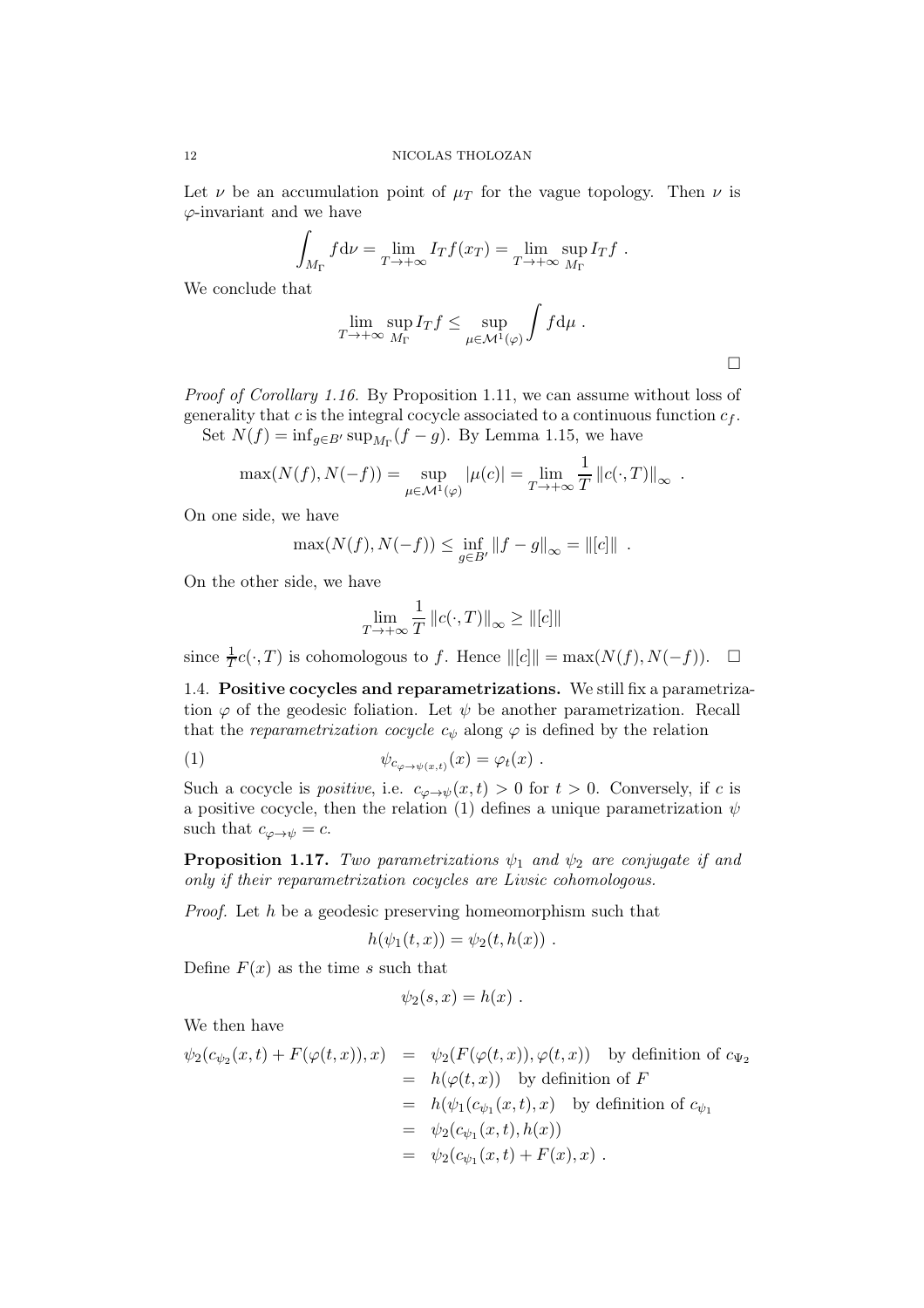Therefore,

$$
c_{\psi_1}(x,t) - c_{\psi_2}(x,t) = F(\varphi(x,t)) - F(x) .
$$

Conversely, assume there exists a continuous function  $F$  such that

$$
c_{\psi_1}(x,t) - c_{\psi_2}(x,t) = F(\varphi(x,t)) - F(x) .
$$

Set  $h(x) = \psi_2(F(x), x)$ . Given  $x \in M_\Gamma$  and  $s \in \mathbb{R}$ , let t be such that  $c_{\psi_1}(x,t) = s$ . We then have

$$
\psi_2(s, h(x)) = \psi_2(s + F(x), x)
$$
  
\n
$$
= \psi_2(c_{\psi_1}(x, t) + F(x), x)
$$
  
\n
$$
= \psi_2(c_{\psi_2}(x, t) + F(\varphi_t(x)), x)
$$
 by definition of  $F$   
\n
$$
= \psi_2(F(\varphi_t(x)), \varphi_t(x))
$$
 by definition of  $c_{\psi_2}$   
\n
$$
= h(\varphi_t(x))
$$
 by definition of  $h$   
\n
$$
= h(\psi_1(s, x)).
$$

Symmetrically, the map  $g: x \mapsto \psi_1(-F(x), x)$  satisfies

$$
\psi_{1s} \circ g = g \circ \psi_{2s} .
$$

One can verify that  $h$  and  $g$  are inverses of each other. They thus provide the required conjugation.

**Definition 1.18.** We call two parametrizations  $\psi_1$  and  $\psi_2$  weakly conjugate if  $\psi_2$  is a uniform limit of conjugates of  $\psi_1$ . (Here and elsewhere, uniform limit means limit for the compact-open topology.)

One easily verifies that the map  $\psi \mapsto c_{\psi}$  is a homeomorphism from the space of parametrizations of the geodesic foliation (with the totoplogy of uniform convergence on compact sets) to the space of positive cocycles. Thus Proposition 1.17 implies the following corollary:

Corollary 1.19. Two parametrizations  $\psi_1$  and  $\psi_2$  are weakly conjugate if and only if their reparametrization cocycles are weakly cohomologous. Moreover, the map

$$
[\psi] \mapsto [c_{\psi}]
$$

Is a homeomorphism from the space  $\text{Par}(\mathcal{G})$  of weak conjugacy classes of  $parametrizations\ to\ the\ domain\ H_+^1(\varphi)\ of\ weak\ cohomology\ classes\ of\ positive$ cocycles.

Remark 1.20. This corollary asserts in particular that weak conjugacy of flows is indeed an equivalence relation, and that  $Par(\mathcal{G})$  is the largest Hausdorff quotient of the space of parametrizations up to (strong) conjugacy.

The domain  $H^1_+(\psi)$  is a convex open cone in  $H^1_+(\psi)$ . The following proposition gives further characterizations of it:

**Proposition 1.21.** Let c be a cocycle along  $\varphi$ . The following are equivalent:

- (1) c is cohomologous to a positive cocycle,
- (2) c is cohomologous to the integral cocycle  $c_f$  associated to a positive function f.
- (3) There exists  $T > 0$  such that  $c(x,T)$  is positive for all x,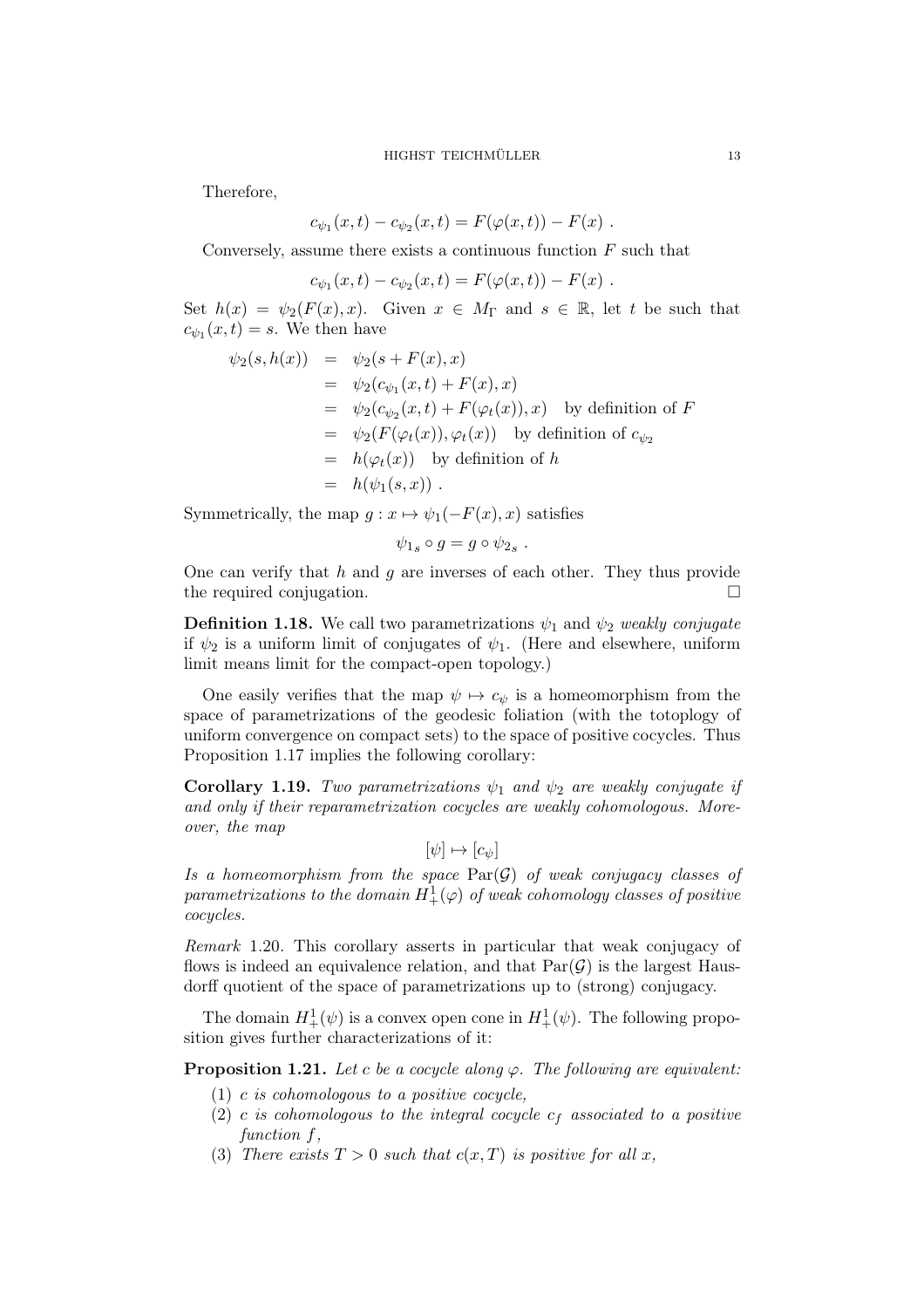(4) There exist constants  $A, B > 0$  such that

$$
c(x,t) \ge At - B
$$

for all  $x \in M_{\Gamma}$  and all  $t \geq 0$ ,

- (5)  $\mu(c) > 0$  for all  $\mu \in \mathcal{M}^1(\varphi)$ ,
- (6) There exists a constant  $A > 0$  such that  $\mu(c) > A$  for all  $\mu \in \mathcal{M}^1(\varphi)$ .

We call a cocycle satisfying these properties and expanding cocycle.

Proof. The equivalence between (1) and (2) follows from Proposition 1.11. The equivalence between (2), (3) and (6) follows from applying Lemma 1.15 to the cocycle  $-c$ . The equivalence between (5) and (6) follows from the vague compactness of  $\mathcal{M}^1(\varphi)$ . Finally, the equivalence between (3) and (4) follows from

$$
c(x, nT) = \sum_{k=0}^{n-1} c(\varphi_{kT}(x), T) .
$$

 $\Box$ 

Corollary 1.19 gives a homeomorphism

$$
\mathrm{Id}_{\varphi}:\mathrm{Par}(\mathcal{G})\to H^1_+(\varphi) ,
$$

depending on the choice of a background parametrization  $\varphi$ . Let us now describe the coordinate changes with respect to different background parametrizations.

Let  $\varphi_1$ ,  $\varphi_2$  be two parametrizations of the geodesic foliation. Given a cocycle c along  $\varphi_1$ , define

$$
c \circ c_{\varphi_2 \to \varphi_1}: M_{\Gamma} \times \mathbb{R} \to \mathbb{R}
$$
  
 $(x, t) \mapsto c(x, c_{\varphi_2 \to \varphi_1}(x, t))$ .

Proposition 1.22. The following holds:

- (1) If c is a cocycle along  $\varphi_1$ , then  $c \circ c_{\varphi_2 \to \varphi_1}$  is a cocycle along  $\varphi_2$ .
- (3) If c and c' are cocycles along  $\varphi$ , then c  $\circ c_{\varphi_2 \to \varphi_1}$  and  $c' \circ c_{\varphi_2 \to \varphi_1}$  are Livsic (resp. weakly) cohomologuous if an only if c and c' are Livsic (resp. weakly) cohomologuous.
- (4) If  $\psi$  is another parametrization, then

$$
c_{\varphi_1 \to \psi} \circ c_{\varphi_2 \to \varphi_1} = c_{\varphi_2 \to \psi} .
$$

It follows that the map  $c \mapsto c \circ c_{\varphi_2 \to \varphi_1}$  induces a map  $I_{\varphi_1 \to \varphi_2} : H^1(\varphi_1) \to$  $H^1(\varphi_2)$ . This map is an isomorphism of Banach spaces and maps  $H^1_+(\varphi_1)$ to  $H_+^1(\varphi_2)$ . Finally, we have

$$
\mathrm{Id}_{\varphi_2} \circ \mathrm{Id}_{\varphi_1}^{-1} = I_{\varphi_1 \to \varphi_2} .
$$

In conclusion, the space  $Par(\mathcal{G})$  has the structure of a convex Banach cone. More precisely, it is endowed with a family of homeomorphisms to open convex cones in Banach spaces whose transition maps are linear isomorphisms. We all the  $(I_{\varphi})$  the *affine charts* of  $Par(\mathcal{G})$ .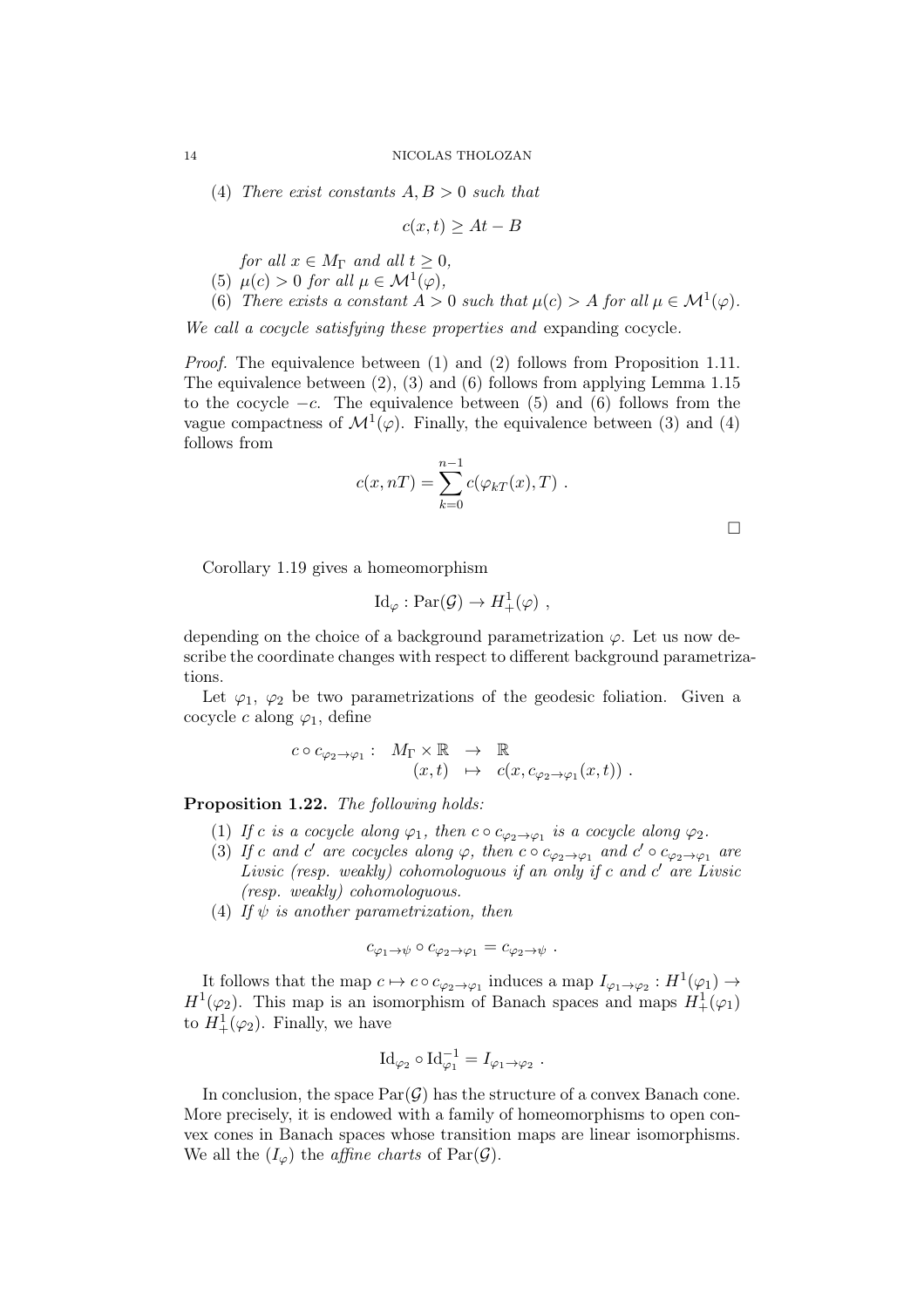1.5. Period map for cocycles. We fix again a background parametrization  $\varphi$ . Recall that closed leaves in  $\mathcal G$  are in bijection with primitive conjugacy classes in Γ, and that for  $[\gamma] \in [\Gamma]$ , the period  $L_{\varphi}(\gamma)$  is the time taken by the flow  $\varphi$  to go through  $\gamma$ .

**Definition 1.23.** Let c be a cocycle along  $\varphi$ . The *period map* of c is the map

$$
L_c: [\Gamma] \rightarrow \mathbb{R}
$$

$$
\gamma \mapsto c(x_\gamma, L_\varphi(\gamma))
$$

where  $x_{\gamma}$  is any point on the closed geodesic  $\gamma$ .

*Example 1.24.* If  $c_{\psi}$  is the reparametrization cocycle associated to  $\psi$ , then

$$
L_{c_{\psi}}=L_{\psi} .
$$

One easily verifies that  $L_c$  only depends on the weak cohomology class of c. In fact, we have

**Proposition 1.25.** For every  $\gamma \in [\Gamma]$  and every  $c \in Z(\varphi)$ ,

$$
L_c(\gamma) = L_\varphi(\gamma) \delta_\gamma(c)
$$

where  $\delta_{\gamma}$  is the  $\varphi$ -invariant probability measure supported on the closed geo $desic \gamma$ .

The closing lemma for the geodesic flow of a hyperbolic surface has the following consequence:

**Lemma 1.26.** The convex hull of the  $(\delta_{\gamma})_{\gamma \in [\Gamma]}$  is dense in  $\mathcal{M}^1(\varphi)$  for the vague topology.

Thus, Proposition 1.21 and 1.16 imply the following

**Corollary 1.27** (Corollary of Proposition 1.21). A cocycle c is expanding if and only if there exists a constant  $A > 0$  such that

$$
L_c \geq A L_{\varphi} \ .
$$

Corollary 1.28 (Corollary of Corollary 1.16). Two cocycles c and c' along  $\varphi$  are weakly cohomologous if and only if  $L_c \equiv 0$ .

Note that this last corollary is strengthened by Livšic's theorem under a Hölder regularity hypothesis, see Theorem 6.4.

1.6. Scaling and the space PPar $(\mathcal{G})$ . Let  $\psi$  be a parametrization of the geodesic foliation and  $\lambda \in \mathbb{R}_{>0}$ . The scaled flow  $\psi^{\lambda}$  is defined by

$$
\psi_t^{\lambda}(x) = \psi_{t/\lambda}(x) .
$$

Scaling defines an action of  $\mathbb{R}_{>0}$  on the space  $\text{Par}(\mathcal{G})$ . We denote by  $\text{PPar}(\mathcal{G})$ the quotient of  $Par(\mathcal{G})$  by this action and call it the *projective space of* parametrizations.

Let  $\varphi$  be a background parametrization of  $\mathcal{G}$ . We then have

$$
c_{\varphi \to \psi^\lambda} = \lambda c_{\varphi \to \psi} \ .
$$

In other words, the affine chart  $I_{\varphi} : \text{Par}(\mathcal{G}) \to H^1(\varphi)$  conjugates the scaling action with the scalar multiplication. The space  $\text{PPar}(\mathcal{G})$  is thus an open domain in the projective space over a Banach space.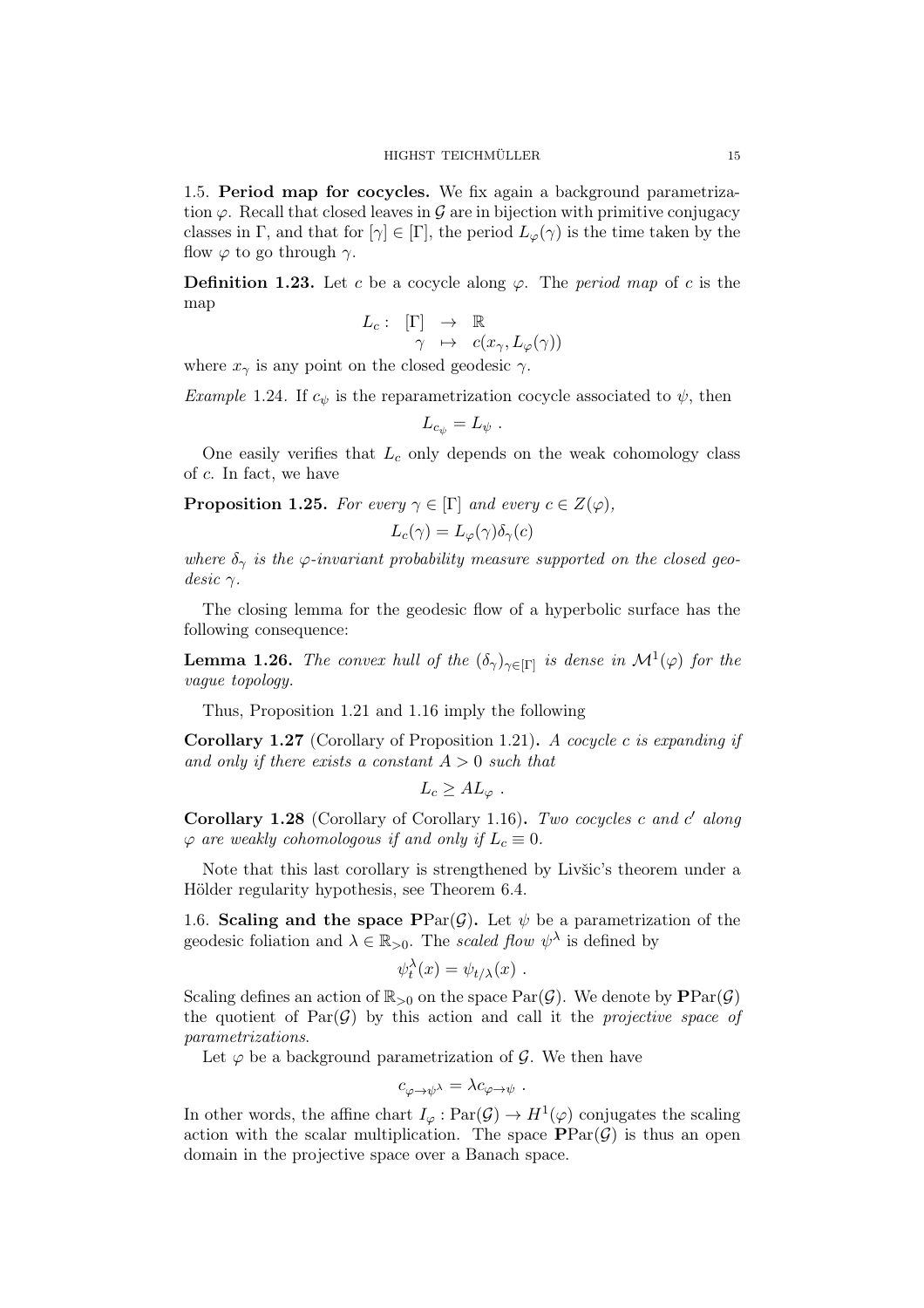### 16 NICOLAS THOLOZAN

**Proposition 1.29.** The domain  $\text{PPar}(\mathcal{G}) \subset \text{PH}^1(\varphi)$  is a weakly proper convex domain, i.e. it intersects every projective line in a proper interval (and interval which is not the complement of a point).

Remark 1.30. In this infinite dimensional setting, "weakly proper" is weaker that the stronger property of being bounded in some affine chart.

Recall that a (weakly) proper convex domain  $\Omega$  carries a natural projectively invariant metric called the Hilbert metric, defined by

$$
d(x, y) = \frac{1}{2} \log[a, x, b, y],
$$

where a and b are the endpoints of the intersection of  $\Omega$  with the projective line spanned by x and y, and  $[a, x, b, y]$  the cross-ratio of those four points. We call the Hilbert metric on  $\text{PPar}(\mathcal{G})$  the Hilbert–Thurston distance because, as stated in the next theorem, it is a symmetrization of the distance introduced by Thurston on the Teichmüller space. We denote it by  $d_{HT}$ .

**Theorem 1.31.** Let  $\varphi$  and  $\psi$  be two parametrizations of the geodesic foliation. The Hilbert–Thurston distance between (the projective classes of)  $\varphi$ and  $\psi$  is given by

$$
d_{HT}(\varphi, \psi) = \frac{1}{2} \left( \log \sup_{\gamma \in [\Gamma]} \frac{L_{\psi}(\gamma)}{L_{\varphi}(\gamma)} + \log \sup_{\gamma \in [\Gamma]} \frac{L_{\varphi}(\gamma)}{L_{\psi}(\gamma)} \right)
$$

.

The proofs of both Proposition 1.29 and Theorem 1.31 follow from the following computation:

**Lemma 1.32.** Let f and g be two points in  $H^1_+(\varphi)$ . Assume that we don't have  $L_f < L_q$ . Then

$$
\sup\{\lambda \ge 0 \mid (1-\lambda)f + \lambda g \in H^1_+(\varphi)\} = \frac{1}{1 - \inf_{\gamma \in \Gamma} \frac{L_g(\gamma)}{L_f(\gamma)}}.
$$

*Proof.* For some  $\lambda > 0$ , we have

$$
L_{(1-\lambda)f+\lambda g} = L_f + \lambda (L_g - \lambda L_f)
$$
  
=  $L_f(1 - \lambda (1 - \frac{L_g}{L_f}))$ 

Assume first that

$$
\lambda \le \frac{1-\varepsilon}{1-\frac{L_g(\gamma)}{L_f(\gamma)}}
$$

for all  $\gamma \in [\Gamma]$  such that  $L_q(\gamma) < L_f(\gamma)$ . For some  $\gamma \in \Gamma$ , if  $L_q(\gamma) \ge L_f(\gamma)$ , then

$$
L_{(1-\lambda)f+\lambda g}(\gamma) \ge L_f(\gamma) ,
$$

and otherwise,

$$
L_{(1-\lambda)f+\lambda g}(\gamma) \geq \varepsilon L_f(\gamma) .
$$

In any case, we get

$$
L_{(1-\lambda)f+\lambda g} \geq \varepsilon L_f \geq \varepsilon' L_\varphi ,
$$

hence  $(1 - \lambda) + \lambda g$  belongs to  $H^1_+(\varphi)$  by Corollary 1.27.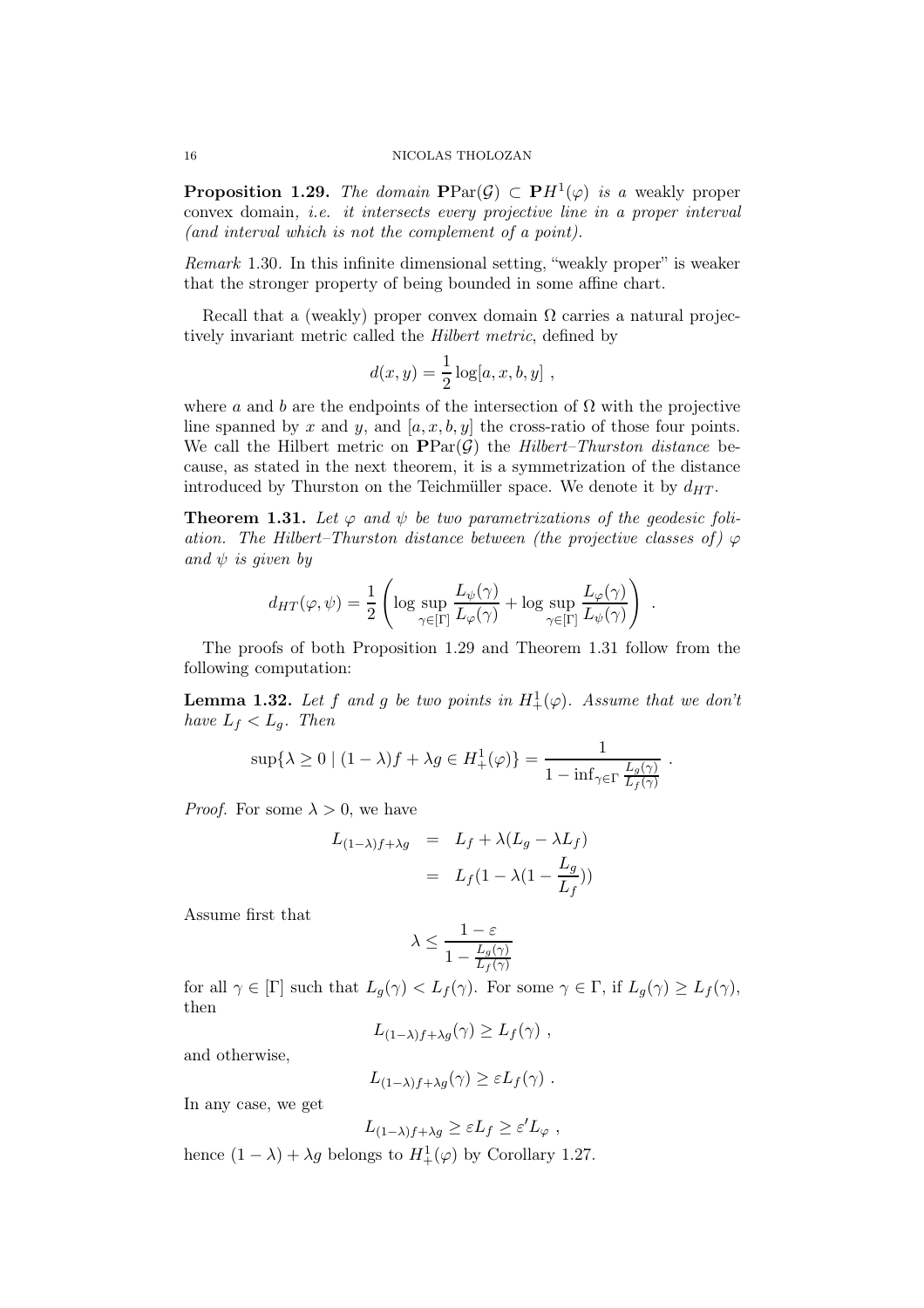Assume now that there exists  $\gamma$  such that  $L_g(\gamma) < L_f(\gamma)$  and

$$
\lambda > \frac{1}{1 - \frac{L_g(\gamma)}{L_f(\gamma)}}.
$$

For this  $\gamma$  we then have

$$
L_{(1-\lambda)f+\lambda g}(\gamma) < 0.
$$

Thus  $(1 - \lambda)f + \lambda g$  does not belong to  $H^1_+(\varphi)$ . We conclude that

$$
\sup \{ \lambda \mid (1 - \lambda)f + \lambda g \in H_+^1(\varphi) \} = \inf_{\gamma \in [\Gamma], L_g(\gamma) < L_f(\gamma)} \frac{1}{1 - \frac{L_g(\gamma)}{L_f(\gamma)}} = \frac{1}{1 - \inf_{\gamma \in [\Gamma]} \frac{L_g(\gamma)}{L_f(\gamma)}}.
$$

*Proof of Proposition 1.29.* Let  $[f]$  and  $[g]$  be two distinct points in  $Par(G)$ . Then  $L_f$  is not a multiple of  $L_g$ . We thus have

$$
\inf \frac{L_f}{L_g} < \sup \frac{L_f}{L_g} \; .
$$

Up to multiplying  $f$  by a scalar, we can assume that

$$
\inf \frac{L_f}{L_g} < 1 < \sup \frac{L_f}{L_g} .
$$

The set  $I = \{ \lambda \in \mathbb{R} \mid (1 - \lambda)f + \lambda g \in H^1_+(\varphi) \}$  is an open interval since  $H^1_+(\varphi)$  is open and convex. By Lemma 1.32, it is bounded from above and from below by inverting the roles of f and g. This shows that  $\text{PPar}(\mathcal{G})$  is weakly proper.

*Proof of Theorem 1.31.* Let  $[f]$  and  $[g]$  be two distinct points in Par $(G)$ . Assume again that

$$
\inf \frac{L_f}{L_g} < 1 < \sup \frac{L_f}{L_g} .
$$

By Lemma 1.32, we have

$$
\{\lambda \in \mathbb{R} \mid (1 - \lambda)f + \lambda g \in H^1_+(\varphi)\} = (\lambda_-, \lambda_+) ,
$$

where

$$
\lambda_+ = \frac{1}{1 - \inf_{\gamma \in [\Gamma]} \frac{L_g(\gamma)}{L_f(\gamma)}}
$$

and

$$
\lambda_+ = \frac{1}{1 - \inf_{\gamma \in [\Gamma]} \frac{L_f(\gamma)}{L_g(\gamma)}} - 1.
$$

 $\Box$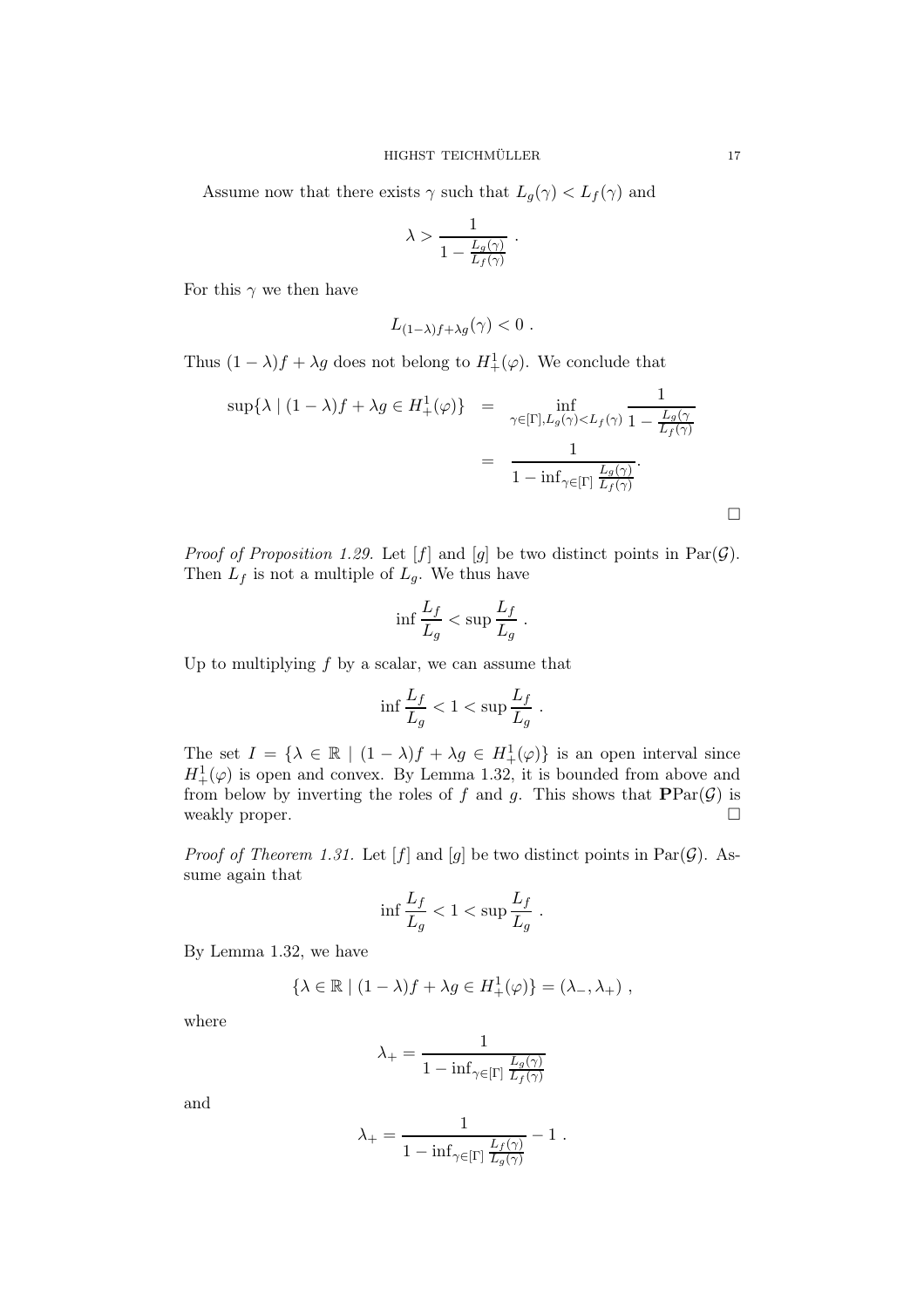By definition of the Hilbert distance, we have

$$
d_{HT}(f,g) = \frac{1}{2} \log \left( \frac{\lambda_+}{\lambda_+ - 1} \frac{\lambda_- + 1}{\lambda_-} \right)
$$
  
\n
$$
= \frac{1}{2} \log \left( \frac{1}{\inf_{\gamma \in [\Gamma]} \frac{L_g(\gamma)}{L_f(\gamma)}} \frac{1}{\inf_{\gamma \in [\Gamma]} \frac{L_f(\gamma)}{L_g(\gamma)}} \right)
$$
  
\n
$$
= \frac{1}{2} \left( \log \left( \sup_{\gamma \in [\Gamma]} \frac{L_f(\gamma)}{L_g(\gamma)} \right) + \log \left( \sup_{\gamma \in [\Gamma]} \frac{L_g(\gamma)}{L_f(\gamma)} \right) \right) .
$$

In Section ?? we will introduce a positive continuous function  $h_{top}$  on Par(G) which is homogeneous of degree  $-1$  (i.e.  $h_{top}(\varphi^{\lambda}) = \frac{1}{\lambda} h_{top}(\varphi)$ ). Experts will recognize the topological entropy of a flow. We will denote by  $Par_{1}(\mathcal{G})$  set of parametrization  $\varphi \in Par(\mathcal{G})$  such that  $h_{top}(\varphi) = 1$ . By homogeneity of  $h_{top}$  every parametrization  $\varphi$  admits a unique scaling of entropy 1. Thus  $Par_{1}(\mathcal{G})$  can be identified with  $PPar(\mathcal{G})$ .

## 2. Buseman cocycles, foliated 1-forms, and horocycles

2.0.1. Buseman cocycles. Let  $N_{\Gamma}^{s}$  (resp.  $N_{\Gamma}^{u}$ ) denote the space of pairs of points  $(x, y) \in \widetilde{M}_{\Gamma}^2$  such that x and y are contained in the same stable (resp. unstable) leaf.

Definition 2.1. A stable Buseman cocycle (resp. unstable Buseman cocycle) on  $M_{\Gamma}$  is a  $\Gamma$ -invariant continuous function B on  $\widetilde{N}_{\Gamma}^s$  (resp.  $\widetilde{N}_{\Gamma}^u$ ) such that for all  $x, y, z \in \widetilde{M}_{\Gamma}$  belonging to the same weakly stable (resp. weakly unstable) leaf, we have

$$
B(x, z) = B(x, y) + B(y, z) .
$$

Let  $\varphi$  be a parametrization of the geodesic flow. Then every Buseman cocycle B on  $M_{\Gamma}$  induces a cocycle along  $\varphi$  defined by

$$
c(x,t)=B(x,\varphi_t(x))\;.
$$

We will say that a cocycle c is stably (resp. unstably) Buseman if it is associated to a stable (resp. unstable) Buseman cocycle via this construction. We have the following characterization :

**Proposition 2.2.** Let c be a continuous cocycle along  $\varphi$ . The following are equivalent:

- c is stably (resp. unstably) Buseman,
- the function

$$
(x, y) \mapsto c(x, t) - c(y, t)
$$

converges uniformly on every compact subset of  $\tilde{N}_\Gamma^s$  (resp.  $\tilde{N}_\Gamma^u$ ) when t goes to  $+\infty$  (resp.  $-\infty$ ).

More over, the associated Buseman cocycle is determined by

$$
B(x,y) = \lim_{t \to \pm \infty} c(x,t) - c(y,t) .
$$

In particular it is unique.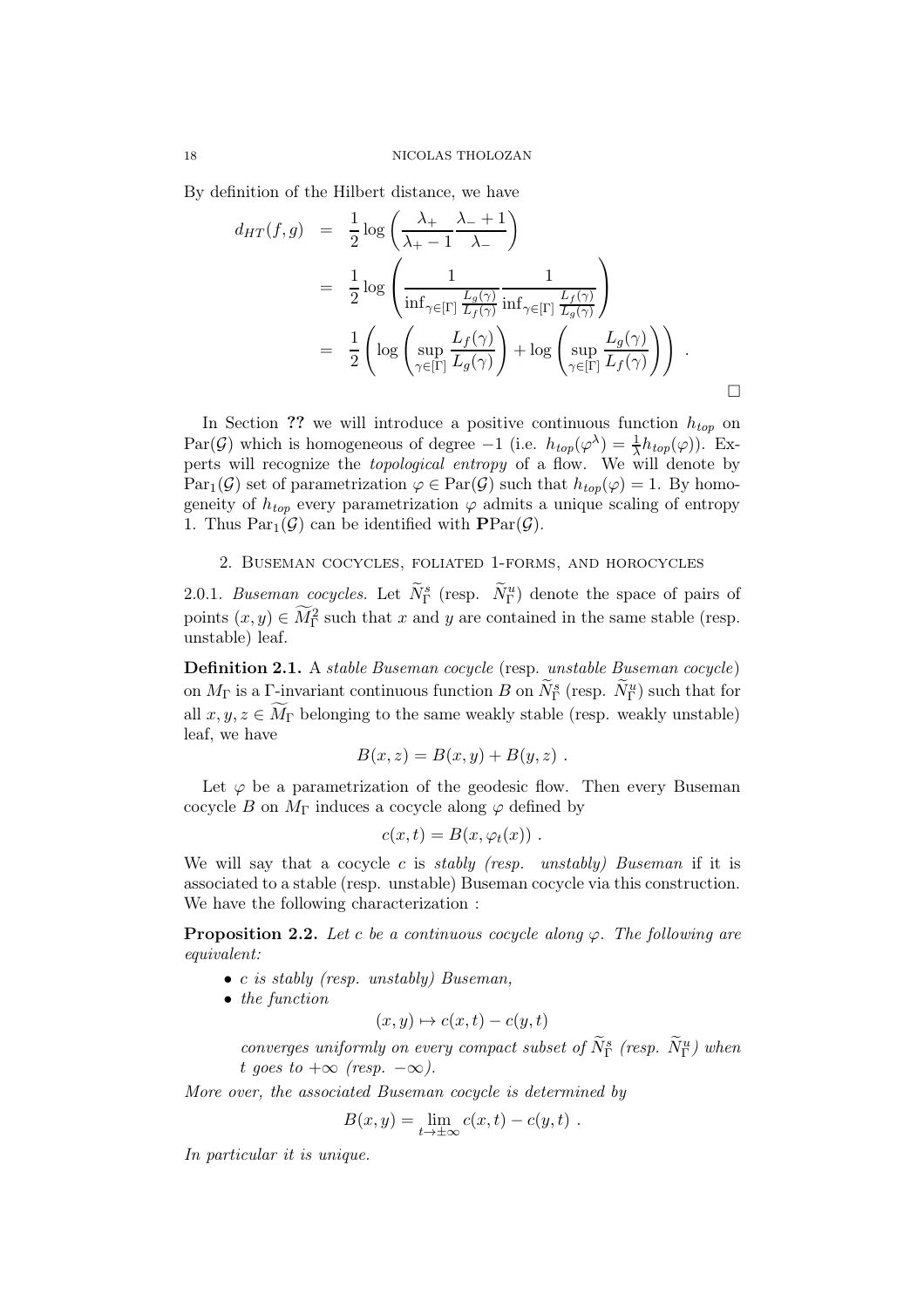**Corollary 2.3.** If  $\varphi$  is a Hölder parametrization of the geodesic flow, then every Hölder cocycle along  $\varphi$  is stably and unstably Buseman.

We leave the proofs of the previous proposition and corollary as an exercise.

**Definition 2.4.** A stable (resp. unstable) Buseman cocycle  $B$  is a *cobound*ary if there exists a continuous function F on  $M_{\Gamma}$  such that

$$
B(x, y) = F(y) - F(x)
$$

for all  $(x, y) \in \widetilde{N}_{\Gamma}^{s}$  (resp.  $\widetilde{N}_{\Gamma}^{u}$ ). Two Buseman cocycles are Livšic cohomologous if their difference is a coboundary.

One easily verifies that two Buseman cocycles are Livsic cohomologous if and only if their associated cocycles along  $\varphi$  are Livsic cohomologous.

## 2.1. Horocyclic foliations.

**Definition 2.5.** A parametrization  $\varphi$  of the geodesic foliation is said to admit a stable (resp. unstable) horocyclic foliation or, for short stable (resp. unstable) horocycles if there exists a 1-dimensional continuous foliation  $\mathcal{H}^s$ (resp.  $\mathcal{H}^u$ ) of  $M_\Gamma$  such that

- Every leaf of  $\mathcal{H}^s$  (resp.  $\mathcal{H}^u$ ) is contained in a leaf of  $\mathcal{W}^s$  (resp.  $\mathcal{W}^u$ ),
- The foliation  $\mathcal{H}^s$  (resp.  $\mathcal{H}^u$ ) is transverse to  $\mathcal{G}$  in  $\mathcal{W}^s$  (resp. in  $\mathcal{W}^u$ ), i.e. locally, each leaf of  $\mathcal{H}^s$  and each leaf of  $\mathcal G$  contained in the same weakly stable leaf intersect at exactly one point,
- $\mathcal{H}^s$  (resp.  $\mathcal{H}^u$ ) is preserved by the flow  $\varphi$ .

*Example* 2.6. The geodesic flow of a negatively curved metric on  $\Sigma$  is Anosov. It thus admits both stable and unstable horocycles given by the strongly stable and unstable foliations of the flow.

Remark 2.7. The subtlety of this section is that a continuous parametrization of an Anosov flow may not admit strongly stable or unstable foliations.

The relation with Buseman cocycles is given by the following proposition:

**Proposition 2.8.** Let  $\varphi$  and  $\psi$  be parametrizations of the geodesic foliation. Assume that  $\varphi$  admits stable (resp. unstable) horocycles. Then  $\psi$  admits stable (resp. unstable) horocycles if and only if the reparametrization cocycle  $c_{\varphi \to \psi}$  is stably (resp. unstably) Buseman.

*Proof.* Exercise. □

**Definition 2.9.** Let  $\varphi$  be a parametrization of the geodesic foliation admiting stable (resp. unstable) cocycles. We will say that  $\varphi$  admits a *horocyclic* flow if there exists a flow h on  $M_{\Gamma}$  whose orbit foliation is the stable (resp. unstable) horocyclic foliation, and such that  $\varphi$  and h have the following comuting property:

$$
\varphi_t \circ h_s \circ \varphi_{-t} = h_{e^{-t}s}
$$

(resp.

$$
\varphi_t \circ h_s \circ \varphi_{-t} = h_{e^t s} \quad )
$$

for all  $(s,t) \in \mathbb{R}^2$ .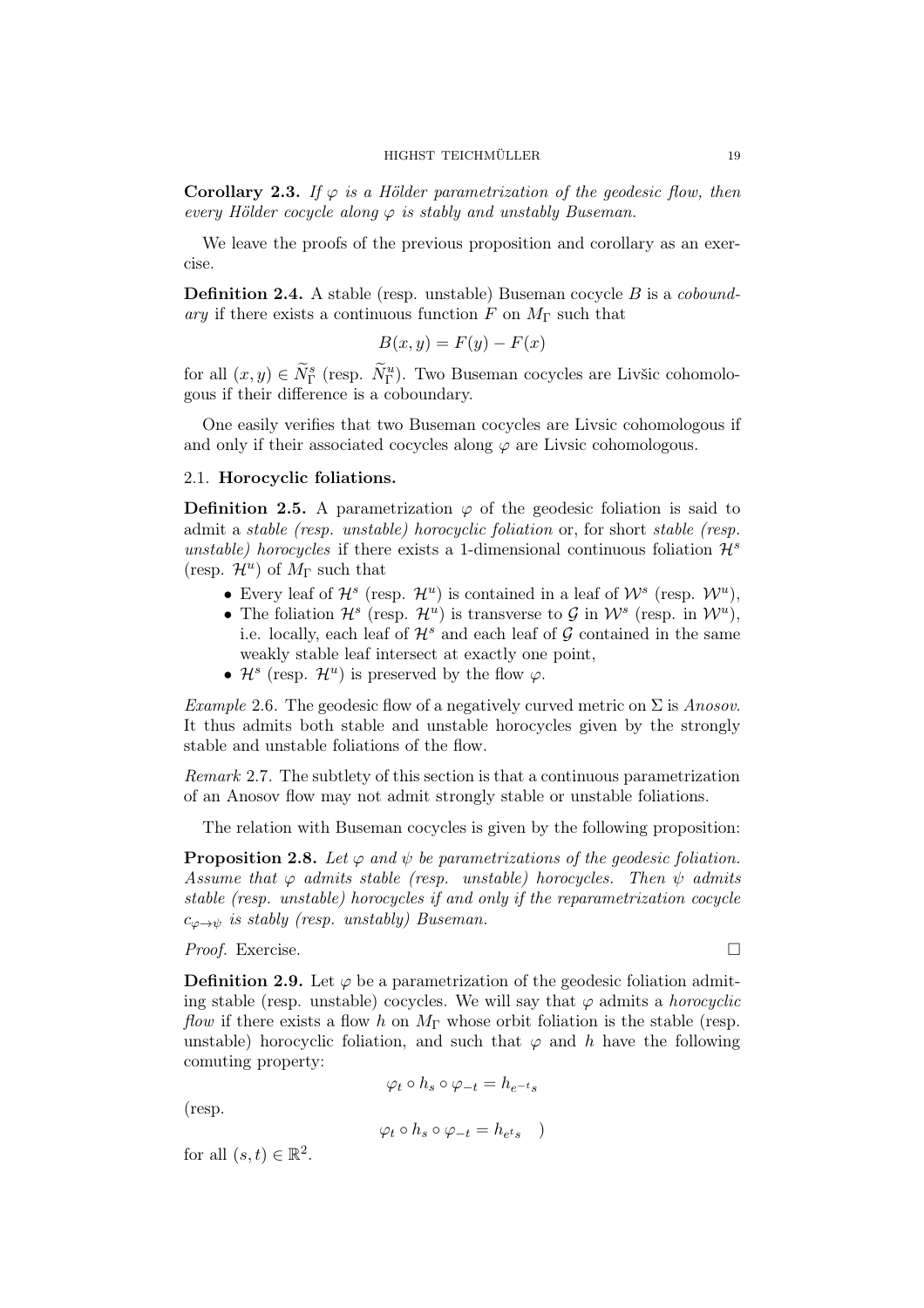The pair  $(\varphi, h)$  gives a locally free action of the affine group on  $M_{\Gamma}$  whose orbit foliation is  $W^s$  (resp.  $W^u$ ). We call it a *stable (resp. unstable) affine* action.

Example 2.10. The geodesic and horocyclic flows of a hyperbolic metric on Σ give a stable affine action.

A stable (resp. unstable) affine action  $(\varphi, h)$  induces in particular a *foliated* smooth structure (i.e. a transversally continuous family of smooth structures on the leaves of)  $\mathcal{W}^s$  (resp.  $\mathcal{W}^u$ ) as well as two vector fields X and Y tangent to  $\mathcal{W}^s$  (resp.  $\mathcal{W}^u$ ) that generate respectively the flow  $\varphi$  and h and satisfy the comutation relation

(resp.

 $[X, Y] = Y$ ).

 $[X, Y] = -Y$ 

We will come back extensively on stable affine actions and their relation to foliated hyperbolic structures in Section 4. For now, we only need the existence of a stable affine action and its associated foliated smooth structure.

2.2. stable 1-forms. In this section, we assume that the weakly stable (resp. unstable) foliation is provided with an affine action  $(\varphi, h)$ . One can take  $\varphi$  and h to be respectively the geodesic and horocyclic flow of a hyperbolic metric on  $\Sigma$ . In particular, the weakly stable (resp. unstable) leaves carry a smooth structure. Let X and Y be the vector fields on  $\mathcal{W}^s$  (resp.  $\mathcal{W}^u$ ) generating the flows  $\varphi$  and h respectively.

**Definition 2.11.** A stable 1-form (resp. unstable 1-form) of class  $\mathcal{C}^k$  on  $M_{\Gamma}$ is a family of 1-forms of class  $\mathcal{C}^k$  on the leaves of  $\mathcal{W}^s$  (resp.  $\mathcal{W}^u$ ), preserved by Γ, and depending continuously on the leaf for the  $\mathcal{C}^k$  topology. It is called closed if it is closed on each leaf.

(Recall that a continuous 1-form is closed if it is locally the differential of a  $\mathcal{C}^1$  function.)

A closed stable (resp. unstable) 1-form  $\alpha$  gives rise to a stable (resp. unstable) Buseman cocycle  $B_{\alpha}$  defined by

$$
B_{\alpha}(x,y) = \int_{x}^{y} \alpha .
$$

The associated cocycle  $c_{\alpha}$  along  $\varphi$  is the integral cocycle associated to the function  $\alpha(X)$  (i.e.  $c_{\alpha}(x,t)$  is the integral of  $\alpha$  from x to  $\varphi(t,x)$ ).

Proposition 2.12. Every (stable or unstable) Buseman cocycle is Livsic cohomologous to the Buseman cocycle associated to a closed (stable or unstable) 1-form of class  $\mathcal{C}^{\infty}$ .

*Proof.* Let B be a stable Buseman cocycle. We construct  $\alpha$  by "smoothening" B. To do so, we can for instance choose a probability law  $\nu$  on  $\mathbb{R}^2$  with smooth density with respect to Lebesgue and compact support. For  $(x, y) \in$  $\widetilde{N}_{\Gamma}^s$ , define

$$
\nu_*B(x,y) = \int_{\mathbb{R}^2} B(x,\exp(tX)\circ\exp(sY)\cdot y)\mathrm{d}\nu(t,s) .
$$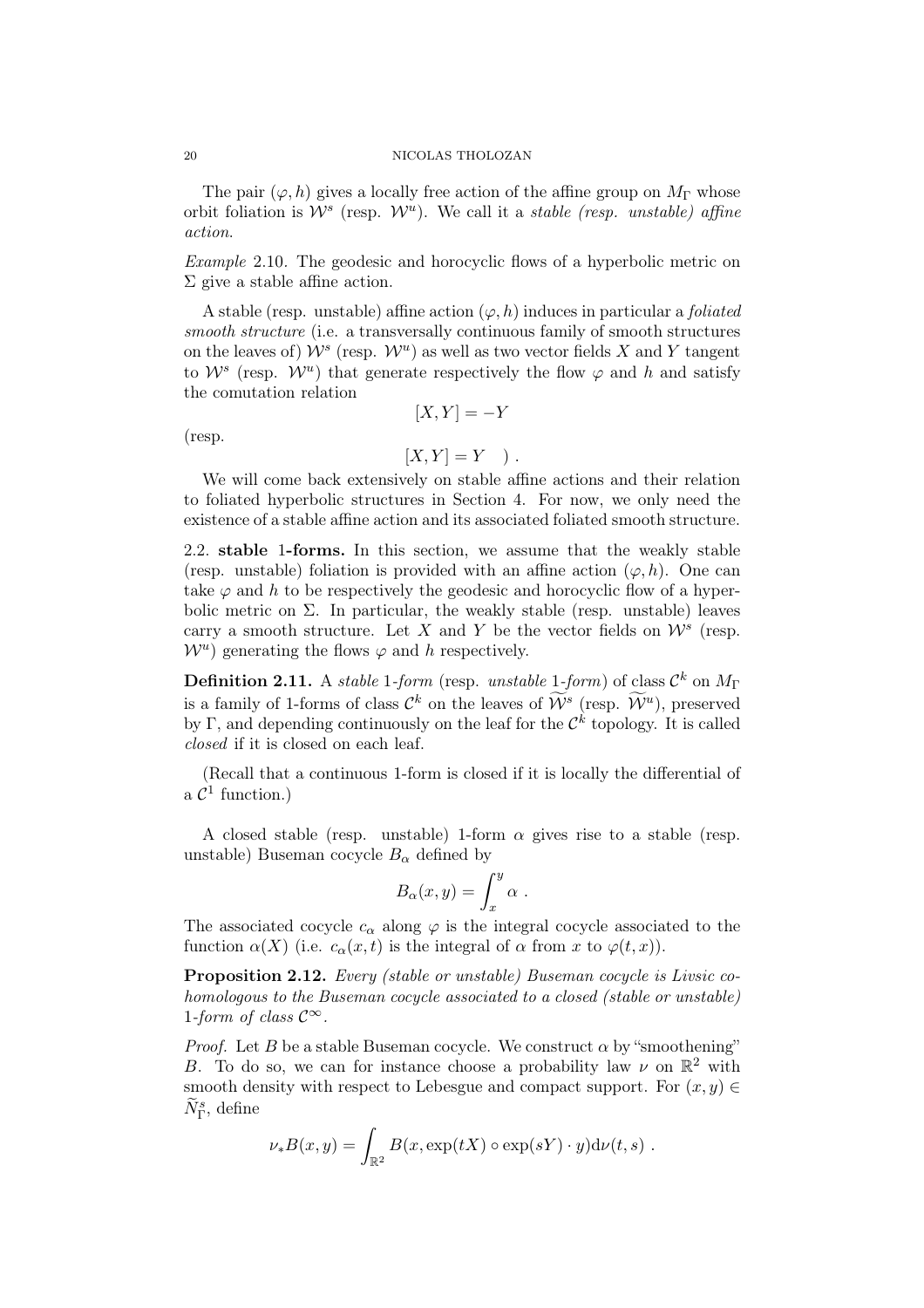(Watch out that  $\nu_* B$  is not a Buseman cocycle.) The function  $\nu_* B(x, \cdot)$  is smooth on each stable leaf. Moreover, for  $x_1$  and  $x_2$  in the same stable leaf, we have

$$
\nu_* B(x_1, \cdot) = \nu_* B(x_2, \cdot) + B(x_1, x_2) ,
$$

so the 1-form  $\alpha = d\nu_*B(x, \cdot)$  does not depend on x. This defines a closed foliated 1-form of class  $\mathcal{C}^{\infty}$  on  $M_{\Gamma}$ .

Let  $B_{\alpha}$  be the Buseman cocycle associated to  $\alpha$ . For  $x_0, x$  and y in the same stable leaf, we have

$$
B_{\alpha}(x, y) = \nu_* B(x_0, y) - \nu_* B(x_0, x)
$$
  
= 
$$
B(x_0, y) - B(x_0, x) + \nu_* B(y, y) - \nu_* B(x, x)
$$
  
= 
$$
B(x, y) + \nu_* B(y, y) - \nu_* B(x, x)
$$
.

The function

$$
x \mapsto \nu_* B(x, x) = \int_{\mathbb{R}^2} B(x, \exp(tX) \circ \exp(sY) \cdot x) d\nu(t, s)
$$

is continuous and Γ-invariant. Therefore, B and  $B_{\alpha}$  are cohomologous.  $\square$ 

Let  $Z(\mathcal{W}^s)$  denote the space of foliated closed 1-forms of class  $\mathcal{C}^0$ . We provide  $Z(\mathcal{W}^s)$  with the supremum norm:

$$
\|\alpha\|_{\infty} = \sup_{M} \max\{|\alpha(X)|, |\alpha(Y)|\} .
$$

Let  $B(\mathcal{W}^s)$  denote the closure of the subspace of exact 1-forms. Finally, let  $H^1(\mathcal{W}^s)$  denote the quotient  $Z(\mathcal{W}^s)/B(\mathcal{W}^s)$ , provided with the quotient norm.

The map

$$
\begin{array}{rcl}Z(\mathcal{W}^s)&\to&\mathcal{C}^0(M,\mathbb{R})\\ \alpha&\mapsto&\alpha(X) \end{array}
$$

induces a linear map  $\Pi: H^1(\mathcal{W}^s) \to H^1(\varphi)$ .

**Proposition 2.13.** The map  $\Pi$  is an isometric bijection.

*Proof.* Let us prove that  $\Pi$  preserves the norm. Since by Proposition 2.12, every Hölder function f is in the image of  $\Pi$ , we obtain that  $\Pi$  has dense image. Since the domain of  $\Pi$  is a Banach space, we will conclude that  $\Pi$  is an isomorphism.

Let  $\alpha$  be a closed foliated 1-form on  $\mathcal{W}^s$ . Then, by definition of the norms, one clearly has

$$
\|\alpha\|_{\infty} \ge \sup_{M} |\alpha(X)|.
$$

It follows that

$$
\|\Pi([\alpha])\| \leq \|[\alpha]\|.
$$

To prove the converse inequality, let us define

$$
\alpha_T = \frac{1}{T} \int_0^T \varphi_t^* \alpha \mathrm{d}t \ .
$$

The form  $\alpha_T$  is cohomologous to  $\alpha$ .

Now, one has

$$
\alpha_T(X)(x) = \frac{1}{T} \int_0^T \alpha(X)(\varphi_t(x)) .
$$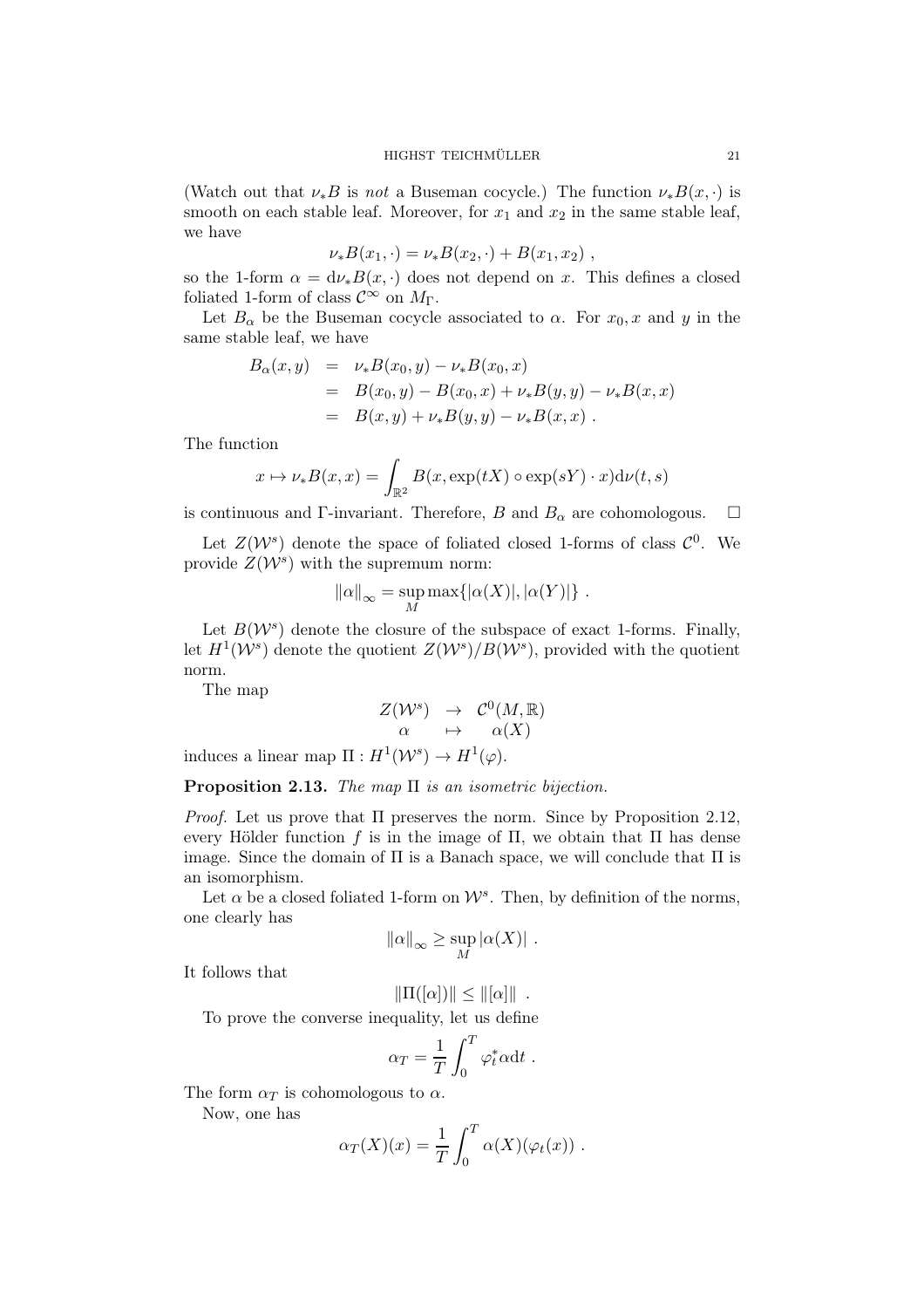By Corollary 1.16, we thus have

$$
\|\alpha_T(X)\|_{\infty} \longrightarrow_{T \to +\infty} \|[\alpha(X)]\| = \|\Pi(\alpha)\|.
$$

Meanwhile, since  $\varphi_{t*} Y = e^{-t} Y$ , one has

$$
|\alpha_T(Y)(x)| \leq \frac{1}{T} \int_0^T e^{-t} ||\alpha(Y)||_{\infty} dt \leq \frac{1}{T} norm\alpha(Y)_{\infty} \longrightarrow 0.
$$

We conclude that

$$
\|\alpha_T\|_{\infty} \underset{T \to +\infty}{\longrightarrow} \|\Pi([\alpha])\| .
$$

Therefore,  $\|\alpha\| = \|\Pi([\alpha])\|.$ 

Proposition 2.13 says in particular that every continuous cocycle is weakly cohomologous to one which is stably Buseman. As a corollary, we obtain the following theorem:

# Theorem 2.14.

Every continuous parametrization of the geodesic foliation is weakly conjugate to a parametrization admitting a stable horocyclic foliation.

3. Anosov groups of diffeomorphisms of the circle

In this section, we associate to certain well-behaved circle actions of a surface group a parametrization of the geodesic foliation, unique up to Livsic equivalence. Moreover, these parametrizations admit stable horocycles, and come with a family of measures on unstable leaves with nice properties with respect to the stable horocycles.

3.1. Expanding actions. We denote by  $\mathbb{S}^1$  the unit circle, by  $\text{Diff}(\mathbb{S}^1)$  the group of diffeomorphisms of  $\mathbb{S}^1$  of class  $\mathcal{C}^1$  and by  $\text{Diff}^h(\mathbb{S}^1)$  the subgroup of diffeomorphisms whose derivatives are Hölder regular.

A homomorphism  $\rho$  from  $\Gamma$  to Diff( $\mathbb{S}^1$ ) is called a  $\mathcal{C}^1$  action of  $\Gamma$  on  $\mathbb{S}^1$ .

Let  $\rho$  be a  $\mathcal{C}^1$  action which is topologically conjugate to the action of  $\Gamma$  on  $\partial_{\infty}\Gamma$ . In particular, every element  $\gamma \in \Gamma$  acts on  $\mathbb{S}^1$  with an attracting fixed point and a repelling fixed point. When this does not bring any confusion, we denote these points respectively by  $\gamma_+$  and  $\gamma_-$  (omitting the dependence in  $\rho$ ).

**Definition 3.1.** We define the *period map* of  $\rho$  as the function

$$
L_{\rho}: \begin{array}{l} [\Gamma] \rightarrow \mathbb{R}_{+} \\ [\gamma] \rightarrow -\log (\rho(\gamma)'(\gamma_{+})) \end{array}.
$$

This definition is motivated by the proposition:

**Proposition 3.2.** Let  $\rho$  be a  $\mathcal{C}^1$  action of  $\Gamma$  on  $\mathbb{S}^1$  topologically conjugate to a Fuchsian action. Let  $\varphi$  be a parametrization of the geodesic foliation. Then there exists a cocycle  $c<sub>o</sub>$  along  $\varphi$  such that

$$
L_{\rho}=L_{c_{\rho}}.
$$

 $\Box$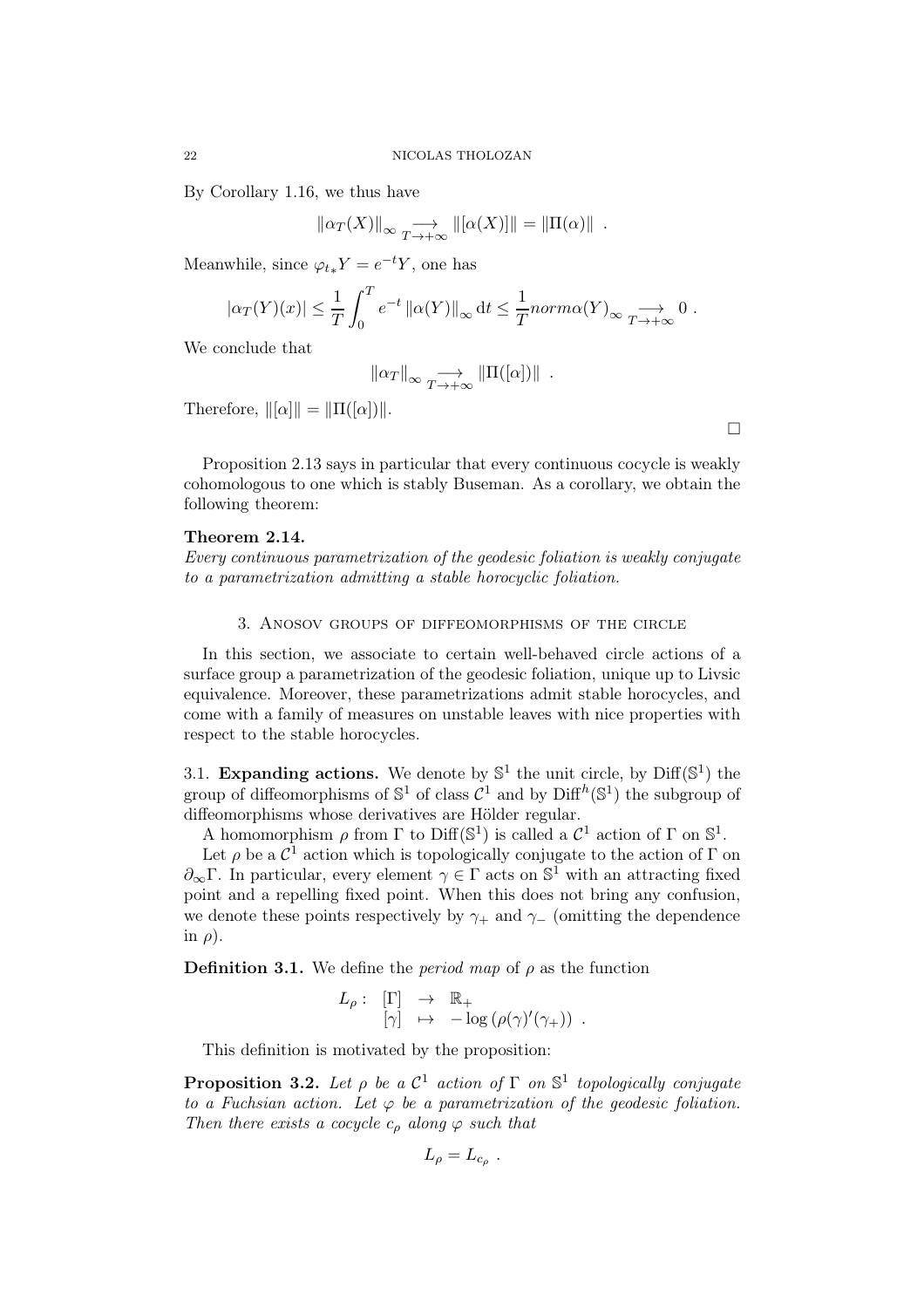*Proof.* Let  $h: \partial_{\infty} \Gamma \to \mathbb{S}^1$  be the homeomorphism conjugating the action  $\rho$ with the action of Γ on its boundary. Let  $E_{\rho}$  be the continuous line bundle over  $M_{\Gamma}$  defined by

$$
(\widetilde{E}_{\rho})_{(x,y,z)} = T_{h(z)} \mathbb{S}^1 ,
$$

and let  $E_{\rho}$  be the line bundle over M obtain by quotienting by the action of Γ.

The flow  $\varphi_t$  on  $M_{\Gamma}$  lifts to a flow  $\hat{\varphi}_t$  on the total space of  $E_{\rho}$  which is linear in the fibers, induced by the transformation

$$
((x, y, z), v) \mapsto (\varphi_t(x, y, z), v)
$$

on  $E_{\rho}$ .

Let  $|\cdot|$  be a continuous norm on  $L_{\rho}$ . We define the cocycle  $c_{\rho}$  by

$$
c_{\rho}(x,t) = \log \frac{|\widehat{\varphi}_t(v)|}{|v|}
$$

where v is any vector in  $(E_{\rho})_x \backslash \{0\}.$ 

The norm  $|\cdot|$  lifts to a Γ-invariant norm on  $\widetilde{E}_{\rho}$  that we still denote by  $|\cdot|$ . Let  $\gamma$  be an element of Γ and let  $(\gamma_-, y, \gamma_+)$  be a point on the axis of  $\gamma$ . Let v be a tangent vector to  $h(\gamma_+)$ . Then, by definition of  $c_\rho$ , we have

$$
L_{c_{\rho}}(\gamma) = \log \frac{|v|_{(\gamma_-,\gamma\cdot y,\gamma_+)}}{|v|_{(\gamma_-, y,\gamma_+)}}
$$
  
\n
$$
= \log \frac{|d\rho(\gamma^{-1})(v)|_{(\gamma_-, y,\gamma_+)}}{|v|_{(\gamma_-, y,\gamma_+)}}
$$
  
\n
$$
= \log \rho(\gamma^{-1})'(h(\gamma_+))
$$
  
\n
$$
= L_{\rho}(\gamma) .
$$

Remark 3.3. The cocycle  $c_{\rho}$  above is well-defined up to a Livsic coboundary. Indeed, it only depends on the choice of a metric on the line bundle  $L_{\rho}$ , and one easily checks that changing this metric will modify  $c<sub>o</sub>$  by a coboundary.

**Definition 3.4.** A  $\mathcal{C}^1$  action  $\rho$  of  $\Gamma$  on  $\mathbb{S}^1$  is expanding if for every  $x \in \mathbb{S}^1$ , there exists  $\gamma \in \Gamma$ 

$$
|\rho(\gamma)'(x)| > 1.
$$

By a straightforward application of Borel–Lebesgue's characterization of compactness, every expanding action satisfies the stronger property:

**Proposition 3.5.** Let  $\rho : \Gamma \to \text{Diff}(\mathbb{S}^1)$  be an expanding action. Then there exists  $g_1, \ldots, g_k \in \Gamma$ , a covering of  $\mathbb{S}^1$  by open intervals  $I_1, \ldots I_k$ , and  $\varepsilon > 0$ such that

$$
\rho(g_j)'(x) \ge 1 + \varepsilon
$$

for all  $x \in I_i$ .

**Theorem 3.6.** Let  $\rho$  be a  $\mathcal{C}^1$  action of  $\Gamma$  on  $\mathbb{S}^1$  topologically conjugate to the action of Γ on  $\partial_{\infty} \Gamma$ . Then the following are equivalent:

- (i) The action  $\rho$  is expanding,
- (*ii*) The cocycle  $c<sub>o</sub>$  is expanding,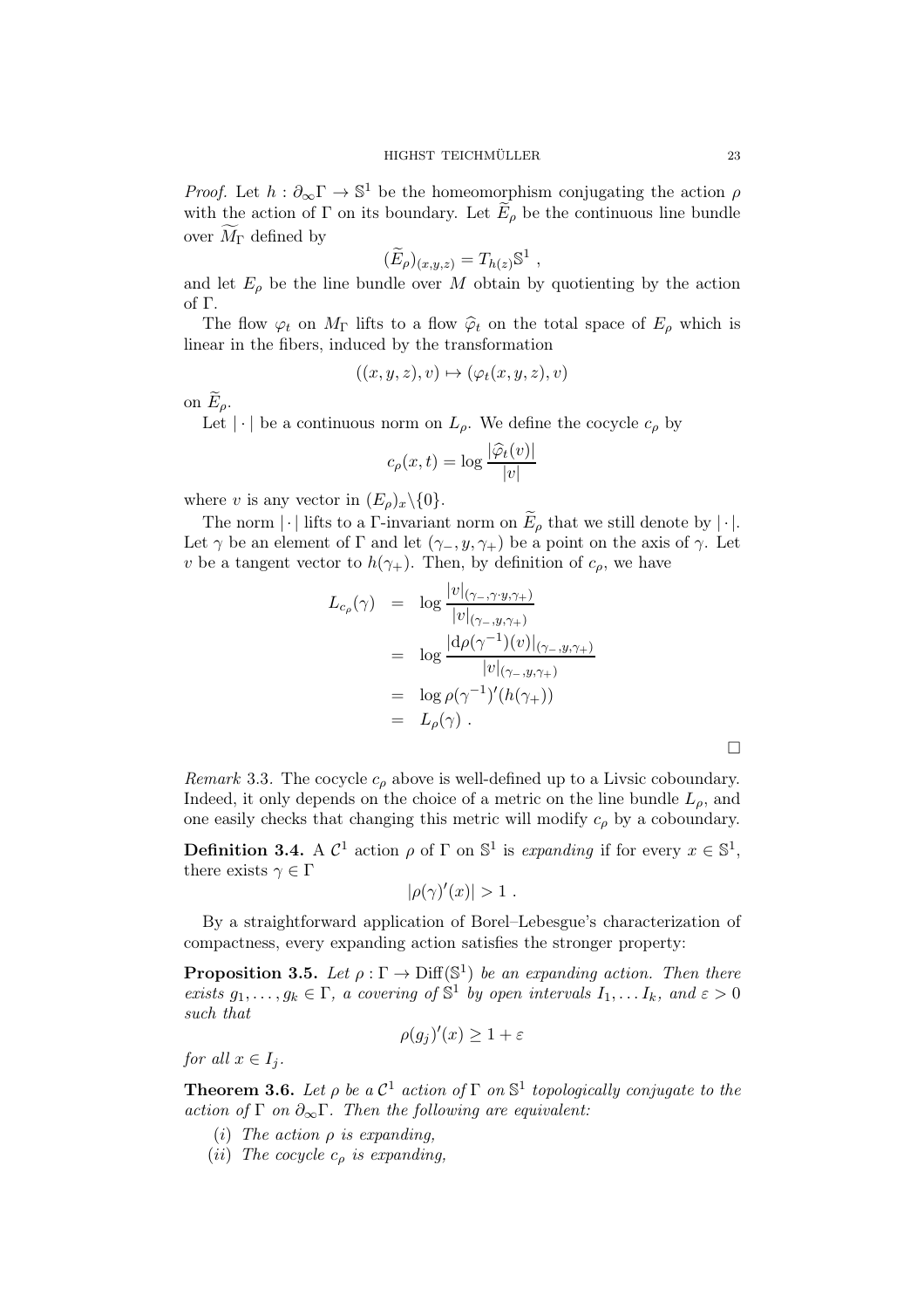(iii) The action  $\rho$  is bi-Hölder conjugate to the action of  $\Gamma$  on  $\partial_{\infty}\Gamma$ .

Proof.  $(i) \Rightarrow (iii)$ .

We prove more generally that if two dilating  $\mathcal{C}^1$  actions  $\rho_1$  and  $\rho_2$  are conjugated by a homeomorphism  $h$ , then  $h$  is bi-Hölder continuous. In particular, a dilating  $\mathcal{C}^1$  action topologically conjugate to the action of  $\Gamma$  on  $\partial_{\infty} \Gamma$  is bi-Hölder conjugate to any Fuchsian action of  $\Gamma$  on  $\mathbb{S}^1$ .

Let  $g_1, \ldots, g_k$  be elements in  $\Gamma, I_1, \ldots, I_k$  be open intervals covering  $\mathbb{S}^1$ and  $\varepsilon$  be positive such that  $\rho_1(g_j)' > 1 + \varepsilon$  on  $I_j$ . Let  $0 < \eta < 1$  be such that  $\rho_2(g_j)' > \eta$  on  $I_j$  for all  $j \in \{1, \ldots, k\}.$ 

Let  $a > 0$  be such that, for all interval  $J \in \mathbb{S}^1$ , if J has length less or equal to a, then there exists  $j \in \{1, \ldots, k\}$  such that  $J \subset I_i$ .

Let us now fix  $x \neq y \in \mathbb{S}^1$ . By the expanding property and the definition of a, one can find  $n \in \mathbb{N}$  and and  $i_1, \ldots, i_n \in \{1, \ldots, k\}$  such that

• For all  $0 \leq l \leq n$ ,

$$
|\rho_1(g_{i_1}\ldots g_{i_1})\cdot x-\rho_1(g_{i_1}\ldots g_{i_1})\cdot y|
$$

• For all  $0 \leq l < n$ ,

$$
g_{i_l}\ldots g_{i_1}\cdot [x,y]\subset I_{i_{l+1}}\ ,
$$

•

$$
|\rho_1(g_{i_n}\dots g_{i_1})\cdot x-\rho_1(g_{i_n}\dots g_{i_1})\cdot y|\geq a.
$$

Note that, since  $g_j$  multiplies the length of every interval contained in  $I_j$  by at least  $1 + \varepsilon$ , we have

$$
(2) \qquad \qquad (1+\varepsilon)^{n-1}|x-y|
$$

Now, let  $h: \mathbb{S}^1 \to \mathbb{S}^1$  be the homeomorphism conjugating  $\rho_1$  and  $\rho_2$  and let  $b > 0$  be the infimum of lengths of images by h of an interval of length at least a.

We then have

$$
|\rho_2(g_{i_n}\dots g_{i_1})\cdot h(x)-\rho_2(g_{i_n}\dots g_{i_1})\cdot h(y)|\geq b
$$

and therefore

(3) 
$$
|h(x) - h(y)| \geq \eta^n b.
$$

Putting (2) and (3) together, and setting  $\alpha = \frac{\log(1+\varepsilon)}{\log(1/\eta)} > 0$ , we get

$$
|x - y| < \frac{a}{(1 + \varepsilon)^{n-1}}
$$
  

$$
< \frac{a \eta^{(n-1)\alpha}}{(b\eta)^{\alpha}} (b\eta^n)^{\alpha}
$$
  

$$
< \frac{a}{(b\eta)^{\alpha}} |h(x) - h(y)|^{\alpha}
$$

Since this is true for all  $x \neq y$ , we conclude that  $h^{-1}$  is  $\alpha$ -Hölder. We obtain simimarly that h is Hölder by switching the roles of  $\rho_1$  and  $\rho_2$ .

.

 $(iii) \Rightarrow (ii)$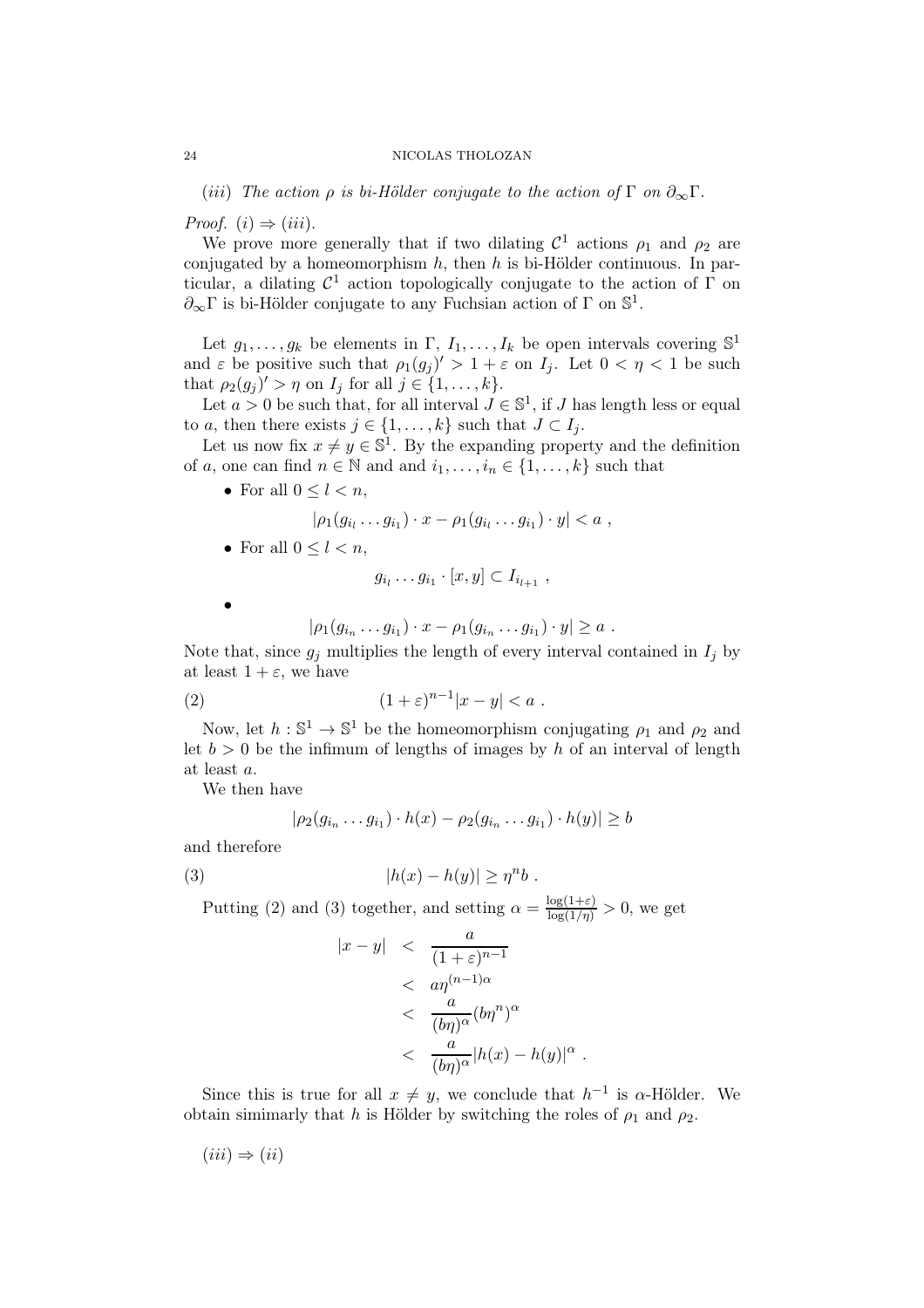Let  $\rho : \Gamma \to \text{Diff}(\mathbb{S}^1)$  be a  $\mathcal{C}^1$  action on  $\mathbb{S}^1$  which is bi-Hölder conjugate to a Fuchsian action j. Let  $h : \mathbb{S}^1 \to \mathbb{S}^1$  be the homeomorphism conjugating j and  $\rho$  and  $\alpha > 0$  such that h is  $\alpha$ -Hölder.

Fix  $\gamma \in \Gamma$ . Let  $\gamma_+$  be the attracting fixed point of  $j(\gamma)$  and denote  $\lambda = j(\gamma)'(\gamma_+) < 1$ . Let y be a point in  $\mathbb{S}^1$  distinct from  $\gamma_-$  and  $\gamma_+$ . Then when *n* goes to  $+\infty$ ,

$$
\log |j(\gamma^n) \cdot y - x| \sim \log(\lambda) n .
$$

Since h is  $\alpha$ -Hölder, we thus have

$$
\log |\rho(\gamma^n) \cdot h(y) - h(\gamma_+)| = O(\alpha \log(\lambda)n) ,
$$

which implies that

$$
\rho(\gamma)'(h(\gamma_+)) \leq \lambda^{\alpha} .
$$

We thus have

$$
L_{c_{\rho}}(\gamma) \geq -\alpha \log(\lambda) = \alpha L_{j}(\gamma) .
$$

By proposition 1.21, the cocycle  $c_{\rho}$  is thus expanding.

 $(ii) \Rightarrow (i)$ 

Let  $\widetilde{E}_{\rho}$  be the line bundle over  $\widetilde{M}_{\Gamma}$  defined in the proof of Proposition 3.2. Let us denote by  $|\cdot|_0$  the continuous metric on  $\widetilde{L}_{\rho}$  induced by the metric on  $\mathbb{S}^1$  and by  $|\cdot|_1$  a  $\Gamma$ -invariant continuous metric on  $\widetilde{L}_{\rho}$ .

By construction, the metric  $|\cdot|_0$  is invariant under the flow  $\hat{\varphi}$ . Let K be a compact set in  $\widetilde{M}_{\Gamma}$  such that  $\bigcup_{\gamma \in \Gamma} \gamma \cdot K$  covers  $\widetilde{M}_{\Gamma}$  and such that the image of K by the projection  $\pi : (x, y, z) \mapsto z$  is the whole circle. Finally, let  $A > 1$ be such that for all  $x \in K$  and all  $u \in (E_\rho)_x \backslash \{0\},\$ 

$$
\frac{1}{A} < \frac{|u|_1}{|u|_0} < A \; .
$$

Let z be any point in  $\mathbb{S}^1$ . Choose a point  $x \in K$  such that  $\pi(x) = z$  and a non-zero vector  $u \in \widetilde{L}_{\rho}(x) = T_z \mathbb{S}^1$ .

Since the cocycle  $c_{\rho}$  is expanding, there exists a time  $t > 0$  such that

$$
\frac{|\widehat{\varphi}_t(u)|_1}{|u|_1} > A^2
$$

.

Let  $\gamma \in \Gamma$  be such that  $\gamma \cdot \varphi_t(x) \in K$  and let  $v \in (\widetilde{L}_{\rho})_{\gamma \cdot x}$  be the image of u by  $\gamma$ . We then have

$$
\rho(\gamma)\cdot z=\pi(\gamma\cdot x)
$$

and

$$
\rho(\gamma)'(z) = \frac{|v|_0}{|\hat{\varphi}_t(u)|_0}
$$
  
\n
$$
= \frac{|v|_0}{|u|_0} \text{ since } |\cdot|_0 \text{ is } \hat{\varphi}\text{-invariant}
$$
  
\n
$$
> \frac{1}{A^2} \frac{|v|_1}{|u_1|}
$$
  
\n
$$
> \frac{1}{A^2} \frac{|\hat{\varphi}_t(u)|_1}{|u|_1} \text{ since } |\cdot|_1 \text{ is } \Gamma\text{-invariant}
$$
  
\n
$$
> 1.
$$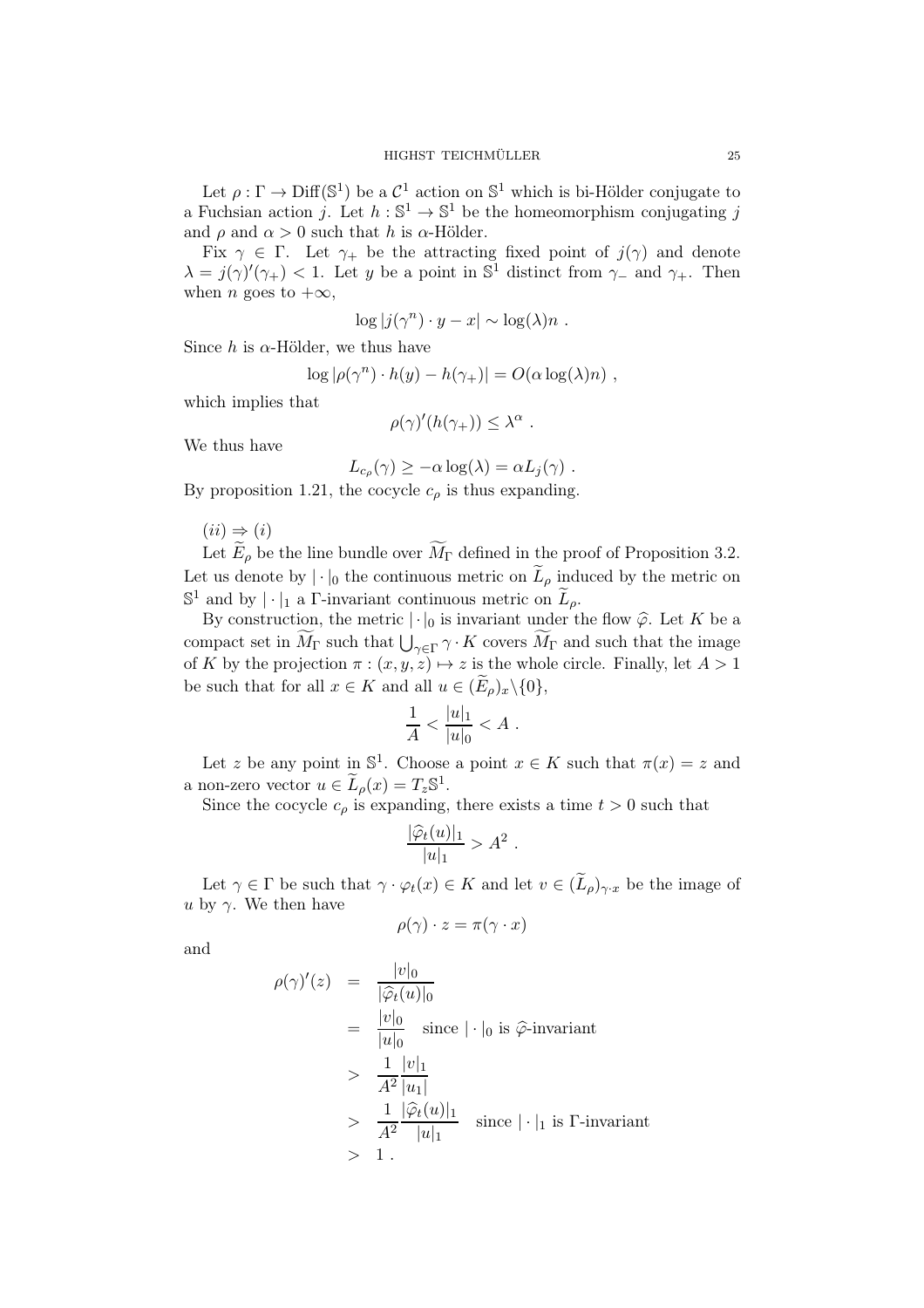We conclude that the  $\mathcal{C}^1$  action  $\rho$  is expanding.

# 3.2. The space  $\mathfrak{X}_{an}(\Gamma, \text{Diff}(\mathbb{S}^1))$  and the map DF.

**Definition 3.7.** Let  $\rho : \Gamma \to \text{Diff}(\mathbb{S}^1)$  be a homomorphism. We will say that  $\rho$  is an Anosov action on  $\mathbb{S}^1$  or an Anosov representation into Diff( $\mathbb{S}^1$ ) if  $\rho$ is Hölder conjugate to a Fuchsian action.

**Proposition 3.8.** Let  $\rho$  be an Anosov action on  $\mathbb{S}^1$ . Then there exists a norm  $|\cdot|$  on  $E_{\rho}$  such that

$$
|\widehat{\varphi}_t(u)| > |u|
$$

for all  $t > 0$  and all  $u \neq 0 \in L_{\rho}$ .

*Proof.* Let  $|\cdot|_0$  be a continuous metric on  $E_\rho$ . Since the cocycle  $c_\rho$  is expanding, we can find constants  $K > 1$  and  $a > 0$  such that

$$
\frac{|\widehat{\varphi}_{-t}(u)|_0}{|u|_0} \le Ke^{-at}
$$

for all  $u \neq 0 \in E_o$ . We can thus define a new continuous metric  $|\cdot|_1$  on  $E_o$ by

$$
|u|_1 = \int_0^{+\infty} |\widehat{\varphi}_{-s}(u)|_0 \mathrm{d} s.
$$

We now have

$$
|\widehat{\varphi}_t(u)|_1 = \int_0^{+\infty} |\widehat{\varphi}_{t-s}(u)|_0 ds
$$
  
= 
$$
\int_{-t}^{+\infty} |\widehat{\varphi}_{-s}(u)|_0 ds
$$
  
> 
$$
|u|_1
$$

**Corollary 3.9.** Let  $\rho$  be an Anosov action on  $\mathbb{S}^1$ . Then there exists a continuous parametrization  $\psi_{\rho}$  of G and a continuous norm  $|\cdot|$  on  $E_{\rho}$  such that

$$
|\widehat{\psi}_{\rho}(t,u)| = e^t|u|
$$

for all  $u \in E_{\rho}$ .

Moreover,  $\psi_{\rho}$  is unique up to conjugation and  $|\cdot|$  is uniquely determined by  $\psi_o$  up to a multiplicative constant.

*Proof.* Let  $|\cdot|$  be a continuous metric on  $E_{\rho}$  such that  $|\hat{\varphi}_t(u)| > |u|$ . Then the cocycle  $c_{\rho}$  associated to this norm is positive. It is thus the reparametrization cocycle of a flow  $\psi^{\rho}$ . For  $x \in M_{\Gamma}$  and  $t \in \mathbb{R}$ , let s be such that  $c(x, s) = t$ . Then for any  $u \in L_{\rho}(x) \setminus \{0\}$ , we have

$$
\begin{array}{rcl}\n|\widehat{\psi}^{\rho}_t(u)| &=& |\widehat{\varphi}_s(u)| \\
&=& e^{c_{\rho}(x,s)}|u| \\
&=& e^t|u| \;.\n\end{array}
$$

This proves the existence of  $\psi^{\rho}$ .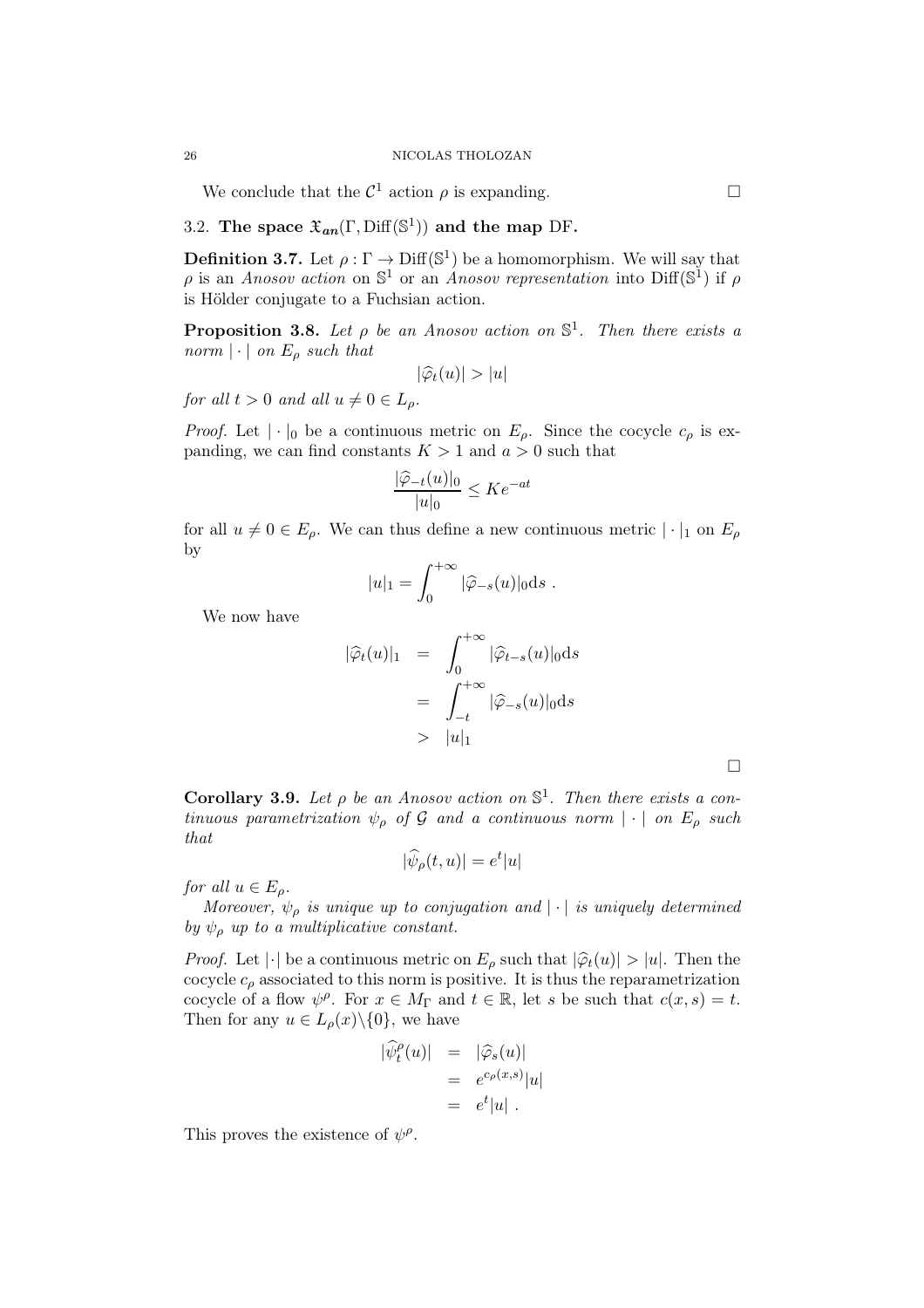Asume now that there are two norms  $|\cdot|_1$  and  $|\cdot|_2$  on  $L_\rho$  and two reparametrizations  $\psi_1$  and  $\psi_2$  of  $\varphi$  such that

$$
|\widehat{\varphi}_i(t, u)|_i = e^t |u|_i
$$

for  $i = 1, 2$ .

Let c be the reparametrization cocycle of  $\psi_2$  along  $\psi_1$ . Let x be a point in  $M_{\Gamma}$ ,  $u \in (L_{\rho})_x \backslash \{0\}$ ,  $t \in \mathbb{R}$  and set  $v = \widehat{\psi}_1(t, u)$ . We then have

$$
t = \log \frac{|v|_1}{|u|_1}
$$

and

$$
c(x,t) = \log \frac{|v|_2}{|u|_2} .
$$

It follows that

$$
c(x,t) - t = F(\psi_1(t,x)) - F(x) ,
$$

where

$$
F = \frac{|\cdot|_2}{|\cdot|_1}.
$$

The cocycle  $c$  is thus Livsic cohomologous to the tautological cocycle  $c_0(x,t) = t$ , and  $\psi_2$  is thus equivalent to  $\psi_1$ .

Finally, fix  $\psi_{\rho}$  a reparametrization of  $\varphi$ . Assume that  $|\cdot|_1$  and  $|\cdot|_2$  are two continuous metrics on  $L_\rho$  such that

$$
|\widehat{\psi}_{\rho}(t,u)|_i = e^t |u|_i
$$

for  $i = 1, 2$ .

Then the function  $\frac{||\cdot||_2}{||_1}$  on  $M_{\Gamma}$  is continuous and invariant by  $\psi_{\rho}$ . It is thus constant by topological transitivity of the geodesic foliation.  $\Box$ 

Recall that  $\text{Diff}^{h}(\mathbb{S}^{1})$  denotes the set of diffeomorphisms of the circle with Hölder derivatives.

**Proposition 3.10.** If  $\rho$  takes values in  $\text{Diff}^h(\mathbb{S}^1)$ , then the associated parametrization  $\psi_{\rho}$  is conjugate to a Hölder continuous reparametrization.

## *Proof.* Exercise.  $\Box$

Let us now see how Corollary 3.9 defines a continuous map from the space of Anosov representations to the space  $Par(\mathcal{G})$ .

Let us provide the group  $\text{Diff}(\mathbb{S}^1)$  with the  $\mathcal{C}^1$  topology. Since  $\Gamma$  is finitely generated, the space  $Hom(\Gamma, Diff(S^1))$  of homomorphisms from  $\Gamma$  to  $Diff(S^1)$ embeds in a product of finitely many copies of  $Diff(\mathbb{S}^1)$  and inherits its topology.

The group  $\text{Diff}(\mathbb{S}^1)$  acts continuously on  $\text{Hom}(\Gamma, \text{Diff}(\mathbb{S}^1))$  by conjugation. Its orbit equivalence relation has a priori no reason to be Hausdorff, so we define

$$
\mathfrak{X}(\Gamma,\mathrm{Diff}(\mathbb{S}^1))
$$

as the largest Hausdorff quotient of  $Hom(\Gamma, Diff(S^1))/Diff(S^1)$  (i.e. the quotient of  $\text{Hom}(\Gamma, \text{Diff}(\mathbb{S}^1))$  by the smallest closed equivalence relation containing the conjugation).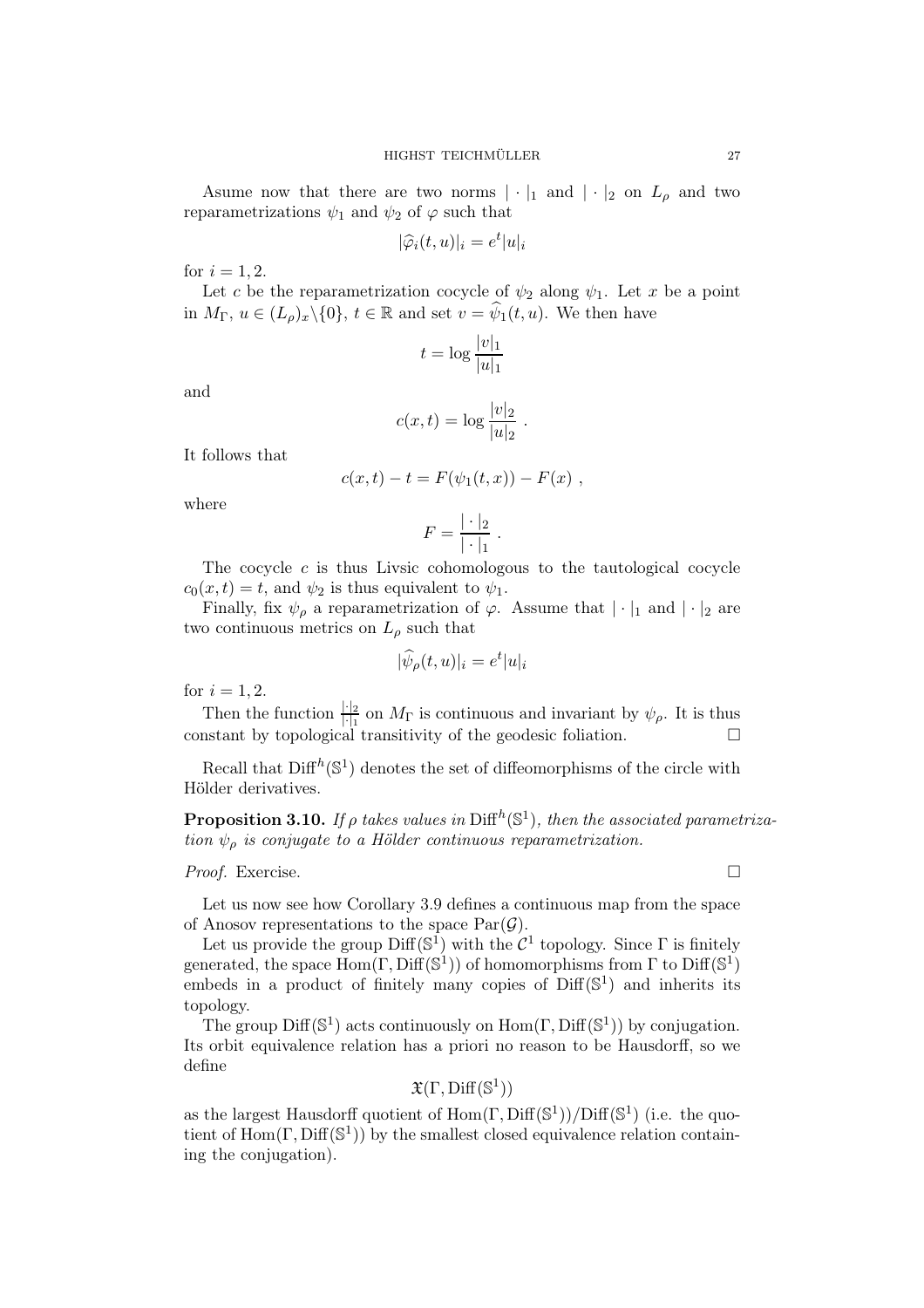The set  $\text{Hom}_{an}(\Gamma, \text{Diff}(\mathbb{S}^1))$  of Anosov actions is open in  $\text{Hom}(\Gamma, \text{Diff}(\mathbb{S}^1))$ and invariant under conjugation. We denote by

 $\mathfrak{X}_{an}(\Gamma,\text{Diff}(\mathbb{S}^{1}))$ 

its image in  $\mathfrak{X}(\Gamma,\mathrm{Diff}(\mathbb{S}^1)).$ 

Corollary 3.9 associates to each Anosov action  $\rho$  a parametrization  $\psi_{\rho}$  of the geodesic foliation such that  $L_{\psi} = L_{\rho}$ . This defines a map

 $\widetilde{\mathrm{DF}}: \mathrm{Hom}_{an}(\Gamma, \mathrm{Diff}(\mathbb{S}^1)) \to \mathrm{Par}(\mathcal{G})$ .

Here we prove the following:

**Theorem 3.11.** The map  $\widetilde{DF}$  factors to a continuous map

 $DF : \mathfrak{X}_{an}(\Gamma, \text{Diff}(\mathbb{S}^1)) \to \text{Par}(\mathcal{G})$ ,

which maps  $\mathfrak{X}_{an}^h(\Gamma, \text{Diff}(\mathbb{S}^1))$  into  $\text{Par}^h(\mathcal{G})$ .

Let us first see that  $\widetilde{\mathrm{DF}}$  factors to  $\mathfrak{X}_{an}(\Gamma, \mathrm{Diff}(\mathbb{S}^1)).$ 

**Proposition 3.12.** For every  $\gamma \in \Gamma$ , the function

$$
\chi_{\gamma}
$$
: Hom<sub>an</sub>( $\Gamma$ , Diff(S<sup>1</sup>))  $\rightarrow \mathbb{R}$   
 $\rho \rightarrow L_{\rho}(\gamma)$ 

is continuous and invariant by conjugation.

Proof. The conjugation invariance is easy. The continuity follows from the stability of contracting dynamics.

By universal property of the largest Hausdorff quotient, the functions  $\chi_{\gamma}$  factor to continuous functions on  $\mathfrak{X}_{an}(\Gamma, \text{Diff}(\mathbb{S}^1))$ . In other words, two Anosov actions in the same equivalence class in  $\mathfrak{X}_{an}(\Gamma,\text{Diff}(\mathbb{S}^1))$  have the same period map. Since the map DF preserves period maps and since points in  $Par(\mathcal{G})$  are uniquely determined by their period map, we conclude that the map DF factors to a map

$$
\mathrm{DF}: \mathfrak{X}_{an}(\Gamma, \mathrm{Diff}(\mathbb{S}^1)) \to \mathrm{Par}(\mathcal{G}) .
$$

Let us now prove the continuity of DF. Note that it is not sufficient to know that  $L_{\rho}(\gamma)$  varies continuously with  $\rho$  for each  $\gamma$ : one needs some uniformity in  $\gamma$ .

**Lemma 3.13.** Let  $(\rho_n)$  be a sequence of Anosov actions on the circle converging to  $\rho \in \text{Hom}_{an}(\Gamma, \text{Diff}(\mathbb{S}^1))$ . let  $h_n$  and h denote the homeomorphisms from  $\partial_{\infty} \Gamma$  to  $\mathbb{S}^1$  conjugating the action of  $\Gamma$  with  $\rho_n$  and  $\rho$  respectively. Then  $h_n$  converges uniformly to h.

*Proof.* For each  $\gamma \in \Gamma \setminus \{Id\}$ , the homeomorphism  $h_n$  maps  $\gamma_+$  to the attracting fixed point of  $\rho_n(\gamma)$ . By stability of contracting dynamics, we deduce that  $h_n(\gamma_+)$  converges to  $h(\gamma_+)$ . Since attracting fixed points of elements in Γ\{Id} are dense in  $\partial_{\infty} \Gamma$  we obtain that  $h_n$  converges pointwise to h on a dense subset. Now,  $h_n$  and h are locally given by continuous and monotonous maps of a compact interval, so Dini's second theorem implies tha  $h_n$ converges uniformly to  $h$ .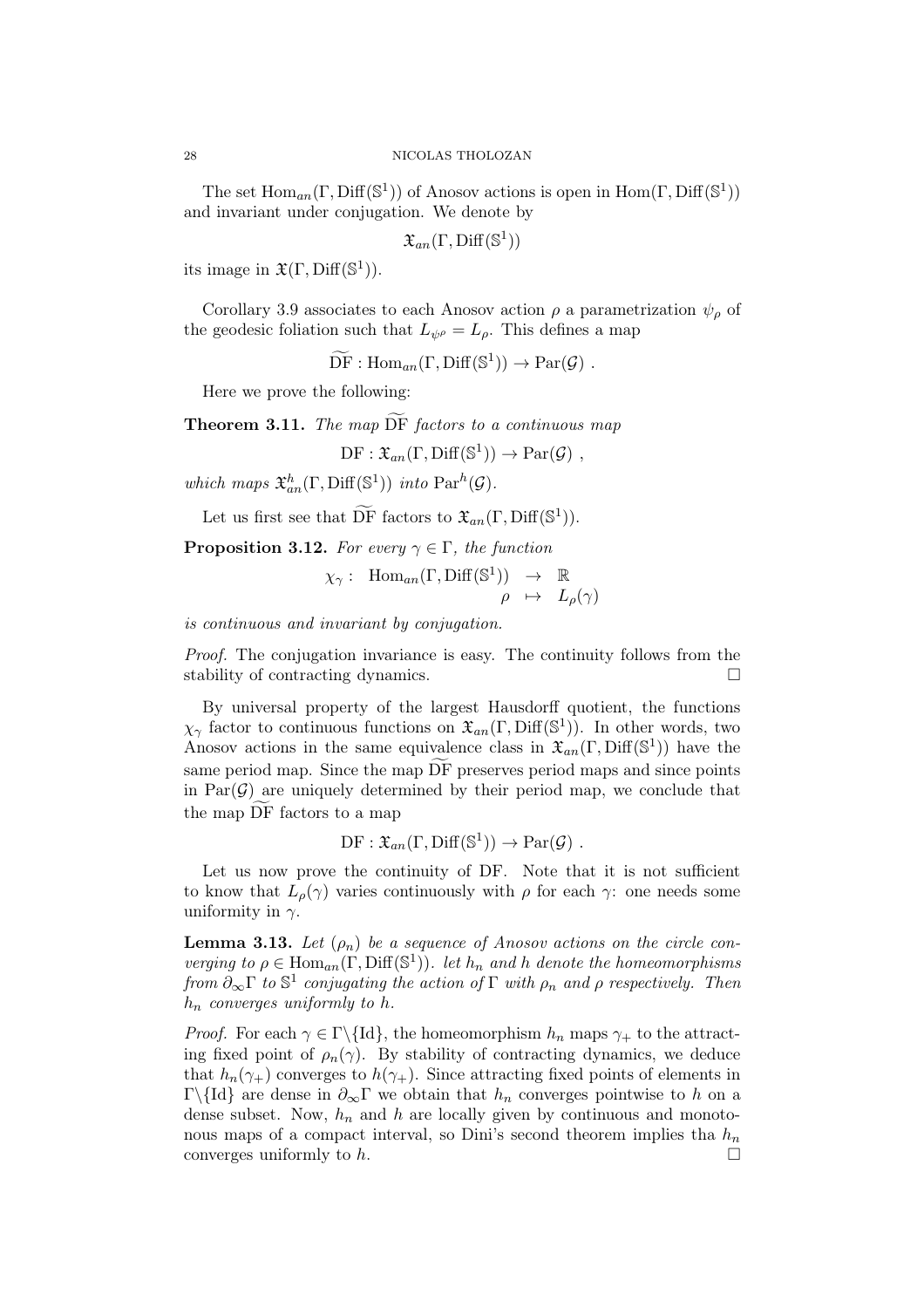From here, one could argue that the whole construction of the flat line bundle and corresponding cocycle associated to  $\rho$  vary continuously with  $\rho$ . Alternatively, one can prove in a more down to earth way the following:

**Proposition 3.14.** Let  $(\rho_n)$  be a sequence of Anosov actions on the circle converging to  $\rho \in \text{Hom}_{an}(\Gamma, \text{Diff}(\mathbb{S}^1))$ . Then  $\frac{L_{\rho_n}}{L_{\rho}}$  converges uniformly to 1.

Since DF preserves period maps, this shows that  $d_{HT}(\text{DF}(\rho_n), \text{DF}(\rho))$ converges to 0, concluding the proof of the continuity of DF.

*Proof.* Fix  $\varepsilon > 0$  and choose a finite generating set S of Γ. Let  $\eta$  be such that for all  $s \in S$ ,

$$
|\log \rho'(s)(x) - \log \rho'(s)(y)| \le \varepsilon
$$

whenever  $|x - y| \leq \eta$ . Choose *n* large enough so that

$$
|\log \rho_n(s)'(x) - \log \rho(s)'(x)| \le \varepsilon
$$

for all  $x \in \mathbb{S}^1$  and all  $s \in S$ , and

$$
|h_n(x) - h(x)| \le \eta
$$

for all  $x \in \partial_{\infty} \Gamma$ .

Fix  $[\gamma] \in [\Gamma]$  and choose  $\gamma$  a representative of  $[\gamma]$  of minimal length k with respect to the generating set S. Write  $\gamma = s_1 \dots s_k$  with  $s_i \in S$ . Since  $\rho$  is Anosov, there exists a constant  $\lambda > 0$  independent of  $[\gamma]$  such that  $L_{\rho}(\gamma) \geq \lambda k$ . Let us now compute:

$$
\frac{|L_{\rho_n}(\gamma) - L_{\rho}(\gamma)|}{L_{\rho}(\gamma)} = \frac{1}{L_{\rho}(\gamma)} \left| \log \rho_n(\gamma)'(h_n(\gamma_+)) - \log \rho(\gamma)'(h(\gamma_+)) \right|
$$
  
\n
$$
= \frac{1}{L_{\rho}(\gamma)} \left| \sum_{i=1}^k \log \rho_p(s_i)'(h_n(s_{i+1} \dots s_k \cdot \gamma_+) ) - \sum_{i=1}^k \log \rho(s_i)'(h(s_{i+1} \dots s_k \cdot \gamma_+)) \right|
$$
  
\n
$$
\leq \frac{1}{\lambda k} \sum_{i=1}^k |\log \rho_n(s_i)'(h_n(s_{i+1} \dots s_k \cdot \gamma_+) ) - \rho(s_i)'(h_n(s_{i+1} \dots s_k \cdot \gamma_+))|
$$
  
\n
$$
+ |\rho(s_i)'(h_n(s_{i+1} \dots s_k \cdot \gamma_+) ) - \rho(s_i)'(h(s_{i+1} \dots s_k \cdot \gamma_+))|
$$
  
\n
$$
\leq \frac{2\varepsilon}{\lambda}.
$$

3.3. Anosov actions and stable measures. Here we investigate further properties of the flow  $\psi^{\rho}$  associated to an Anosov action: we show that  $\psi^{\rho}$ admits stable horocycles, and that the metric  $|\cdot|$  on  $L_{\rho}$  which is scaled by  $\varphi$ induces a family of measures on the leaves of  $\mathcal{W}^u$  with nice properties with respect to the horocycles.

Let us start with the first point.

**Proposition 3.15.** The flow  $\psi^{\rho}$  associated to an Anosov representation into  $\text{Diff}(\mathbb{S}^1)$  admits stable horocycles.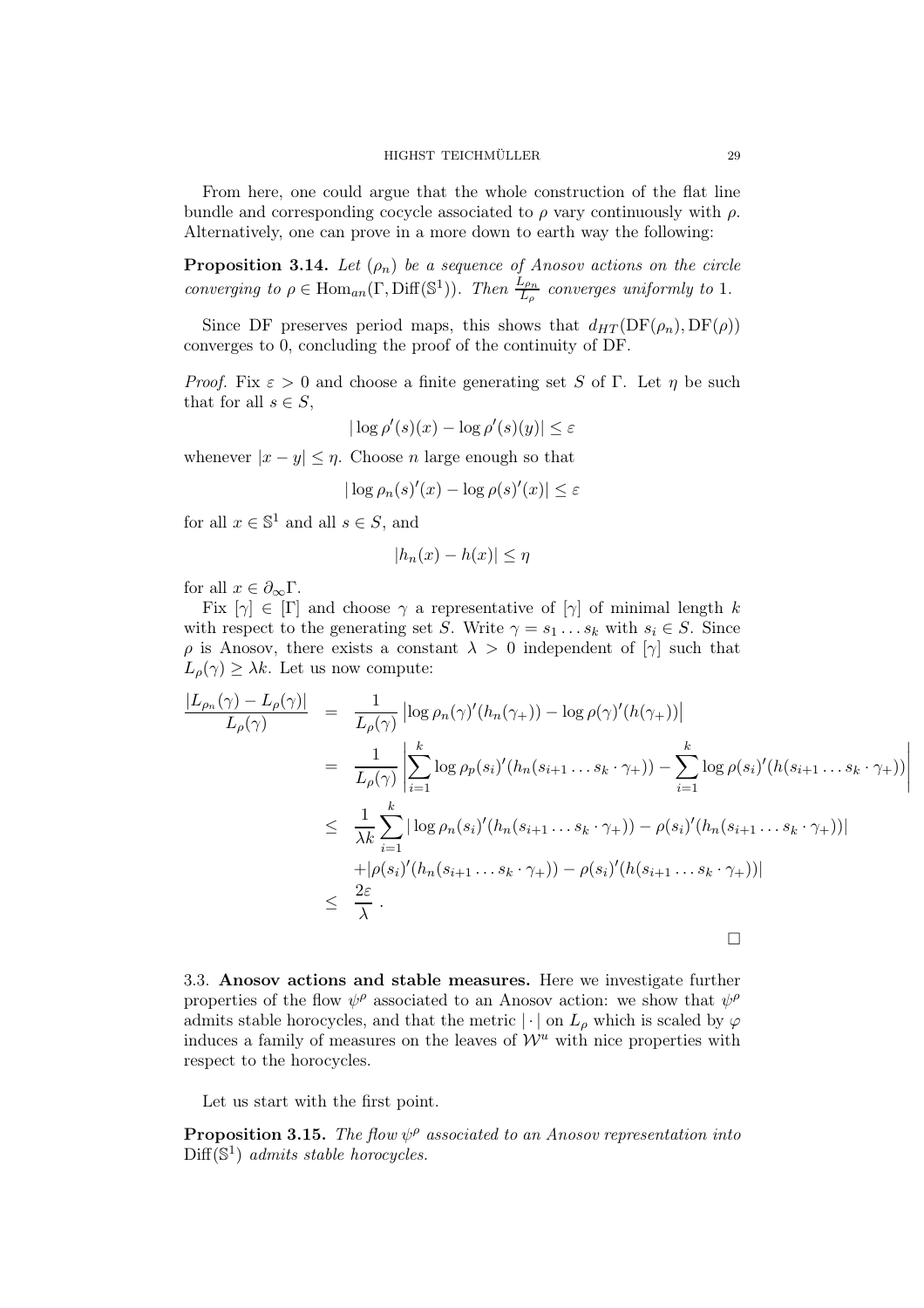*Proof.* Let  $|\cdot|$  be the metric on  $E_{\rho}$  satisfying

$$
|\widehat{\psi}_t^{\rho}(u)| = e^t |u|.
$$

Let x and  $y \in \widetilde{M}_{\Gamma}$  be two points belonging to the same stable leaf  $\widetilde{\mathcal{W}}_s(p)$ . Let u be a non-zero vector in  $T_p\mathbb{S}^1$ . We define

$$
B(x,y) = \log \frac{|u|_y}{|u|_x},
$$

where  $|u|_x$  and  $|u|_y$  denote respectively the norm of u seen as a vector in  $E_{\rho_x}$ and in  $E_{\rho_y}$ . It is clear that this definition does not depend on u.

One easily verifies that B is a Buseman cocycle. Moreover, for any  $x \in \widetilde{M}_{\Gamma}$ and any  $u \in E_{\rho_x} \backslash \{0\}$ , we have

$$
B(x,\psi_t(x)) = \log \frac{|\widehat{\psi}_t^{\rho}(u)|}{|u|} = t.
$$

The sets

 $\mathcal{H}^{s}(x) = \{y \in \mathcal{W}^{s}(x) \mid B(x, y) = 0\}$ thus define stable horocycles for the flow  $\psi^{\rho}$ . — Первый процесс в постановки программа в серверном становки производительно становки производительно станов<br>В серверном становки производительно становки производительно становки производительно становки производительн

We now turn to the construction of *unstable measures* which are scaled by the flow. Let us start with some definitions.

**Definition 3.16.** An *unstable* (resp. *stable*) measure on  $M_{\Gamma}$  is a collection of Radon measures on the leaves of  $\widetilde{\mathcal{W}}^u$  (resp.  $\widetilde{\mathcal{W}}^s$ ) which is preserved by  $\Gamma$ .

Let  $\varphi$  be a parametrization of the geodesic foliation. One can naturally push forward or pull back an unstable measure by  $\varphi_t$ .

**Definition 3.17.** We say that an unstable measure  $\mu$  is scaled by  $\varphi$  if for every  $t \in \mathbb{R}$ ,

 $\varphi_t^* \mu = c(t) \mu$ 

for some constant  $c(t)$ . Since  $\varphi$  is a flow, we necessarily have  $c(t) = e^{at}$  for some  $a \in \mathbb{R}$ . We call a the scaling factor.

Let us now assume that  $\varphi$  admits a stable horocyclic foliation  $\mathcal{H}^s$ . Let p and q be two points in  $\partial_{\infty} \Gamma$ , labelling two unstable leaves  $\mathcal{W}^u(p)$  and  $\mathcal{W}^u(q)$ . Then, for every point  $x \in \mathcal{W}^u(p) \backslash \mathcal{G}(p,q)$ , the stable horocycle passing through x intersects  $\mathcal{W}^u(q)$  in a unique point.

Definition 3.18. The map

$$
T_{p,q}:\widetilde{{\mathcal W}}^u(p)\backslash {\mathcal G}(p,q)\rightarrow \widetilde{{\mathcal W}}^u(q)\backslash {\mathcal G}(q,p)
$$

sending x to the unique intersection between  $\mathcal{H}^s(x)$  and  $\mathcal{W}^u(q)$  is called the holonomy of the stable horocyclic foliation.

**Definition 3.19.** An unstable measure  $\mu$  is called *invariant under horocyclic* holonomy if

$$
T_{p,q} \,^* \mu_q = \mu_p
$$

for all  $p, q \in \partial_{\infty} \Gamma$ . An unstable (resp. stable) measure which is invariant under horocyclic holonomy and scaled by the flow  $\varphi$  is called an unstable (resp. stable) Margulis measure.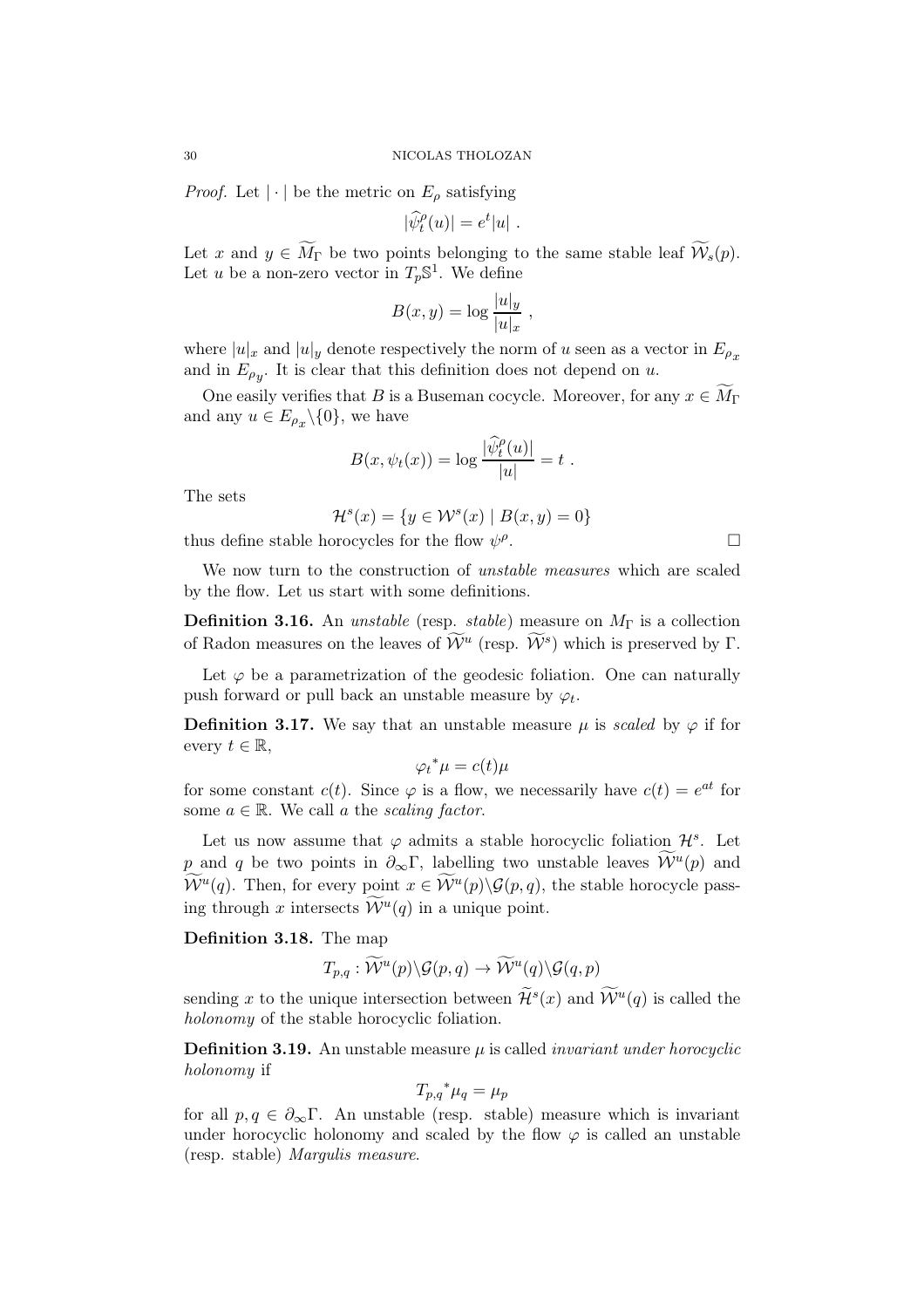Let now  $\psi^{\rho}$  be the flow associated to an Anosov action  $\rho$ . Let  $\partial_{\infty}\Gamma \to \mathbb{S}^1$ be the homeomorphism conjugating the action of  $\Gamma$  on its boundary with  $\rho$ . Let  $|\cdot|$  be the metric on  $E_{\rho}$  such that

$$
|\widehat{\psi}_t^{\rho}(u)| = e^t |u|.
$$

We define an unstable measure  $\mu_{\rho}$  in the following way: let q be a point  $\partial_{\infty}\Gamma$ . Choose  $s \mapsto p(s)$  a homeomorphism from  $(0, 1)$  to  $\partial_{\infty}\Gamma \setminus \{q\}$  such that  $h \circ p : (0,1) \to \mathbb{S}^1 \setminus \{h(q)\}\$ is a diffeomorphism, and choose continuously  $x(s)$ in  $\mathcal{G}(q,p(s))$ . For a continuous function f on  $\mathcal{W}^u(q)$  with compact support, define

$$
\int f d\mu_q^\rho = \int_0^1 \int_{-\infty}^{+\infty} f(\psi_t^\rho(x(s))e^{-t} |(h \circ p)'(s)|_{x(s)} dt ds.
$$

**Proposition 3.20.** The family of measures  $\mu_q^{\rho}$  defines an unstable Margulis measure with scale factor 1.

*Proof.* Let us first remark that the measure  $\mu_q^{\rho}$  defined above does not depend on the choice of  $x(s)$ . Indeed, for another choice  $x'(s)$ , we can write  $x'(s)$  $\psi_u^{\rho}(s)(x(s))$  for some  $u(s) \in \mathbb{R}$ . We then have

$$
\int_{0}^{1} \int_{-\infty}^{+\infty} f(\psi_{t}^{\rho}(x'(s))e^{-t} |(h \circ p)'(s)|_{x'(s)} \mathrm{d}t \mathrm{d}s = \int_{0}^{1} \int_{-\infty}^{+\infty} f(\psi_{t+u(s)}^{\rho}(x(s))e^{t} |(h \circ p)'(s)|_{\psi_{u}^{\rho}(s)(x(s))} \mathrm{d}t \mathrm{d}s
$$
  
\n
$$
= \int_{0}^{1} \int_{-\infty}^{+\infty} f(\psi_{t+u(s)}^{\rho}(x(s))e^{t+u(s)} |(h \circ p)'(s)|_{x(s)} \mathrm{d}t \mathrm{d}s
$$
  
\n
$$
= \int_{0}^{1} \int_{-\infty}^{+\infty} f(\psi_{t}^{\rho}(x(s))e^{t} |(h \circ p)'(s)|_{x(s)} \mathrm{d}s \mathrm{d}t,
$$

showing that  $\mu_q^{\rho}$  does not depend on the choice of  $x(s)$ . Now, the fact that  $\mu_q^{\rho}$  does not depend on the choice of  $p(s)$  either is just the change of variable formula for the integration in s. We conclude that  $\mu_q^{\rho}$  is well-defined. Moreover, by Γ-Invariance of the metric | $\cdot$ |, we easily verify that  $\gamma_* \mu_q^\rho = \mu_{\gamma \cdot q}^\rho$ . Hence  $(\mu_q^{\rho})_{q \in \partial_{\infty} \Gamma}$  defines an unstable measure on  $\mathcal{W}^u$ .

From the definition of  $\mu_q^{\rho}$  one easily proves that

$$
\psi_t^{\rho*}\mu_q^{\rho} = e^t \mu_q^{\rho} .
$$

Thus  $\mu^{\rho}$  is scaled by  $\psi^{\rho}$  with scale factor 1.

It remains to prove that  $\mu^{\rho}$  is invariant by holonomy along the horocycles of  $\psi^{\rho}$ . We leave that as an exercise to the reader.

## 4. Foliated affine, hyperbolic and complex structures

In this section, we show that the *foliated affine actions* introduced in Section 2.1 can be recovered from a foliated conformal structure. This allows us to construct the map CF.

4.1. Affine actions and affine charts. Let us first recall the definition of a foliated affine action.

**Definition 4.1.** A *foliated affine action* on  $M_{\Gamma}$  is a Γ-equivariant pair of continuous flows  $((\varphi_t),(h_s))$  on  $\widetilde{M}_{\Gamma}$  such that

•  $(\varphi_t)$  is a parametrization of  $\mathcal{G}$ ,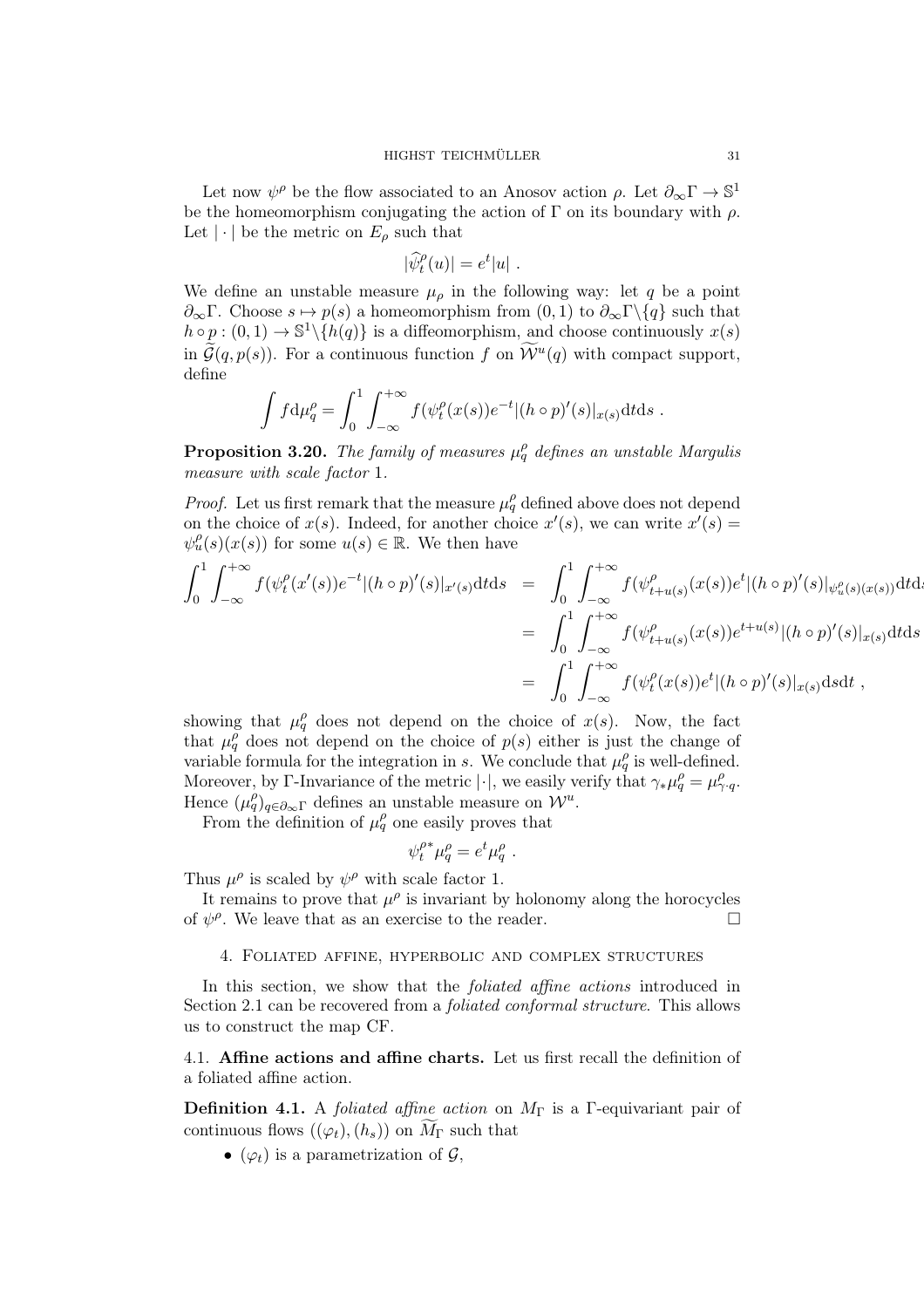### 32 NICOLAS THOLOZAN

- the map  $(t,s) \mapsto \varphi_t(h_s(x))$  is a covering from  $\mathbb{R}^2$  to the stable leaf  $W^s(x)$ ,
- $\varphi_{-t} \circ h_s \circ \varphi_t = h_{e^t s}.$

It is called Hölder continuous if the flows  $(\varphi_t)$  and  $(h_s)$  are Hölder continuous.

Two foliated affine actions  $(\varphi_t, h_s)$  and  $(\varphi'_t, h'_s)$  are conjugated if there exists a homeomorphism of  $M_{\Gamma}$  preserving the leaves of G and conjugating  $(\varphi_t)$  to  $(\varphi'_t)$  and  $(h_s)$  to  $(h'_s)$ .

As we will see, the data of a foliated affine action is essentially the same as what we call an equivariant family of affine charts:

**Definition 4.2.** An equivariant family of affine charts on  $\partial_{\infty} \Gamma$  is the data, for any  $x = (x_-, x_0, x_+) \in M_\Gamma$ , of a homeomorphism  $m_x : \partial_\infty \Gamma \backslash \{x_+\} \to \mathbb{R}$ such that:

- $m_x(x_0) = 0$  and  $m_x(x_1) = 1$ ,
- $m_x$  depends continuously on x for the compact open topology
- $m_{\gamma \cdot x} = m_x \circ \gamma^{-1}$  for all  $\gamma \in \Gamma$ ,
- if x and x' belong to the same stable leaf, then  $m_{x'} \circ m_x^{-1}$  is an affine transformation of R.

It is called *Hölder continuous* if the homeomorphisms  $m_x$  are bi-Hölder continuous and vary Hölder continuously for the compact open topology.

From an equivariant family of affine charts, one gets a foliated affine action by setting

- $\varphi_t(x_-, x_0, x_+) = (x_-, m_x^{-1}(e^t), x_+)$  (where  $x = (x_-, x_0, x_+),$
- $h_s(x_-, x_0, x_+) = (m_x^{-1}(s), m_x^{-1}(s+1), x_+).$

Note that this affine action has the following property: for every  $x =$  $(x_-, x_0, x_+) \in M_{\Gamma}$ 

$$
h_1(x) \in \mathcal{G}(x_0, x_+).
$$

We call such a foliated affine action *normalized*.

From a normalized foliated affine action, one gets an equivariant family of affine charts by setting  $m_x(y_+) = s$  where s is the unique real number such that the  $h_s(x)$  belongs to the geodesic  $\mathcal{G}(y_-, x_+)$ . One can verify that the construction is inverse of the previous one. There is thus a bijection between normalized foliated affine actions and equivariant families of affine charts. Finally, we have the following:

Proposition 4.3. Every foliated affine action is conjugated to a unique normalized one.

*Proof.* Let  $(\varphi_t, h_s)$  be a foliated affine action. Define  $F(x) = (x_-, x_1, x_+),$ where  $x_1$  is such that  $h_1(x)$  belongs to  $\mathcal{G}(x_1, x_+)$ . Then F descends to a homeomorphism of  $M_{\Gamma}$  preserving the leaves of  $\mathcal{G}$ .

Set  $\varphi'_t = F \circ \varphi_t \circ F^{-1}$  and  $h'_s = F \circ h_s \circ F^{-1}$ . Then  $(\varphi'_t, h'_s)$  is a foliated affine action. Let  $(x_-, x_1, x_+)$  be a point in  $M_{\Gamma}$ . Then

$$
h'_1(x_-, x_1, x_+) = F \circ h_1 \circ F^{-1}(x)
$$
  
\n
$$
\in F(\mathcal{G}(x_1, x_+))
$$
 by definition of  $F$   
\n
$$
\in \mathcal{G}(x_1, x_+).
$$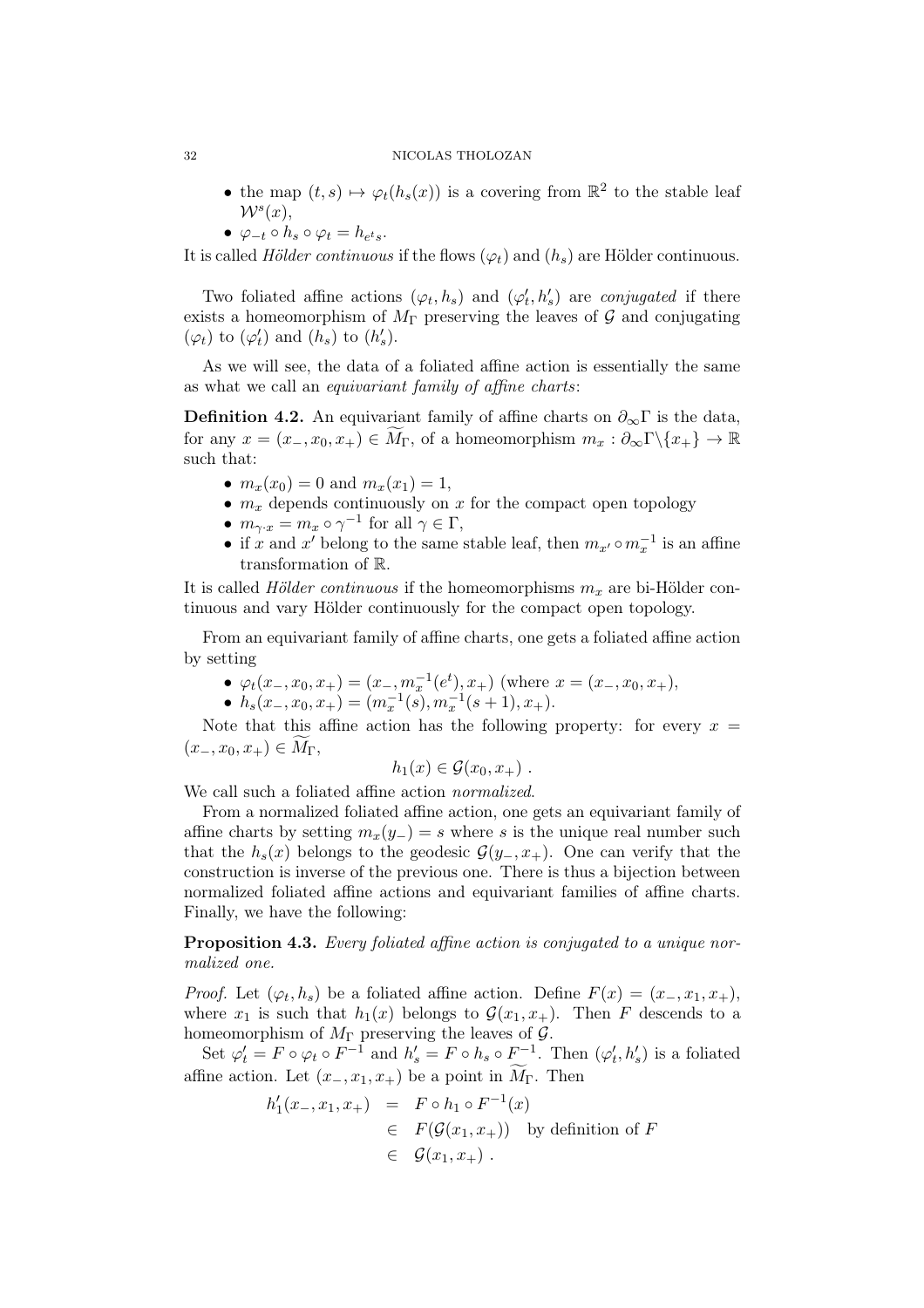Hence  $(\varphi'_t, h'_s)$  is normalized.

Assume now that two normalized affine actions  $(\varphi_t, h_s)$  and  $(\varphi'_t, h'_s)$  are conjugated via  $F: x \mapsto \varphi_{T(x)}(x)$ . Then we have

$$
h'_1(x_-, x_0, x_+) = F^{-1} \circ h_1 \circ \varphi_{T(x)}(x)
$$
  

$$
\in F^{-1}(\mathcal{G}(x_{T(x)}, x_+)) = \mathcal{G}(x_{T(x)}, x_+),
$$

where  $\varphi_{T(x)}(x) = (x_-, x_{T(x)}, x_+)$ . However, since h' is also normalized,  $h'(x_-,x_0,x_+)$  belongs to  $\mathcal{G}(x_0,x_+)$ . We conclude that  $F(x)=\varphi_{T(x)}(x)=x$ for all x. Thus F is the identity.  $\square$ 

## 4.2. Foliated hyperbolic structures.

**Definition 4.4.** A *foliated hyperbolic structure* on  $M_{\Gamma}$  is the data, for each  $z \in \partial_{\infty} \Gamma$ , of a homeomorphism  $m_z : \widetilde{\mathcal{W}}^s(z) \to \mathbb{H}^2$  such that:

- $m<sub>z</sub>$  varies continuously with z for the compact open topology,
- For every  $\gamma \in \Gamma$ ,

$$
m_{\gamma \cdot z} \circ \gamma \circ m_z^{-1} \in \text{Isom}^+(\mathbb{H}^2)
$$
.

Two foliated hyperbolic structures  $(m_z)$  and  $(m'_z)$  are equivalent if  $m'_z \circ$  $m_z^{-1} \in \text{Isom}^+(\mathbb{H}^2)$  for all z.

A foliated hyperbolic structure is *transversally Hölder* if  $m<sub>z</sub>$  varies Hölder continuously with z for the compact open topology.

Let  $(m_z)$  and  $(m'_z)$  be two foliated hyperbolic structures. By compactness of  $M_{\Gamma}$ , there exists a constant  $C > 1$  such that for all  $z \in \partial_{\infty} \Gamma$  and all  $x, y \in \mathcal{W}^s(z)$ ,

$$
d_{\mathbb{H}}(m_z(x),m_z(y))=1\quad\Rightarrow\quad 1/C\leq d_{\mathbb{H}}(m'_z(x),m'_z(y))\leq C\ .
$$

Extending this globally, we get:

**Proposition 4.5.** Let  $(m_z)$  and  $(m'_z)$  be two foliated hyperbolic structures. Then there exist constants  $C > 1$  and  $K \geq 0$  such that  $m'_z \circ m_z^{-1}$  is a  $(C, K)$ -quasi-isometry for all z.

Recall that the affine group is the group of orientation preserving isometries of the upper half-space  $\mathbb{H}^2$  fixing infinity. One can thus associate to a foliated affine action the foliated hyperbolic structure that conjugates those affine actions.

To be more precise, let  $(\varphi_t, h_s)$  be a foliated affine action on  $M_{\Gamma}$ . Choose in a continuous way a point  $x_z$  in each stable leaf  $\mathcal{W}^s(z)$ .

**Proposition 4.6.** The family of maps  $(m<sub>z</sub>)$  defined by

$$
m_z(\varphi_t(h_s(x_z)) = s + e^t i ,
$$

is a foliated hyperbolic structure. Moreover, a different choice of  $(x<sub>z</sub>)$  defines a foliated hyperbolic structure which is equivalent.

The main claim of this section is that, conversely, every foliated hyperbolic structure comes from a foliated affine action.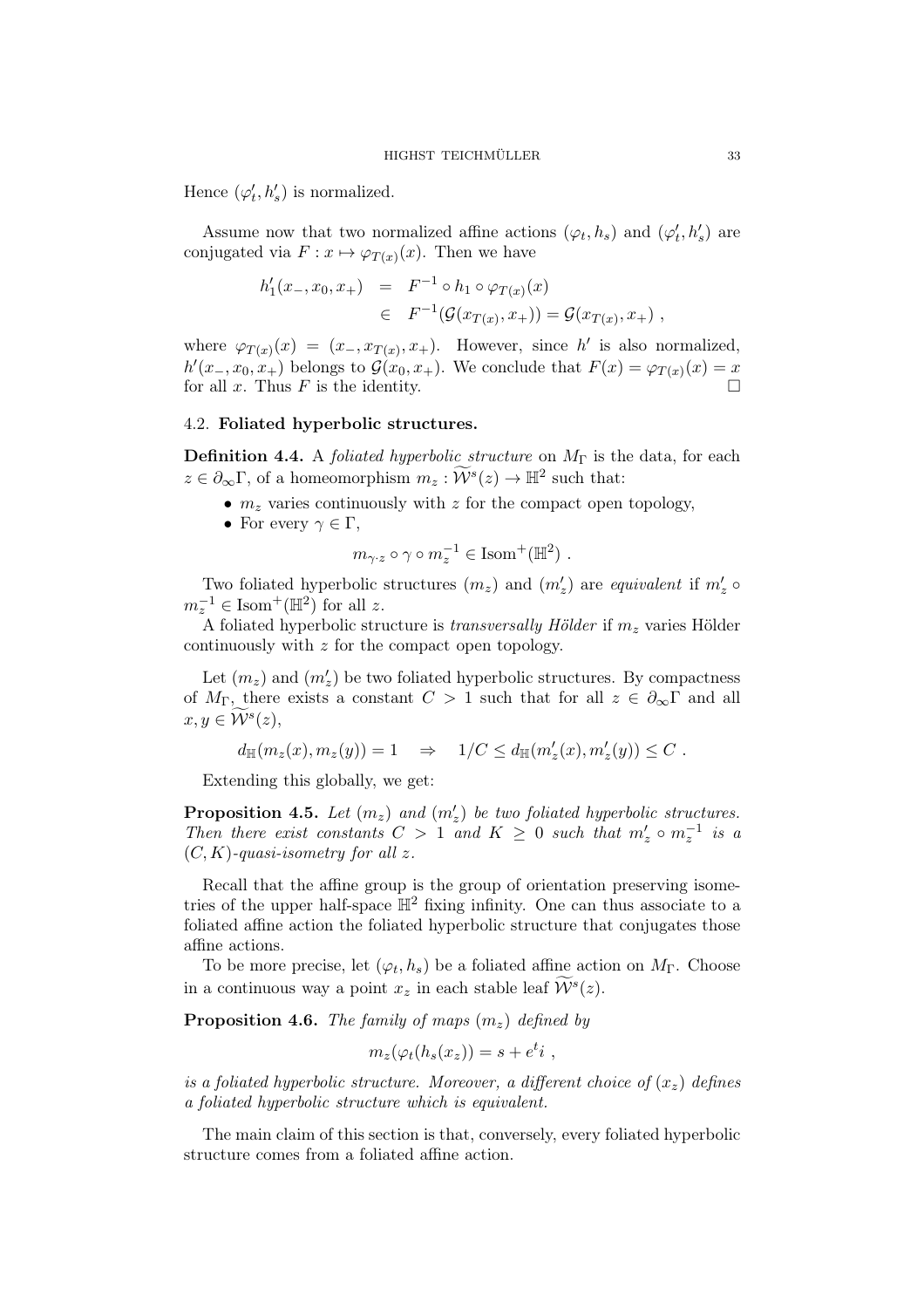**Theorem 4.7.** Let  $(m_z)$  be a foliated hyperbolic structure. Then each  $m_z$ extends continuously to a bi-Hölder homeomorphism  $\bar{m}_z : \partial_{\infty} \Gamma \to \partial_{\infty} \mathbb{H}^2$ . For every  $x = (x_-, x_0, z) \in \mathcal{F}(z)$ , define  $g_x$  as the unique isometry of  $\mathbb{H}^2$ mapping  $(\bar{m}_z(x_-), \bar{m}_z(x_0), \bar{m}_z(x_+))$  to  $(0, 1, \infty)$ . Then the family  $(g_x \circ \bar{m}_z)$ is an equivariant family of affine charts on  $\partial_{\infty} \Gamma$ .

Most of the proof of the theorem is straightforward once we know that quasi-isometries of  $\mathbb{H}^2$  extend to homeomorphisms of the boundary. The main technical difficulty is to control that this extension varies continuously with z. This is dealt with in the next subsection.

4.3. boundary extension of quasi-isometries. Let us first recall the classical Morse lemma for quasi-geodesics in the hyperbolic plane states that every quasi-geodesic ray of  $\mathbb{H}^2$  (i.e. every quasi-isometric embedding  $f:\mathbb{R}_+ \to \mathbb{H}^2$ ) is at bounded distance from a geodesic ray.

**Proposition 4.8.** Let  $f : \mathbb{R}_+ \to \mathbb{H}^2$  be a C-quasi-geodesic ray. Then  $f(t)$ converges as t goes to  $+\infty$  to a point  $f(\infty)$  in  $\partial_{\infty} \mathbb{H}^2$ , and there exists a constant  $D$  depending only on  $C$  such that any  $f(t)$  is at distance at most  $D$ from the geodesic ray  $[f(0), f(\infty)].$ 

Moreover, the point  $f(\infty)$  varies continuously with f for the compact open topology. More precisely, we have

**Proposition 4.9.** Let  $f : and g : \mathbb{R}_+ \to \mathbb{H}^2$  be two C-quasi-geodesics with  $f(0) = g(0)$ . Let  $f(\infty)$  and  $g(\infty)$  denote there respective endpoints in  $\partial_{\infty} \mathbb{H}^2$ . Then there exists a constant K depending only on C such that, if  $d_{\mathbb{H}}(f(t), g(t)) \leq 1$  for some  $t \geq 1$ , then

$$
d_{\infty}^{f(0)}(f(\infty, g(\infty)) \leq Ke^{-t/C} ,
$$

where  $d_{\infty}^{f(0)}$  denotes the visual distance from  $f(0)$  on  $\partial_{\infty}H^2$ .

As a corollary, one obtains that the boundary map induced by a quasiisometry varies continuously for the compact-open topology:

**Corollary 4.10.** Let  $f : \mathbb{H}^2 \to \mathbb{H}^2$  be a C-quasi-isometric homeomorphism. Then f extends to a  $\frac{1}{C}$ -bi-Hölder homeomorphism  $\partial_{\infty} f : \partial_{\infty} \mathbb{H}^2 \to \partial_{\infty} \mathbb{H}^2$ . Moreover, let  $g : \mathbb{H}^2 \to \mathbb{H}^2$  be another C-quasi-isometric homeomorphism. Then there is a constant K depending only on C such that, if  $R > 1$  and  $d_{\mathbb{H}}(f(x), g(x)) \leq 1$  for all x in  $B(o, R)$ , then

$$
d_{\infty}^{f(o)}(\partial_{\infty}f(x), \partial_{\infty}g(x)) \leq Ke^{-R/C}
$$

for all  $x \in \partial_{\infty} \mathbb{H}^2$ .

Proof. Exercise. □

We can now turn to the

*Proof of Theorem 4.7.* Let us fix a background hyperbolic metric on  $\Sigma$ . This provides us with an identification of  $\partial_{\infty} \Gamma$  with  $\partial_{\infty} \mathbb{H}^2$ .

Using the identification of  $\widetilde{M}_{\Gamma}$  with  $T_1\mathbb{H}^2$ , one also obtains a reference foliated hyperbolic structure on  $\mathcal{W}^s$ , which simply projects every leaf  $T_1\mathbb{H}^2$ to  $\mathbb{H}^2$ . We see this reference foliated structure as an identification of each leaf of  $\widetilde{\mathcal{W}}^s$  with  $\mathbb{H}^2$ .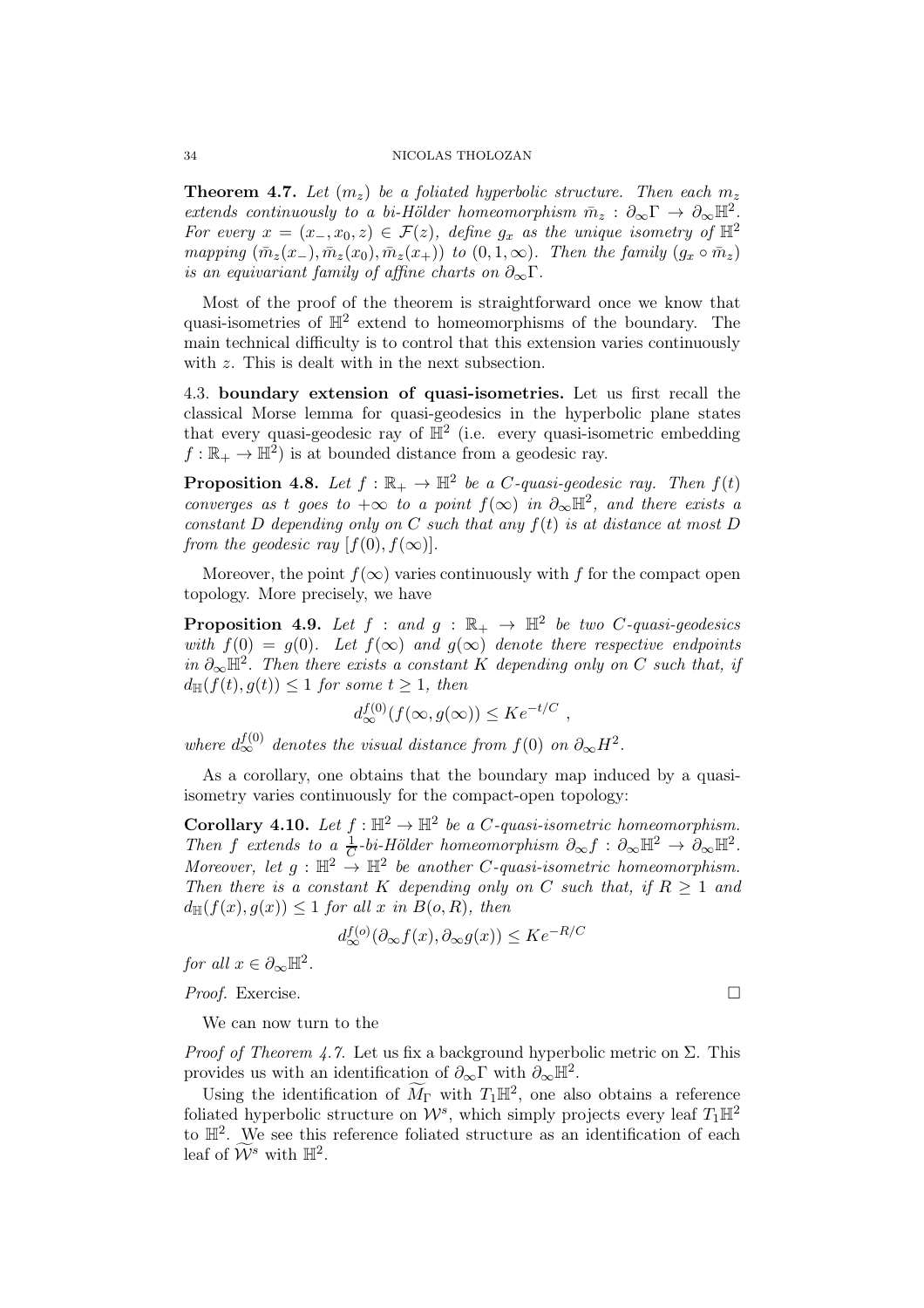Let now  $(m_z)$  be another foliated hyperbolic structure. Then

$$
m_z:\widetilde{{\mathcal W}}^s(z)\simeq {\mathbb H}^2\to {\mathbb H}^2
$$

is a  $C$ -quasi-isometry for some  $C$  independent of  $z$ . It thus extends to a bi-Hölder hoemomorphism  $\partial_{\infty} m_z : \partial_{\infty} \mathbb{H}^2 \simeq \partial_{\infty} \Gamma \to \partial_{\infty} \mathbb{H}^2$ . Moreover, for every  $x = (x_-, x_0, z) \in \mathcal{F}^s(z)$ , there is a unique hyperbolic isometry  $g_x$  such that  $\bar{m}_x = g_x \circ \partial_\infty m_z$  maps  $x_-$  to 0,  $x_0$  to 1 and z to  $\infty$ . By restriction,  $\bar{m}_x$ defines a bi-Hölder continuous homeomorphism from  $\partial_{\infty}\Gamma\backslash\{z\}$  to R.

By Corollary 4.10, since  $m_z$  varies continuously with z for the compactopen topology, so does the family of maps  $(\bar{m}_x)$ . One easily checks that  $(\bar{m}_x)$ also satisfies the other properties of an equivariant family of affine charts.  $\Box$ 

4.4. Smoothening foliated hyperbolic structures. So far we associated to every foliated affine action a foliated hyperbolic structure. This hyperbolic structure, however, has rather low regularity (the developping map of each leaf is only continuous, and varies transversally continuously for the  $\mathcal{C}^0$ topology. Foliated Teichmüller theory, on the other side, has been developed mainly for leafwise smooth foliated structures. This section is thus devoted to the proof of the following lemma:

**Lemma 4.11.** Let  $((\varphi_t), (h_s))$  and  $((\varphi'_t), (h'_s))$  be two foliated afine actions on  $M_{\Gamma}$ . Let  $(m_z)$  and  $(n_z)$  be the foliated hyperbolic structures associated respectively to affine actions  $(m_z)$  and  $(n_z)$  as in Proposition 4.6. Then  $(n_z)$ is isotopic to a foliated hyperbolic structure  $(n'_z)$  such that  $n'_z \circ m_{z^{-1}}$  is a  $\mathcal{C}^{\infty}$ diffeomorphism that varies continuously with z for the  $\mathcal{C}^{\infty}$  topology.

*Proof.* One easily goes from  $\mathcal{C}^1$  regularity to  $\mathcal{C}^{\infty}$  regularity by a standard smoothening argument. We focus here on isotoping  $n_z$  to a hyperbolic structure with  $\mathcal{C}^1$  regularity. Recall first that, by Proposition 1.11, we can assume without loss of generality that  $(\varphi'_t)$  is a reparametrization of  $(\varphi_t)$  which is  $\mathcal{C}^1$  along the orbits.

For  $\varepsilon$  small enough (to be chosen later), define  $(n_z^{\varepsilon})$  by

$$
n_z^{\varepsilon}(x) = \frac{1}{\varepsilon} \int_0^{\varepsilon} n_z(h_s(x)) \mathrm{d} s ,
$$

where  $n_z$  is seen as a map to the upper-half space inside the complex plane. Recall that for every  $\gamma \in \Gamma$ , we have

$$
n_{\gamma \cdot z} = g \circ n_z \circ \gamma^{-1}
$$

for some affine transformation g of  $\mathbb{H}^2$ . This induces the same property for  $n_z^{\varepsilon}$ . It remains to see that  $n_z^{\varepsilon} \circ m_z^{-1}$  is a  $\mathcal{C}^1$  diffeomorphism for  $\varepsilon$  small enough.

Since both  $m_z$  and  $n_z$  map geodesics in  $\widetilde{M}_{\Gamma}$  to vertical geodesics in  $\mathbb{H}^2$ , we can write  $F = n_z \circ m_z^{-1}$  in the form

$$
F(x+iy) = f(x) + ig(x, y) ,
$$

where  $f : \mathbb{R} \to \mathbb{R}$  is an increasing homeomorphism, and where  $g(x, \cdot) : \mathbb{R}_{>0} \to$  $\mathbb{R}_{>0}$  is a  $\mathcal{C}^1$  diffeomorphism varying continuously with x for the  $\mathcal{C}^1$  topology. Writing  $G^{\varepsilon} = n_{z}^{\varepsilon} \circ m_{z}^{-1}$ , we have

$$
G^{\varepsilon}(x+iy) = \frac{1}{\varepsilon y} \int_0^{\varepsilon y} F(x+s+iy) \mathrm{d} s.
$$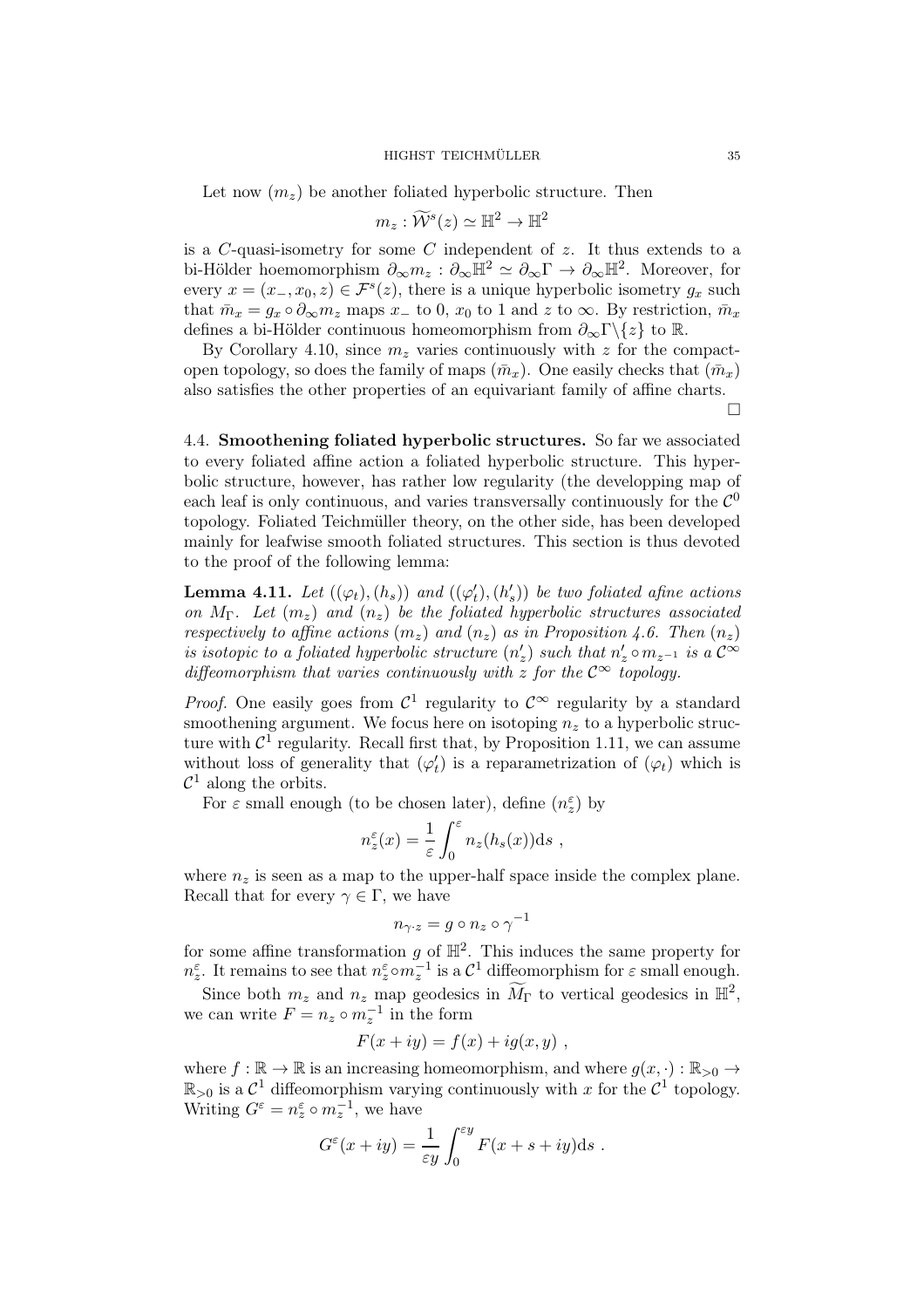An elementary computation shows that  $G^{\varepsilon}$  is  $\mathcal{C}^1$  and that

$$
\frac{\partial}{\partial x} G^{\varepsilon}(x+iy) = \frac{1}{\varepsilon y} (F(x+\varepsilon y+iy) - F(x+iy))
$$
\n
$$
= \frac{1}{\varepsilon y} \frac{(f(x+\varepsilon y) - f(x))}{A(\varepsilon)} + i \cdot \frac{1}{\varepsilon y} \frac{(g(x+\varepsilon y, y) - g(x, y))}{B(\varepsilon)},
$$
\n
$$
\frac{\partial}{\partial y} G^{\varepsilon}(x,y) = \frac{-1}{y} G^{\varepsilon}(x+iy) + \frac{1}{y} F(x+\varepsilon y+iy) + \frac{1}{\varepsilon y} \int_{0}^{\varepsilon y} \frac{\partial}{\partial y} F(x+s+iy) ds
$$
\n
$$
= \frac{1}{y} \left( f(x+\varepsilon y) - \frac{1}{\varepsilon y} \int_{0}^{\varepsilon y} f(x+s) ds \right)
$$
\n
$$
= \frac{1}{y} \left( g(x+\varepsilon y, y) - \frac{1}{\varepsilon y} \int_{0}^{\varepsilon y} g(x+s, y) ds \right) + i \cdot \underbrace{\frac{1}{\varepsilon y} \int_{0}^{\varepsilon y} \frac{\partial}{\partial y} g(x+s, y) ds}_{D(\varepsilon)}.
$$

Note that, since  $f$  is an increasing homeomorphism, we have

$$
0
$$

Let us compute the determinent of  $dG^{\varepsilon}$ . We have

Jac 
$$
G^{\varepsilon}(x+iy) = \frac{1}{y\varepsilon} (A(\varepsilon)(D(\varepsilon) + D'(\varepsilon)) - B(\varepsilon)C(\varepsilon))
$$
  

$$
= \frac{A(\varepsilon)}{y\varepsilon} \left( D(\varepsilon) + D'(\varepsilon) - \frac{C(\varepsilon)}{A(\varepsilon)} B(\varepsilon) \right).
$$

By continuity of g, the terms  $B(\varepsilon)$  and  $D(\varepsilon)$  go to 0 as  $\varepsilon$  goes to 0, while

$$
D'(\varepsilon) \xrightarrow[\varepsilon \to 0]{} \frac{\partial}{\partial y} g(x, y) > 0.
$$

Thus Jac  $G^{\varepsilon}(x+iy)$  is positive for  $\varepsilon$  small enough depending only on the (local) module of continuity of F. By compactness of  $M_{\Gamma}$  and the equivariance of  $n_{z}^{\varepsilon}$ , we deduce the existence of  $\eta$  such that  $n_{z}^{\varepsilon}$  is a diffeomorphism for all z and all for  $\varepsilon < \eta$ .

Hence, for  $\varepsilon$  small enough,  $(n_{z}^{\varepsilon})$  is a foliated hyperbolic structure isotopic to  $(n_z)$  and such that  $n_z^{\varepsilon} \circ m_z^{-1}$  is  $\mathcal{C}^1$  for all z.

 $\Box$ 

4.5. The space  $\mathcal{T}(W^s)$  and the map CF. Teichmüller spaces of 2-dimensional foliations (or, more generally, of 2-dimensional laminations) were introduced by Sullivan in [3]. Building on the works of Ahlfors and Bers, he pointed out that large aspects of classical Teichmüller theory extended to the context of foliated conformal structures.

**Definition 4.12.** A smooth foliated conformal structure on  $\mathcal{W}^s$  is a family of conformal classes of metrics on the leaves of  $\mathcal{W}^s$  which vary continuously with the leaf for the smooth topology. Two foliated conformal structures are homotopic if one is the pull-back of the other by a leafwise homotopy of  $\mathcal{W}^s$ .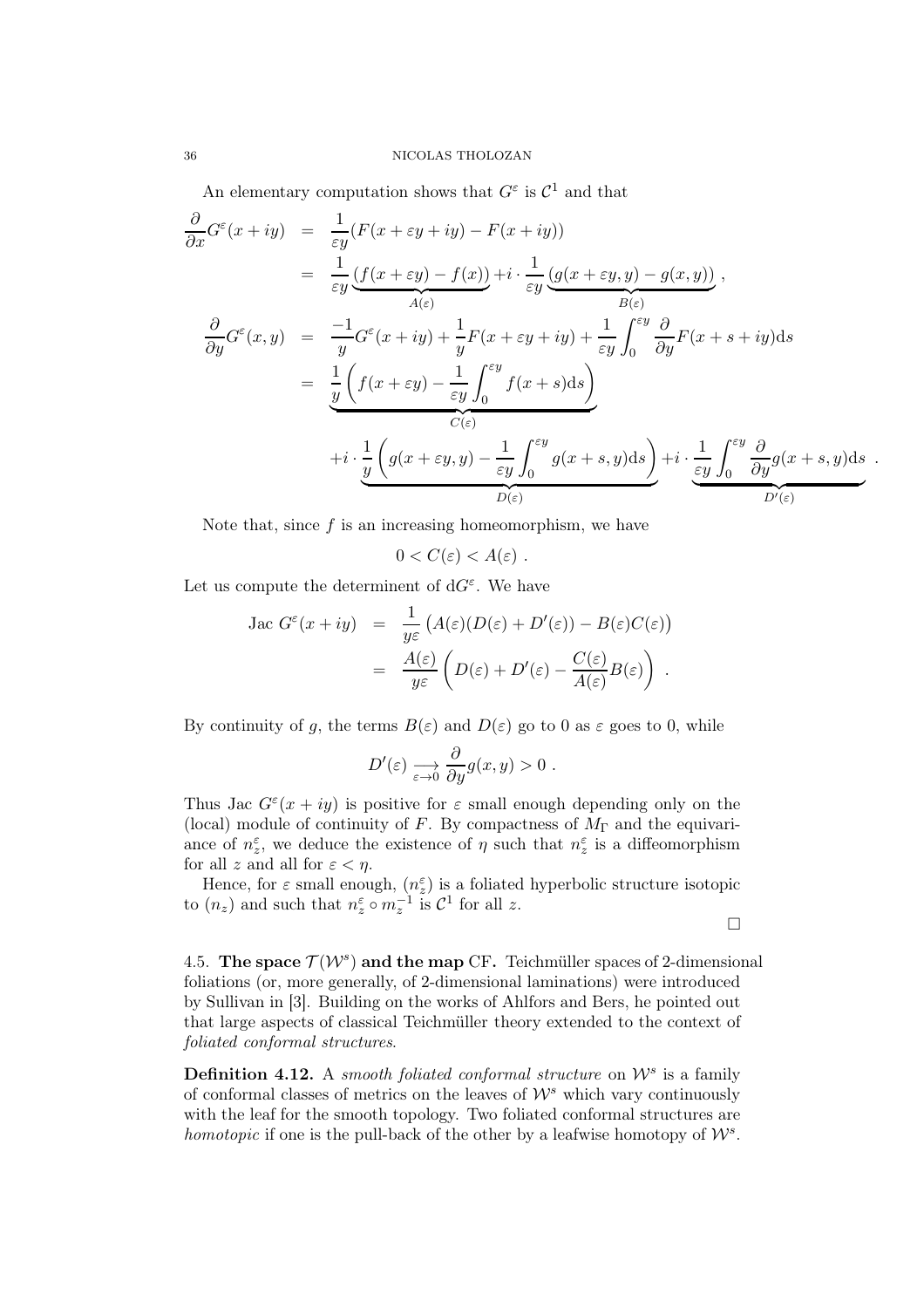The Teichmüller space of the foliation  $W^s$ , denoted  $\mathcal{T}(W^s)$ , is the set of homotopy classes of smooth foliated conformal structures on  $\mathcal{W}^s$ .

Candel's theorem, the foliated analog of Poincaré's uniformization, shows that one can alternatively see  $\mathcal{T}(\mathcal{W}^s)$  as the space of homotopy classes of foliated hyperbolic structures.

Theorem 4.13 (Candel). Let [g] be a smooth foliated conformal structure on W<sup>s</sup> . Then [g] contains a unique foliated Riemannian metric of curvature −1.

Given  $[g_1]$  and  $[g_2]$  two foliated conformal classes, define the *conformal* dialation dil([g<sub>1</sub>], [g<sub>2</sub>]) as the infimum of the constants  $K \geq 1$  such that there exists  $g_1 \in [g_2]$  and  $g_2 \in [g_2]$  with

$$
\frac{1}{K}g_1 \le g_2 \le Kg_1 .
$$

**Definition 4.14.** The Teichmüller distance between  $[q_1]$  and  $[q_2]$  is defined as

 $d_{\mathcal{T}}([g_1], [g_2]) = \inf \{ \log \text{dil}([g'_1], [g'_2]), [g'_1] \text{ homotopic to } [g_1], [g'_2] \text{ homotopic to } [g_2] \}.$ 

By definition, the Teichmüller distance is well-defined on  $\mathcal{T}(\mathcal{W}^s)$ . Sullivan proves in  $[]$  that it is indeed a distance. Moreover the space  $\mathcal{T}(W^s)$  with the induced topology has a structure of complex Banach manifold:

**Theorem 4.15** (Sullivan). The space  $(\mathcal{T}(W^s), d_{\mathcal{T}})$  is homeomorphic to a Banach manifold such that, for every foliated conformal structure  $[q]$ , there is a biholomorphism from  $\mathcal{T}(\mathcal{W}^s)$  to a bounded open domain in the space  $QD(\mathcal{W}^s,[g])$  of foliated quadratic differentials which are holomorphic with respect to the conformal structure  $[g]$ .

Let [g] be a foliated conformal structure on  $\mathcal{W}^s$  and let  $\gamma \in [\Gamma]$  be a closed leaf of G. This leaf is contained in a unique leaf  $W^s(\gamma)$  which is homeomorphic to a cylinder.

**Definition 4.16.** The *period map*  $L_{[q]}$  of the conformal structure  $[g]$  associates to  $\gamma \in [\Gamma]$  the translation length of  $l_{\gamma}$ , where  $l_{\gamma}$  is an isometry of  $\mathbb{H}^2$ such that  $(W^s(\gamma), [g])$  is conformal to  $l_{\gamma} \backslash \mathbb{H}^2$ .

We can now turn to the proof of Theorem 0.4. We start with the first part:

**Theorem 4.17.** There exists a map  $CF : \mathcal{T}(W^s) \to \text{Par}(\mathcal{G})$  such that

$$
L_{\mathrm{CF}([g])} = L_{[g]}.
$$

*Proof.* Let  $[g]$  be a foliated conformal structure on  $W^s$ . By Candel's theorem, the conformal class  $[g]$  contains a unique foliated hyperbolic metric  $g_{huv}$ , which can be seen as a smooth foliated hyperbolic structure. One then associates to  $g_{hyp}$  a family of affine charts  $(m<sup>g</sup>)$  on  $\partial_{\infty}\Gamma$  via Theorem 4.7.

If  $[g']$  is homotopic to  $[g]$  then  $g'_{hyp}$  is homotopic to  $g_{hyp}$ . In particular, the developments of a given leaf into  $\mathbb{H}^2$  associated respectively to  $g_{hyp}$  and  $g'_{hyp}$ remain at bounded distance from each other. They thus induce the same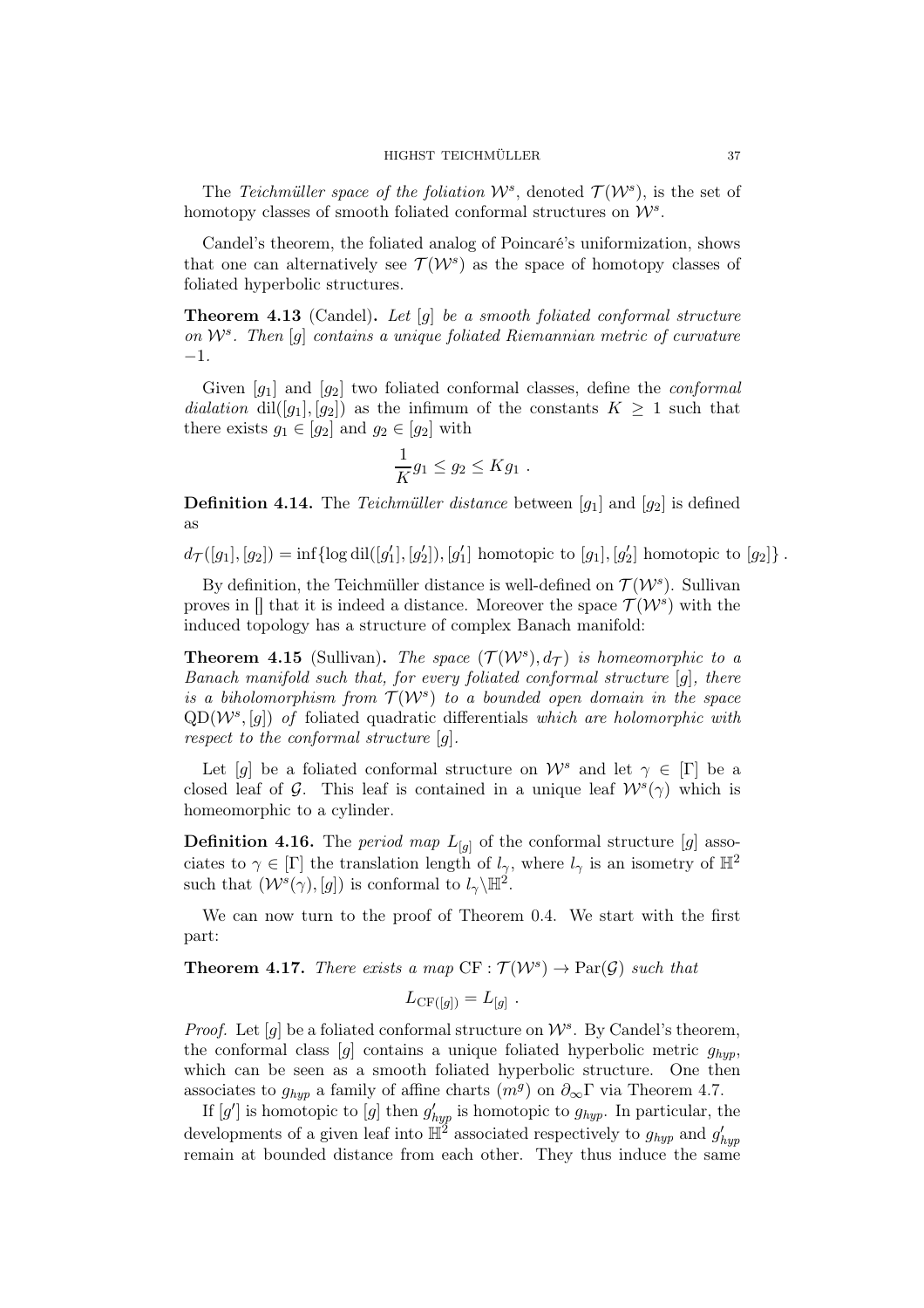boundary maps, and therefore the same families of affine charts on  $\partial_{\infty}\Gamma$ . In conclusion, the map

$$
[g] \mapsto (m^g)
$$

is well defined from  $\mathcal{T}(\mathcal{W}^s)$  to the space of equivariant families of affine charts. Finally, the family of affine charts  $(m<sup>g</sup>)$  defines a foliated affine action  $(\varphi_t^g)$  $(t<sup>g</sup>, h<sup>g</sup>)$ , and we define

$$
\begin{array}{rccc}\n\text{CF}: & \mathcal{T}(\mathcal{W}^s) & \rightarrow & \text{Par}(\mathcal{G}) \\
[g] & \mapsto & [\varphi^g] \, .\n\end{array}
$$

Let us prove that CF preserves the period maps. Let  $\gamma$  be an element in Γ\Id. Fix a point  $x = (\gamma_-, x_0, \gamma_+)$  and let m be the isometry from  $(\widetilde{\mathcal{W}}^{s}(\gamma_{+}), g_{hyp})$  to  $\mathbb{H}^{2}$  whose extension to the boundary maps  $\gamma_{+}$  to  $\infty$ ,  $\gamma_{-}$ to 0 and  $x_0$  to 1.

Since  $\gamma$  acts on  $(\widetilde{\mathcal{W}}^s(\gamma_+), g_{hyp})$  as an isometry of translation length  $l =$  $L_{[g]}([\gamma])$  and fixes  $\gamma_-$  and  $\gamma_+$ , we have

$$
m\circ\gamma\circ m^{-1}:z\mapsto e^l z\ .
$$

On the other side, by definition of the affine action associated to  $m<sup>g</sup>$ , we have  $\varphi_t^g$  $t^g(t) = (\gamma_-, x_t, \gamma_+)$ , where  $m(x_t) = e^t$ . We deduce that  $\varphi_t^g$  $\ell_i^g(x) = \gamma \cdot x,$ hence  $l = L_{\varphi g}([\gamma]).$ 

It remains to prove the continuity of the map CF. We actually prove a stronger result:

**Theorem 4.18.** The map  $CF : (\mathcal{T}(W^s), d_{\mathcal{T}}) \to (\mathbf{PPar}(\mathcal{G}), d_{HT})$  is Lipschitz continuous.

*Proof.* Let  $[\gamma]$  be a closed leaf of G and  $[g]$  a foliated conformal structure on  $W^s$ . Recall that the hyperbolic length  $L_{[g]}(\gamma)$  is proportional to its extremal length, defined as

$$
EL_{[g]}(\gamma) = \sup_{g'} \inf_{\gamma'} \frac{\text{length}_{g}(\gamma')^2}{\text{area}(g)} ,
$$

where the infimum is taken over all curves  $\gamma'$  freely homotopic to  $\gamma$  in  $\mathcal{W}^s(\gamma)$ and the suppremum is taken over all metrics  $g'$  on  $\mathcal{W}^s(\gamma)$  in the conformal class of [g] and of finite area.

Now, one easily verifies that, if  $\text{dil}([g_1], [g_2]) = K$ , then

$$
\frac{1}{K^2} EL_{[g_1]}(\gamma) \leq EL_{[g_2]}(\gamma) \leq K^2 EL_{[g_2]}(\gamma) .
$$

We deduce that

$$
\left|\log\left(\frac{L_{[g_2]}(\gamma)}{L_{[g_1]}(\gamma)}\right)\right| = \left|\log\left(\frac{EL_{[g_2]}(\gamma)}{EL_{[g_1]}(\gamma)}\right)\right| \leq d_{\mathcal{T}}([g_1], [g_2]) ,
$$

and therefore

$$
d_{HT}(\mathrm{CF}([g_1]), \mathrm{CF}([g_2])) = \frac{1}{2} \left( \sup_{\gamma \in [\Gamma]} \log \left( \frac{L_{[g_1]}(\gamma)}{L_{[g_2]}(\gamma)} \right) + \sup_{\gamma \in [\Gamma]} \log \left( \frac{L_{[g_2]}(\gamma)}{L_{[g_1]}(\gamma)} \right) \right) \leq d_{\mathcal{T}}([g_1], [g_2]) .
$$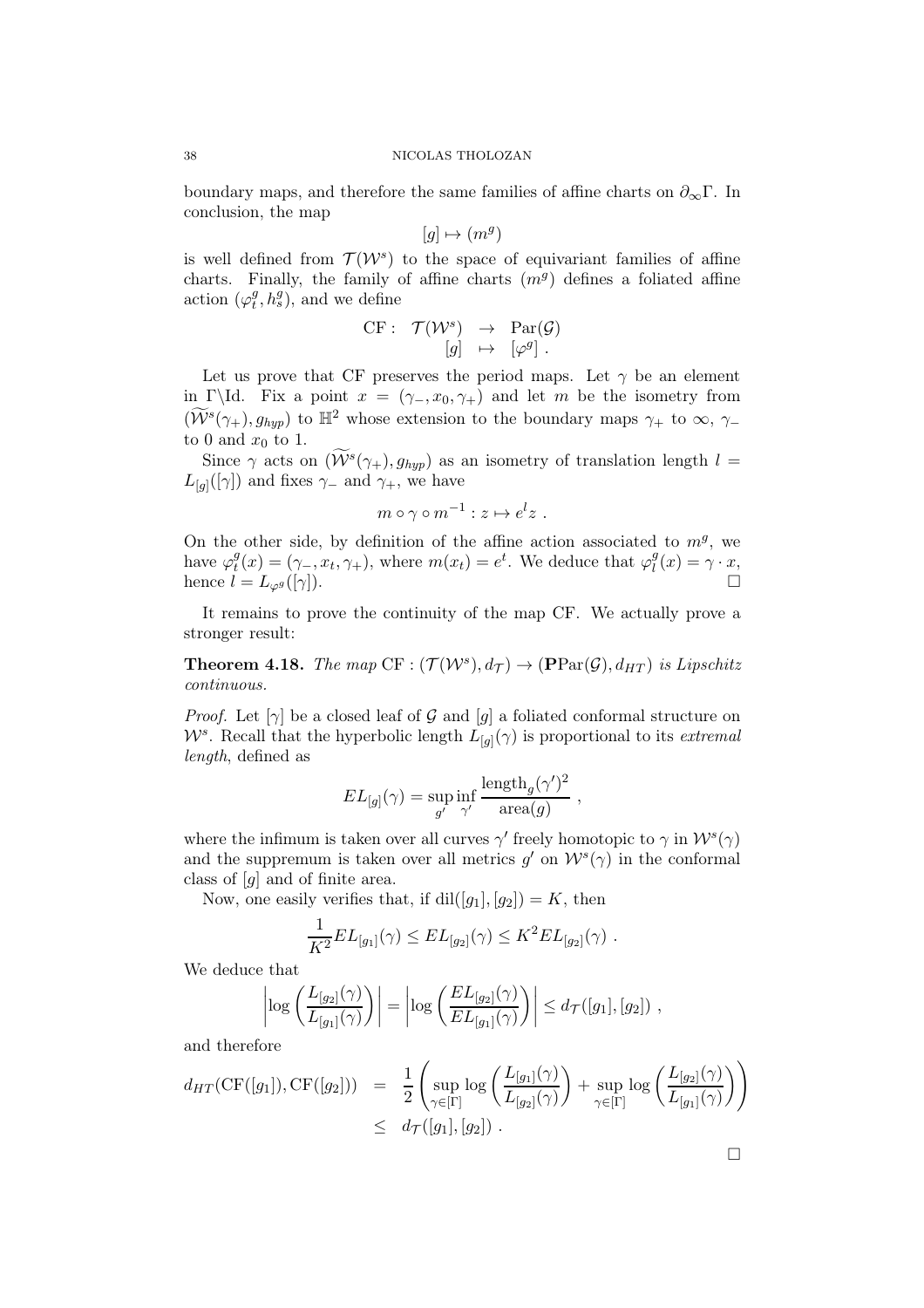#### HIGHST TEICHMÜLLER 39

### 5. Construction of Margulis measures

In his thesis, Margulis constructed the measure of maximal entropy of an Anosov flow by first constructing what we called Margulis measures along stable and unstable leaves. Here we reproduce his argument to prove the following theorem:

**Theorem 5.1** (Margulis). Let  $\varphi$  be a parametrization of the geodesic foliation which admits stable (resp. unstable) horocycles. Then  $\varphi$  admits an unstable (resp. stable) Margulis measure.

The starting point of Margulis's consruction is a family of unstable measures  $(\nu_n)$  which are "almost preserved" by the horocycle holonomy. These measures are gven by the volume form associated to some Riemannian metric on unstable leaves. Since we work in low regularity here, one needs an additional argument to find such a family of measures.

# 5.1. Almost invariant unstable measures.

**Definition 5.2.** An unstable measure  $\mu$  is called *almost holonomy invariant* if for every  $p, q \in \partial_{\infty} \Gamma$ , we have

$$
T_{p,q}^* \mu_q = f_{p,q} \mu_p
$$

where  $f_{p,q}$  is continuous on  $\widetilde{\mathcal{W}}^u(p)$ , depends continuously on p and q and satisfies

$$
|f_{p,q}(x) - 1| \le \eta(d(x, T_{p,q}(x)))
$$

where d is a Γ-invariant distance on  $\widetilde{M}_{\Gamma}$  and  $\eta : \mathbb{R}_+ \to \mathbb{R}_+$  is a function such that  $\eta(s) \longrightarrow_{s\to 0} 0$ .

Our argument here to construct an almost holonomy invariant unstable measure slightly more elaborate than that of Margulis due to the a priori weak regularity of  $\varphi$  and  $\mathcal{H}^s$ .

Let us start by fixing a hyperbolic metric on  $\Sigma$  and denote by  $\varphi_0$  and  $\mathcal{H}_0^s$  the associated geodesic flow and stable horocyclic foliation. We provide  $M_{\Gamma}$  with the smooth structure and the Riemannian metric induced by the identification  $M_{\Gamma} \simeq T_1 \Sigma$ . We denote by  $X_0$  the vector field generating  $\varphi_0$ .

Each unstable leaf  $\widetilde{\mathcal{W}}^u(p)$  is identified with the hyperbolic plane, and we provide it with the hyperbolic area form  $\lambda_p$ . These area forms thus give rise to an unstable measure  $\lambda$ . The following is a good exercise:

# **Proposition 5.3.** The unstable measure  $\lambda$  is a Margulis measure for  $\varphi_0$ .

Let now  $\varphi$  be another parametrization of the geodesic foliation which admits a stable horocyclic foliation  $\mathcal{H}^s$ . We want to find an unstable measure which is almost invariant by the holonomy along  $\mathcal{H}^s$ .

By Proposition 2.12, without loss of generality, we can assume that the reparametrization cocycle  $c_{\varphi_0 \to \varphi}$  is the stable Buseman cocycle B associated to a closed stable 1-form  $\alpha$  that is smooth on each stable leaf. Let  $p, q$  be two points in  $\partial_{\infty} \Gamma$  and let  $T_{p,q}$  and  $T_{p,q}^0$  denote the holonomies from  $\mathcal{W}^u(p)$ to  $\widetilde{\mathcal{W}}^u(q)$  along  $\mathcal{H}^s$  and  $\mathcal{H}^s_0$  respectively.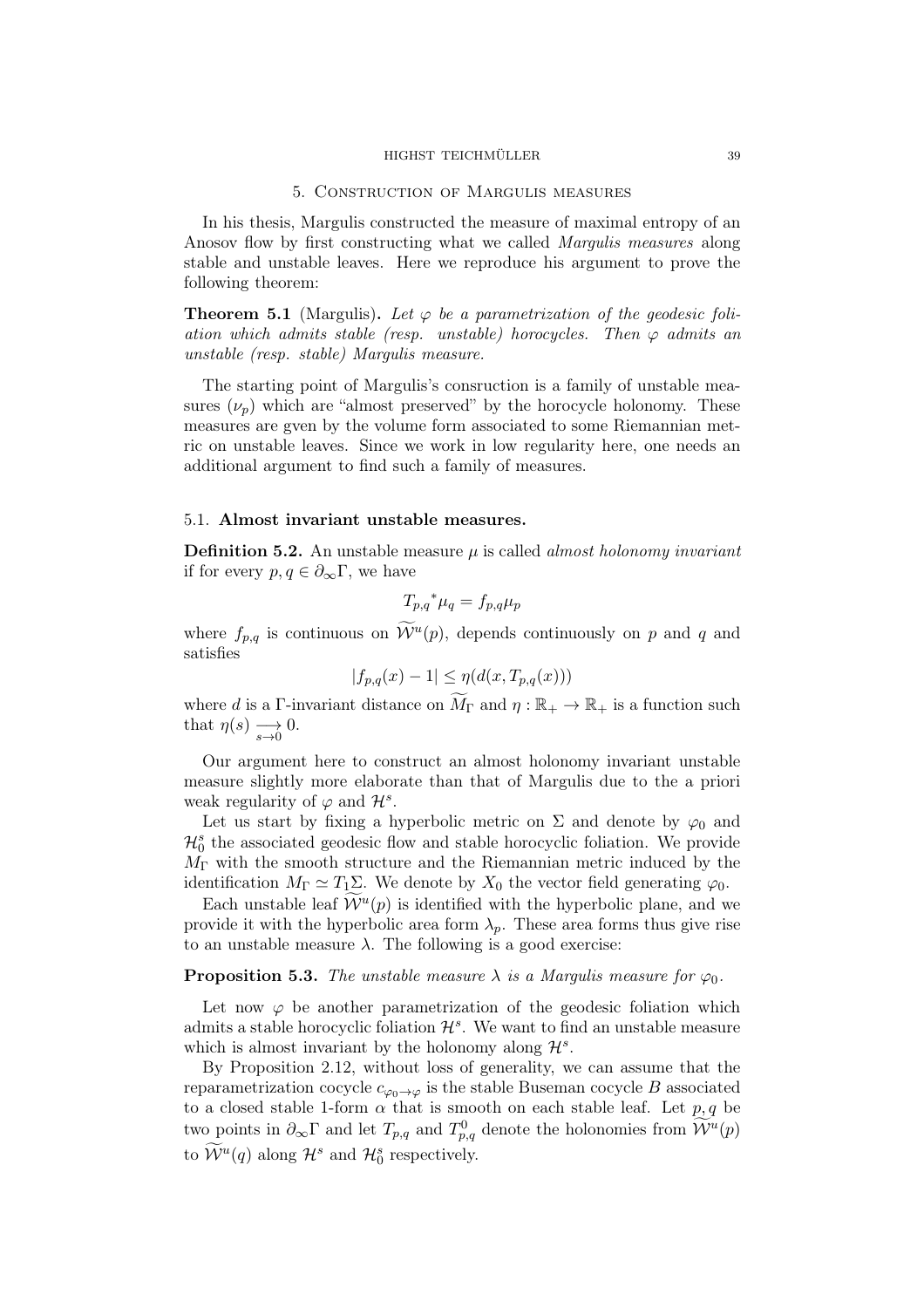**Proposition 5.4.** There is a constant  $C$  (independent of  $p$  and  $q$ ) such that for all  $x \in \widetilde{\mathcal{W}}^u(p)$ ,

$$
T_{q,p}^0 \circ T_{p,q}(x) = \varphi_0(x, s(x)) ,
$$

where

• *s* is continuous and

$$
|s(x)| \leq C d(x, T_{p,q}(x)) ,
$$

• s is differentiable along  $\varphi_0$ ,  $X_0 \cdot s$  is continuous and

$$
|X_0 \cdot s(x)| \leq C d(x, T_{p,q}(x)) .
$$

Define  $X_0$ 

Corollary 5.5. The stable measure  $\lambda$  is almost invariant under the holonomy of  $\mathcal{H}^s$ .

*Proof of Proposition 5.4.* By construction,  $T_{p,q}$  and  $T_{q,p}^0$  map a geodesic to a geodesic. Indeed, if x and y belong to a geodesic contained in  $\mathcal{W}^u(p)$ , then  $T_{p,q}(x)$  and  $T_{p,q}(y)$  belong to the same unstable leaf  $\widetilde{\mathcal{W}}^u(q)$  and to the same stable leaf  $\widetilde{\mathcal{W}}^s(x) = \widetilde{\mathcal{W}}^s(y)$  (since  $T_{p,q}$  "follows" stable horocycles). The same holds for  $T_{q,p}^0$ . Therefore, for x and  $T_{q,p}^0 \circ T_{p,q}(x)$  belong to the same geodesic.

Let  $s(x)$  be such that  $T_{q,p}^0 \circ T_{p,q}(x) = \varphi_0(x, s(x))$ . Let  $\alpha_0$  be the smooth closed stable 1-form such that  $\int_{y}^{\varphi_0(y,t)} = t$ . By definition of  $T_{q,p}^0$ , we have  $\int_{-\infty}^{T_q^0} \int_{-\infty}^{\infty} T_{p,q}(x)$  $T_{p,q}(x)$   $\alpha_0 = 0$  and thus

$$
s(x) = \int_x^{\varphi_0(x,s(x))} \alpha_0
$$
  
= 
$$
\int_x^{T_{p,q}(x)} \alpha_0.
$$

By continuity of  $\alpha_0$  and  $T_{p,q}$ , we have

$$
|s(x)| \leq C d(x, T_{p,q}(x)),
$$

where C is a uniform bound on  $\alpha_0$ .

Let us now prove the derivability of s along  $\varphi_0$ . Recall that  $\varphi_0$  and  $\varphi$  are respectively generated by the vector fields  $X_0$  and  $X$ , tangent to the geodesic foliations, such that  $\alpha_0(X_0) = \alpha(X) = 1$ .

By construction, we have  $T_{p,q}(\varphi(x,\varepsilon)) = \varphi(T_{p,q}(x),\varepsilon)$ . Thus

$$
s(\varphi(x,\varepsilon)) - s(x) = \int_{\varphi(x,\varepsilon)}^{T_{p,q}(\varphi(x,\varepsilon))} \alpha_0 - \int_x^{T_{p,q}(x)} \alpha_0
$$
  
= 
$$
\int_x^{\varphi(x,\varepsilon)} \alpha_0 - \int_{T_{p,q}(x)}^{\varphi(T_{p,q}(x),\varepsilon)} \alpha_0.
$$

It follows that s is derivable along  $\varphi$  and

$$
X \cdot s(x) = \alpha_0(X)_x - \alpha_0(X)_{T_{p,q}(x)}.
$$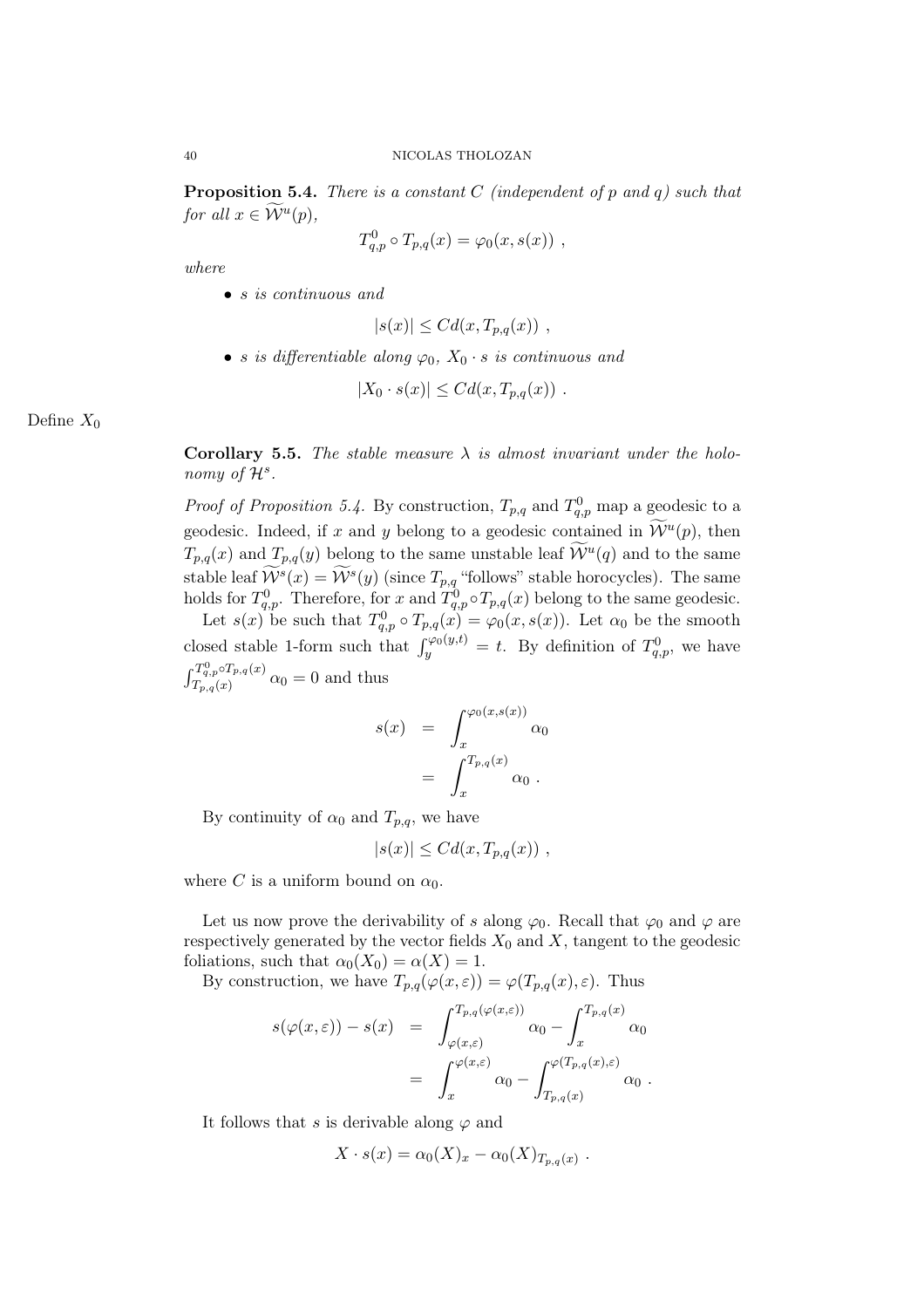Since  $\alpha(X) = \alpha_0(X_0) = 1$ , we have  $X_0 = fX$  where  $f = \alpha(X_0) = \frac{1}{\alpha_0(X)}$ . Hence s is derivable along  $\varphi_0$  and

$$
X_0 \cdot s(x) = 1 - \frac{\alpha_x(X_0)}{\alpha_{T_{p,q}(x)}(X_0)}.
$$

Since  $\alpha(X_0)$  is continuous, positive and smooth in restriction to weakly stable leaves, we deduce the existence of a constant C such that

$$
|X_0 \cdot s(x)| \leq C d(x, T_{p,q}(x)).
$$

Let us now deduce Corollary 5.5. Set  $\sigma(x) = T_{q,p}^0 \circ T_{p,q}(x) = \varphi_0(x, s(x)).$ Since  $T_{p,q}^0$ \* $\lambda_p = \lambda_q$ , we have

$$
T_{p,q}^*\lambda_q=\sigma^*\lambda_p\ .
$$

Now, there are coordinates  $(u, v)$  on  $\mathcal{W}^u(p)$  with respect to which  $\varphi_0((u, v), t) =$  $(u + t, v)$  and such that  $\lambda_p = e^{-u} du dv$ . Corollary 5.5 thus follows from the following computation:

**Lemma 5.6.** Let  $\sigma : \mathbb{R}^2 \to \mathbb{R}^2$  be a homeomorphism given by

$$
\sigma(u,v) = (u + s(u,v),v) ,
$$

where s is continuous and differentiable with respect to u with continuous partial derivative. Then

$$
\sigma^*(e^{-u} \mathrm{d}u \, dv) = e^{-s} (1 + \frac{\partial s}{\partial u}) \mathrm{d}u \mathrm{d}v \; .
$$

*Proof.* Exercise. □

5.2. Margulis measures on unstable leaves. To construct an unstable measure which is holonomy invariant and scaled by  $\varphi$ , Margulis's approach is roughly to "pull back" the measure  $\lambda$  by  $\varphi^t$  for large t and suitably rescale it. The crucial point of this approach is the following lemma, which gives a "uniform way" to rescale  $\varphi_t^* \lambda$ . Let us first set some terminology.

We call a subset K of  $M_{\Gamma}$  a *compact subset of*  $\mathcal{W}^u$  if it is a finite union of subsets  $K_i$  which are each contained in a single unstable leaf and compact for the topology of the leaf.

Given a compact subset K of  $\mathcal{W}^u$ , we call a function  $f : M_{\Gamma} \to \mathbb{R}$  a continuous function on  $\mathcal{W}^u$  with support in K if f is continuous in restriction to each leaf and vanishes outside K. We denote by  $\mathcal{C}(K)$  the space of continuous functions on  $\mathcal{W}^u$  with support in K, and by denote by  $\mathcal{C}_c(\mathcal{W}^u)$ the vector space of continuous functions on  $\mathcal{W}^u$  with compact support. We endow this space with the norm

$$
||f||_{\infty} = \sup_{M_{\Gamma}} |f|.
$$

**Lemma 5.7.** There exists a non-negative function  $f_0 \in C_c(\mathcal{W}^u)$  such that, for every compact subset K of  $\mathcal{W}^u$ , there is a constant  $C = C(K, f_0)$  such that for every  $f \in \mathcal{C}(K)$  and all  $t \geq 0$ , we have

$$
\left| \int f \circ \varphi_{-t} \mathrm{d}\lambda \right| \leq C \left\| f \right\|_{\infty} \int f_0 \circ \varphi_{-t} \mathrm{d}\lambda .
$$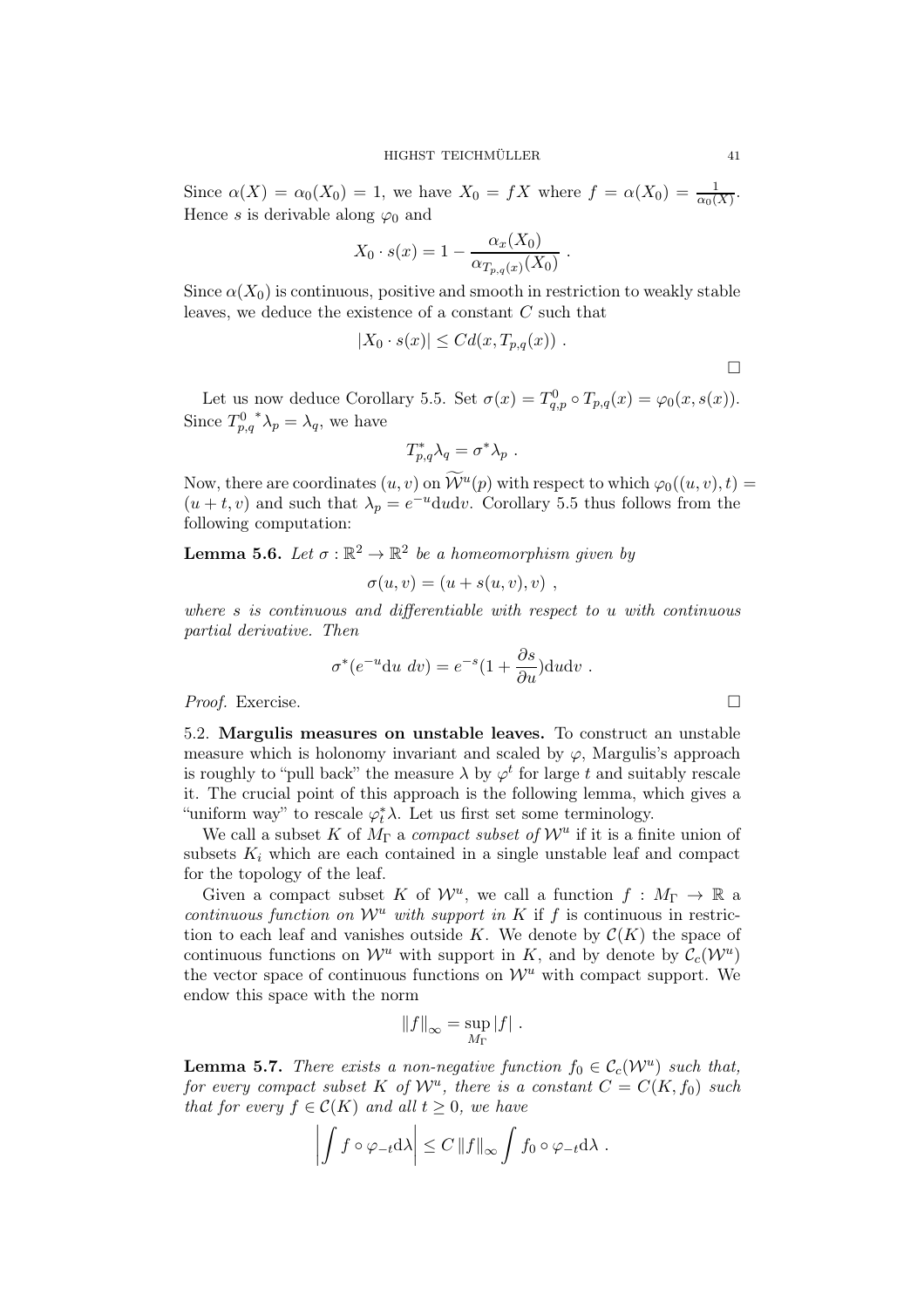*Proof.* Given an open subset U of  $W^u$ , denote by  $\mathcal{H}^s(U)$  the union of all the leaves of  $\mathcal{H}^s$  intersecting U. We first claim that we can find U with compact closure and large enough so that  $\mathcal{H}^s(U) = M_{\Gamma}$ .<sup>1</sup> Indeed,

$$
\mathcal{H}^{s}\left(\bigcup_{t\in \mathbb{R}}\varphi_{t}(U)\right)=\bigcup_{t\in \mathbb{R}}\mathcal{H}^{s}(\varphi_{t}(U))
$$

is a non empty open set saturated by the leaves of  $\mathcal{W}^u$ . It is thus equal to the whole  $M_{\Gamma}$  by minimality of the weakly unstable foliation. By compactness of  $M_{\Gamma}$ , there is  $T > 0$  such that

$$
\mathcal{H}^{s}\left(\bigcup_{-T\leq t\leq T}\varphi_{t}(U)\right)=M_{\Gamma}.
$$

Let us hence fix an open subset  $U_0$  of  $\mathcal{W}^u$  with compact closure such that every horocycle intersects  $U_0$ , and let  $f_0$  be a continuous non-negative function on  $\mathcal{W}^u$  with compact support such that  $f_0 = 1$  on  $U_0$ . Let now K be a compact subset of  $\mathcal{W}^u$ . Let us lift K and  $U_0$  to compact and open sets  $\widetilde{K}$  and  $\widetilde{U}_0$  respectively contained in  $\widetilde{\mathcal{W}}^u(p)$  and  $\widetilde{\mathcal{W}}^u(q)$  for some  $p, q \in$  $\partial_{\infty} \Gamma$ , and lift  $f_0$  to a continuous Γ-invariant function on  $\mathcal{W}^u$  (that we still denote  $f_0$ ). By construction of  $U_0$ , we can find a covering of K by finitely many open subsets  $(V_i)_{1 \leq i \leq k}$  and  $\gamma_1, \ldots, \gamma_k \in \Gamma$  such that  $V_i$  is contained in  $T_{\gamma_i \cdot q, p}(\gamma_i \cdot U_0)$ . Let f be a continuous function with support in K. Using partitions of unity, we can assume without loss of generality that  $f$  has support in one of the  $V_i$ 's, say  $V_1$ . We can also assume that  $\gamma_1 = \text{Id}$ .

For all  $t \geq 0$ , we have

$$
\left| \int f \circ \varphi_{-t} d\lambda_{p} \right| \leq \|f\|_{\infty} \lambda(\varphi_{t}(V_{1}))
$$
\n
$$
= \|f\|_{\infty} \int_{T_{p,q}(\varphi_{t}(V_{1}))} T_{q,p_{*}} \lambda_{p}
$$
\n
$$
\leq Cst \|f\|_{\infty} \sup_{x \in \varphi_{t}(V_{1})} d(x, T_{q,p}(x)) \lambda_{q}(T_{p,q}(\varphi_{t}(V_{1})))
$$
\n
$$
\leq Cst \|f\|_{\infty} \sup_{x \in \varphi_{t}(V_{1})} d(x, T_{q,p}(x)) \int f_{0} \circ \varphi_{-t} d\lambda_{q} \text{ since } f_{0} \circ \varphi_{-t} \text{ is positive and equa.}
$$

Finally, since  $T_{q,p}$  is the holonomy along the stable horocycles of  $\varphi$ , we have that  $d(\varphi_t(x), T_{p,q}(\varphi_t(x)))$  goes to 0 as t goes to  $+\infty$ , from which we deduce that  $\sup_{x \in \varphi_t(V_1)} d(x, T_{q,p}(x))$  is bounded uniformly in t, giving the inequality

$$
\left| \int f \circ \varphi_{-t} \mathrm{d}\lambda \right| \leq Cst' \left\| f \right\|_{\infty} \int f_0 \circ \varphi_{-t} \mathrm{d}\lambda \; .
$$

Let  $L = \mathbb{R}^{\mathcal{C}_c(\mathcal{W}^u)}$  denote the space of all functions on  $\mathcal{C}_c(\mathcal{W})^u$ , provided with the product topology (i.e. the topology of pointwise convergence). We

<sup>&</sup>lt;sup>1</sup>Note that any U would suit if we knew that the horocycle foliation was minimal. We believe it is true but could not easily adapt Hedlund's theorem in our setting.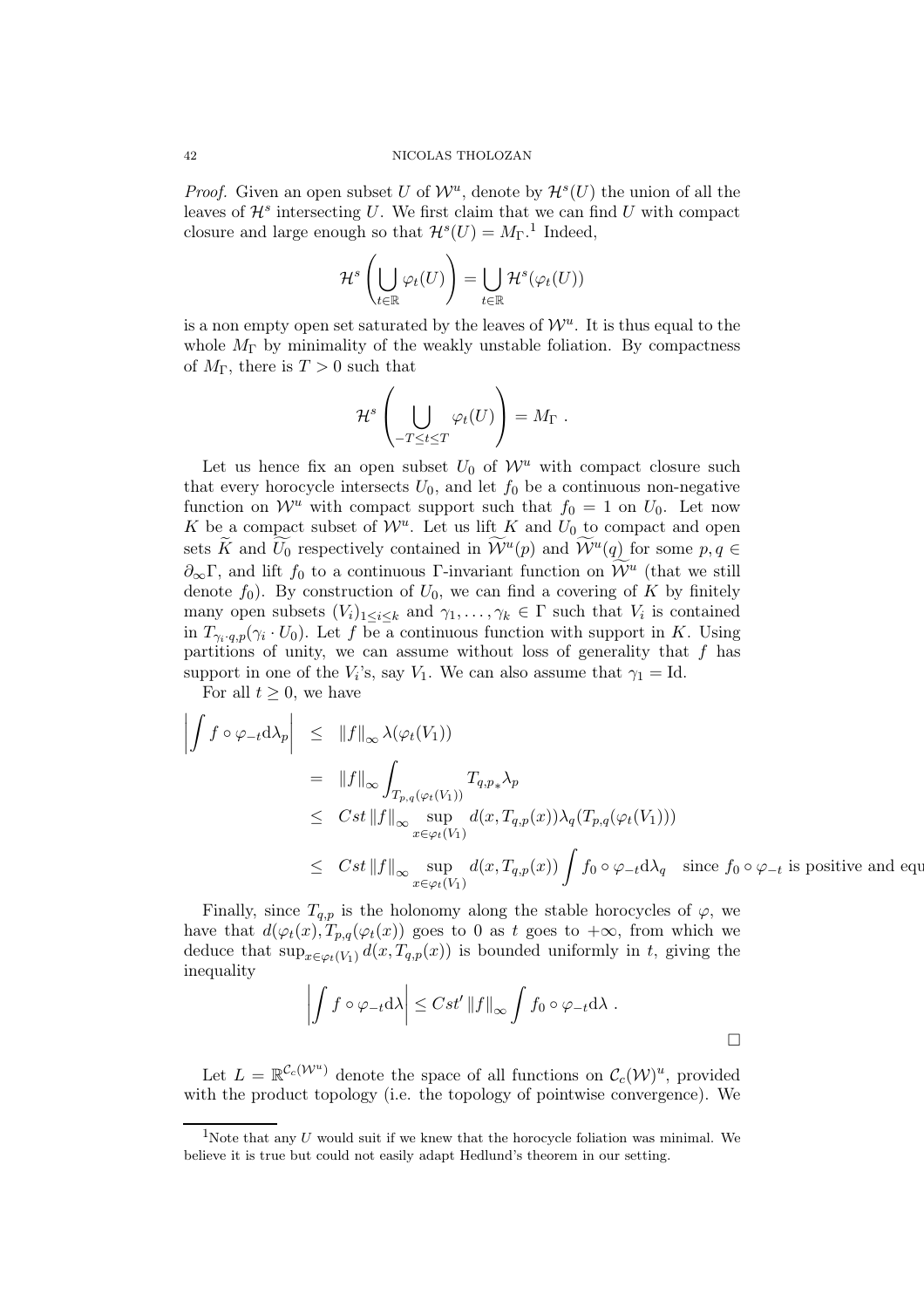see an unstable measure  $\mu$  as an element of  $L$  by setting

$$
\mu(f) = \int f \mathrm{d}\mu \; .
$$

For  $t \in \mathbb{R}_+$ , define  $\lambda_t(f) = \frac{\int f \circ \varphi_{-t} d\lambda}{\int f \circ \varphi_{-t} d\lambda}$ . For each  $T \geq 0$ , let  $\Omega_T$  denote the convex hull of  $\{\lambda_t, t \geq T\}$  in  $L = \mathbb{R}^{\mathcal{C}_c(\mathcal{W}^u)}$ .

By Lemma 5.7, for every  $f \in \mathcal{C}_c(\mathcal{W}^u)$ , there is a constant  $C_f$  such that  $|\lambda_t(f)| \leq C_f$  for all  $t \in \mathbb{R}_+$ . Thus

$$
\Omega_T \subset \{ \alpha \in L \mid \alpha(f) \le C_f \text{ for all } f \in \mathcal{C}_c(\mathcal{W})^u \}
$$

and the closure of  $\Omega_T$  is compact for all T.

For each  $s \geq 0$ , there is a constant  $A_s$  such that

$$
\lambda_t(f_0\circ\varphi_{-s})\geq A_s.
$$

thus,  $\alpha \to \alpha(f_0 \circ \varphi_{-s})$  is positive on  $\overline{\Omega}_0$ . Since it is continuous, we conclude that the operator

$$
\widehat{\varphi}_s^* : \overline{\Omega}_0 \rightarrow \overline{\Omega}_s \subset \overline{\Omega}_0
$$
  

$$
\alpha \mapsto \widehat{\varphi}_s^* \alpha : f \mapsto \frac{\alpha(f \circ \varphi_{-s})}{\alpha(f_0 \circ \varphi_{-s})}
$$

is continuous. The following proposition concludes the proof of Theorem 5.1.

**Proposition 5.8.** There exists a point in  $\overline{\Omega}_0$  which is fixed by  $\hat{\varphi}_s^*$  for all s. This point is associated to an unstable Margulis measure for  $\varphi$ .

*Proof.* The Tychonoff fixed point theorem implies that each  $\hat{\varphi}^*_{\frac{1}{2^n}}$  has a fixed point  $\mu_n$  in  $\overline{\Omega}_0$ . Let  $\mu$  be an accumulation point of  $(\mu_n)$ . Then  $\mu$  is fixed by  $\widehat{\varphi}_s^*$  for every diadic s.

Let K be a compact subset of  $\mathcal{W}^u$ . By Lemma 5.7, for every  $f \in \mathcal{C}(K)$ , we have  $\lambda_t(f) \leq C(K, f_0) ||f||_{\infty}$  for all  $t \geq 0$ . Passing to the convex hull and then to the limit, we deduce that  $\mu$  is linear on  $\mathcal{C}(K)$ , continuous, and non negative on positive functions. Riesz's representation theorem then implies that  $\mu$  is an unstable measure. We also get that  $\mu$  is fixed by  $\hat{\varphi}_s^*$  for all s by continuity. Thus  $\mu$  is scaled by  $\varphi$ .

It remains to prove that  $\mu$  is holonomy invariant. Let  $f$  be a continuous function on  $\widetilde{\mathcal{W}}^u$  with compact support  $K \subset \widetilde{\mathcal{W}}^u(p)$  for some  $p \in \partial_{\infty}\Gamma$ , and let q be another point in  $\partial_{\infty} \Gamma$ . We have

$$
|\lambda_t(f \circ T_{p,q}) - \lambda_t(f)| = \left| \frac{\int f \circ \varphi_{-t} \circ T_{p,q} d\lambda_q - \int f \circ \varphi_{-t} d\lambda_p}{\int f_0 \circ \varphi_{-t} d\lambda} \right|
$$
  

$$
= \left| \frac{\int f \circ \varphi_{-t} dT_{q,p}^* \lambda_q - \int f \circ \varphi_{-t} d\lambda_p}{\int f_0 \circ \varphi_{-t} d\lambda} \right|
$$
  

$$
\leq Cst \sup_{x \in \varphi_t(K)} d(x, T_{p,q}(x)) \frac{\int |f \circ \varphi_{-t}| d\lambda}{\int f_0 \circ \varphi_{-t} d\lambda}
$$
  

$$
\leq Cst'(f) \sup_{x \in \varphi_t(K)} d(x, T_{p,q}(x)) .
$$

Since  $T_{p,q}$  is the holonomy along the horocyclic foliation of  $\varphi$ , we have that  $d(\varphi_t(x), T_{p,q}(\varphi_t(x))) \longrightarrow_{t \to +\infty} 0$  uniformly on K. Passing to the convex hull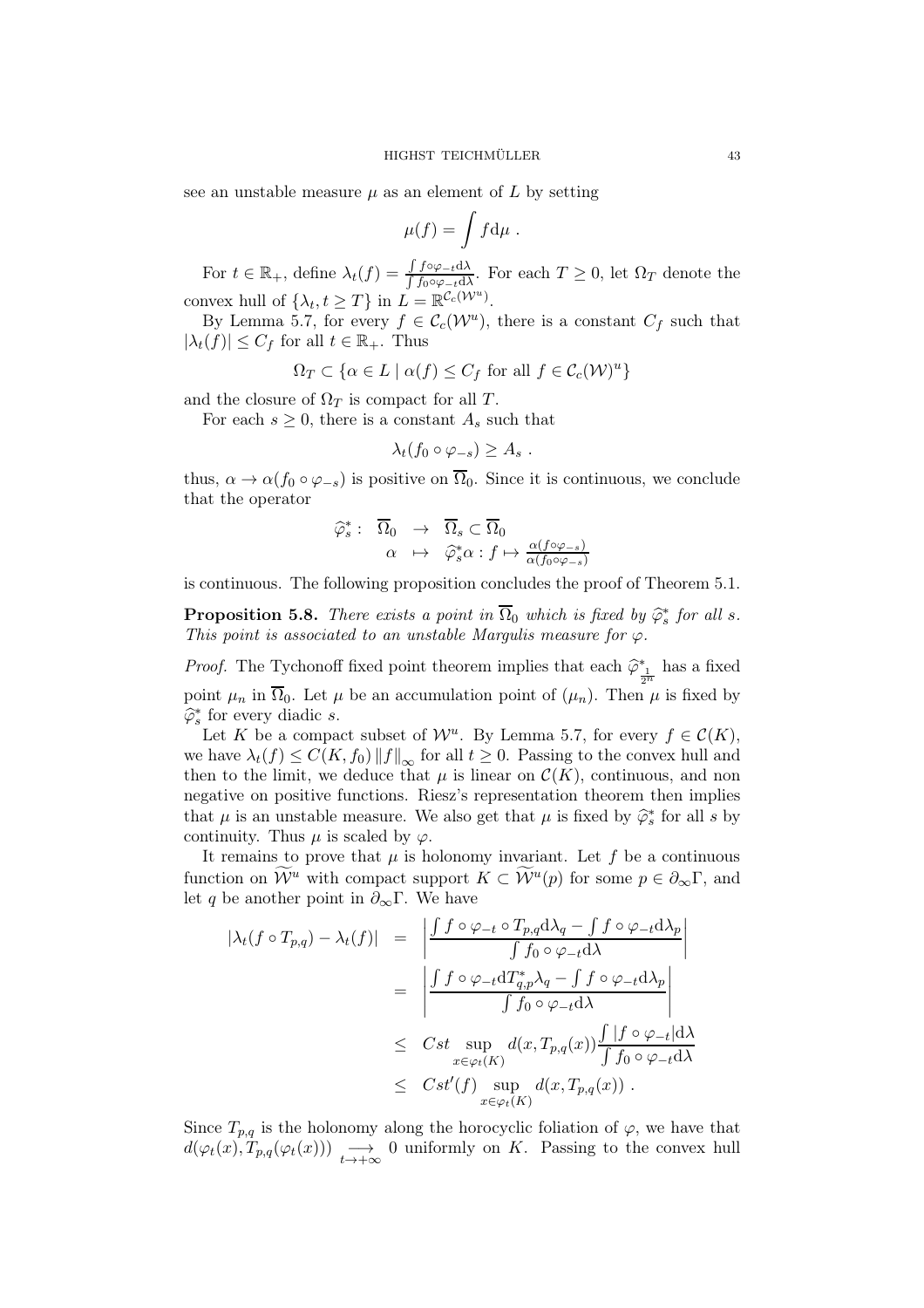and to the limit, we deduce that

$$
\int f \circ T_{p,q} d\mu = \int f d\mu .
$$

Thus  $\mu$  is invariant under horocyclic holonomy.

5.3. Scaling factor and entropy. In general, we don't know whether unstable Marguils measure is unique (see Section 6.2). Nonetheless, we prove here that the scaling factor of any such measure is the same, and that this scaling factor defines in fact a continuous function  $h_{top}$  on  $Par(\mathcal{G})$ . Experts will have recognized the *topological entropy*. More precisely we could prove the following:

**Theorem 5.9.** Let  $\varphi$  be a parametrization of  $\mathcal G$  with stable horocycles, and let  $\mu$  be an unstable Margulis measure for  $\varphi$  with scale factor a. Then:

- a is the topological entropy of  $\varphi$ ,
- There exists a  $\varphi$ -invariant probability measure  $\nu$  on  $M_{\Gamma}$  which disintegrates to  $\mu$  along stable horocycles,
- The measure  $\nu$  has metric entropy equal to a (equivalently,  $\nu$  is a measure of maximal entropy).

Since we try to avoid introducing the entropy here, we content ourselves with the following theorem:

Theorem 5.10. Let exists a function

$$
h_{top} : \mathrm{Par}(\mathcal{G}) \to \mathbb{R}_{>0}
$$

such that if  $\varphi$  is a parametrization of  $\mathcal G$  with stable (resp. unstable) horocycles and  $\mu$  is an unstable (resp. stable) Margulis measure for  $\varphi$ , then the scale factor of  $\mu$  equals  $h_{top}([\varphi])$  (resp.  $-h_{top}([\varphi])$ ).

To prove this, we describe a standard procedure to combine a stable and an unstable measure into a measure on  $M_{\Gamma}$ .

Let  $\mu$  be a stable measure on  $\mathcal{W}^s$  and let c be a continuous curve contained in a leaf of  $\mathcal{W}^u$  and transverse to  $\mathcal G$  inside that leaf. We define the projection of  $\mu$  to c as the measure  $\mu_c$  defined by

$$
\mu_c(I) = \mu\left(\bigcup_{t \geq 0} \varphi_t(I)\right) ,
$$

where I is some interval in c and  $\varphi$  is any parametrization of  $\mathcal{G}$ .

Let now  $\varphi$  be a parametrization of  $\mathcal G$  admitting a stable horocyclic foliation  $H$ . We call a family of measures on the leaves of  $H$  a *horocyclic measure*. Given a stable measure  $\mu$ , we get an horocyclic measure  $\mu$ <sub>H</sub> by projecting  $\mu$ onto the leaves of  $H$ .

**Proposition 5.11.** Let  $\varphi$  and  $\psi$  be two parametrizations of  $\mathcal G$  such that

- $\varphi$  admits a stable horocyclic foliation  $\mathcal{H}$ ,
- there is a locally finite stable measure  $\mu$  which is scaled by  $\psi$  with scale factor b.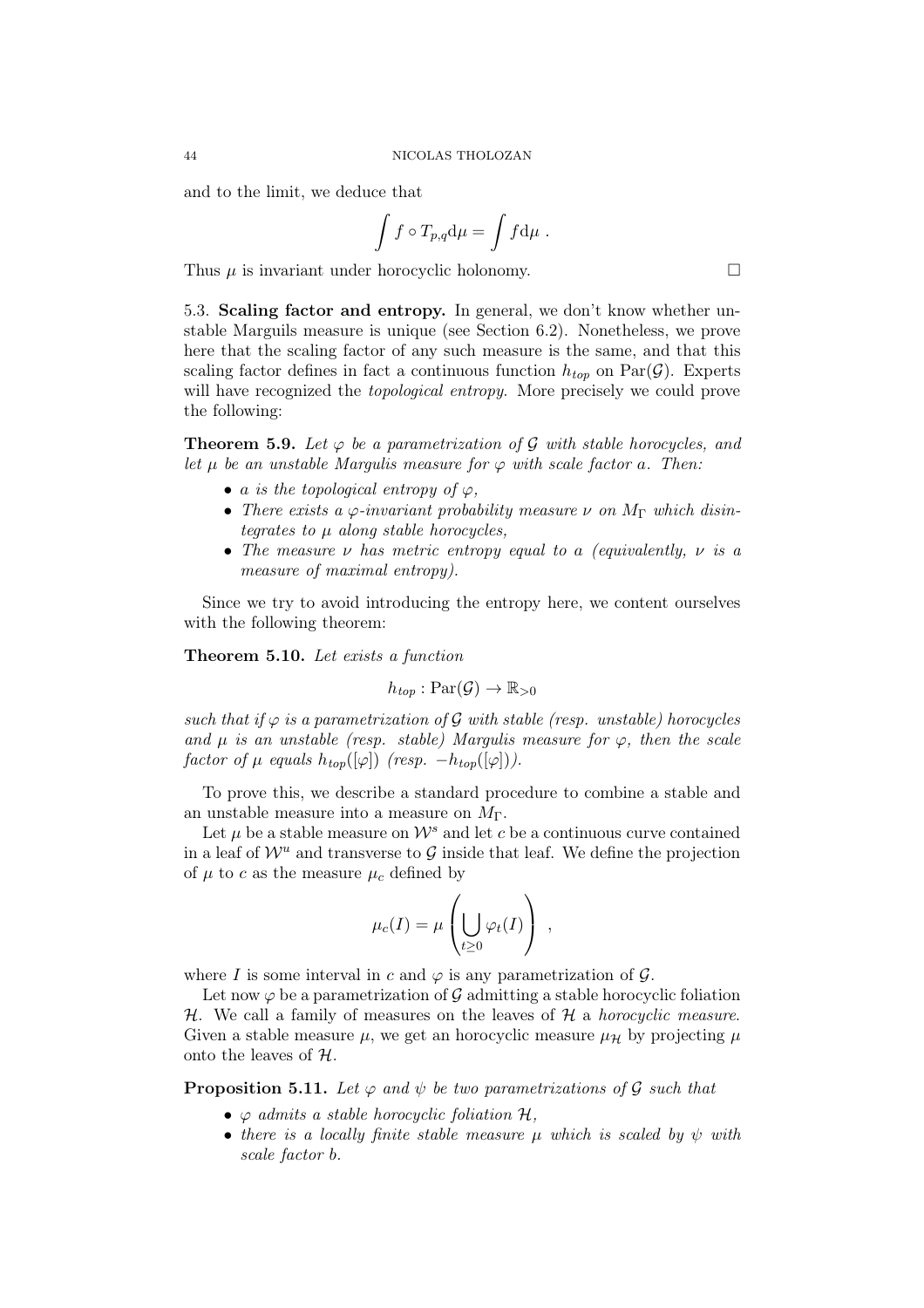Then the horocyclic projection  $\mu_{\mathcal{H}}$  is locally finite and stafisfies

$$
\varphi_t^* \mu_{\mathcal{H}} = e^{-bc(t,\cdot)} \mu_{\mathcal{H}} \ ,
$$

where c is the reparametrization cocycle of  $\psi$  with respect to  $\varphi$ .

*Proof.* Let  $\mathcal{H}(x)$  be some horocycle of  $\varphi$  and identify the weakly stable leave  $\widetilde{\mathcal{W}}^s(x)$  containing  $\mathcal{H}(x)$  with  $Hh(x) \times \mathbb{R}$  via the map

$$
(y,t)\mapsto \psi_t(y) .
$$

Since the measure  $\mu$  is scaled by  $\psi$ , it can be written in those coordinates in the form

$$
\mathrm{d}\mu = \mathrm{d}\nu \otimes e^{-bt} \mathrm{d}t ,
$$

where  $\nu$  is a locally finite measure on  $\mathcal{H}(x)$ . An easy computation then shows that

$$
\mu_{\mathcal{H}(x)} = \frac{1}{b} \nu \; .
$$

Let I be an interval in  $\mathcal{H}(x)$ . Withe respect to the coordinates above, we have

$$
\varphi_t(I) = \{(y, c(y, t)), y \in I\}.
$$

We thus have

$$
\mu_{\mathcal{H}}(\varphi_t(I)) = \int_{y \in I} \int_{s=c(y,t)}^+ \infty e^{-bs} ds d\nu(y)
$$

$$
= \int_{y \in I} e^{-bc(y,t)} d\mu_{\mathcal{H}}(y) .
$$

This concludes the proof.  $\Box$ 

Now, if  $\varphi$  is a parametrization of G with stable horocycles,  $\nu$  a locally finite horocyclic measure and  $\mu$  an unstable measure which is invariant under horocycle holonomy, one obtains a finite measure  $\mu \rtimes \nu$  on  $M_{\Gamma}$  by setting locally

$$
\int f d\mu \rtimes \nu = \int_{y \in \mathcal{W}^u(x)} \int_{z \in \mathcal{H}(y)} f(z) d\nu(z) d\mu(y) ,
$$

where x is any point on  $M_{\Gamma}$  and f a continuous function supported in a neighbourhood of x. (The holonomy invariance of  $\mu$  guaranties that the measure is well-defined independently of  $x$ .)

Using the fact that the total mass of  $\mu$  must be preserved by the flow  $\varphi$ , we prove the following:

**Lemma 5.12.** Let  $\varphi^1$  and  $\varphi^2$  be a parametrizations of G admitting respectively stable and unstable horocycles. Let  $\mu^1$  (resp.  $\mu^2$ ) be an unstable (resp. stable) Margulis measure for  $\varphi^1$  (resp.  $\varphi^2$ ) with scale factor a (resp. -b). Then

$$
\inf_{\gamma \in [\Gamma]} \frac{L_{\varphi^2}(\gamma)}{L_{\varphi^1}(\gamma)} \leq \frac{a}{b} \leq \sup_{\gamma \in [\Gamma]} \frac{L_{\varphi^2}(\gamma)}{L_{\varphi^1}(\gamma)}.
$$

*Proof.* Let H be the stable horocyclic foliation of  $\varphi^1$  and consider the finite measure

$$
\nu = \mu^1 \rtimes \mu^2_{\mathcal{H}}
$$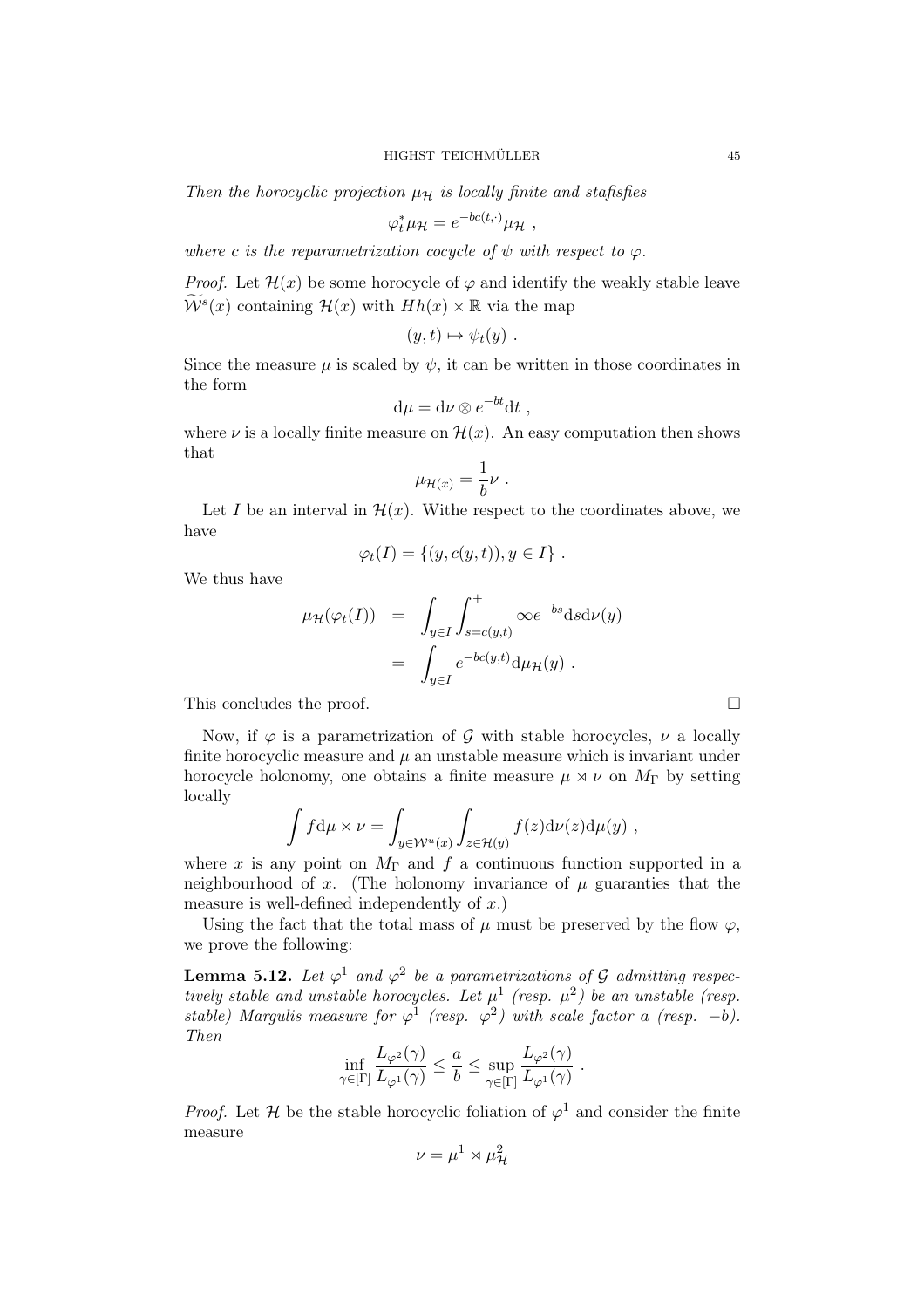on  $M_{\Gamma}$ . By Proposition ?? and since  $\mu^{1}$  is scaled by  $\varphi^{1}$ , we have

$$
\varphi_t^{1^*} \nu = e^{at - bc(\cdot, t)}.
$$

Since the total mass of the measure  $\mu$  must be preserved, we must have

$$
\inf_{x \in M_{\Gamma}} e^{at - bc(\cdot, t)} \le 1 \le \sup_{x \in M_{\Gamma}} e^{at - bc(\cdot, t)}
$$

,

which rewrites

$$
\inf_{x \in M_{\Gamma}} \frac{c(x,t)}{t} \leq \frac{a}{b} \leq \sup_{x \in M_{\Gamma}} \frac{c(x,t)}{t} .
$$

Taking the limit as t goes to  $+\infty$  and applying Lemma 1.15, we get the conclusion.

We can now deduce Theorem 5.10 from Lemma 5.12.

*Proof of Theorem 5.10.* Let  $[\varphi]$  be a point in Par $(\mathcal{G})$ . By Theorem 2.14, there exists  $\varphi^1$  in  $[\varphi]$  which admits stable horocycles. By Theorem 5.1 there exists an unstable Margulis measure  $\mu^1$  for  $\varphi^1$  with scale factor  $a_1$ . We want to set

$$
h_{top}([\varphi]) = a_1 \; .
$$

To see that this is well-defined, let  $(\varphi^2, \mu^2)$  be another such pair, with  $\varphi^2 \in$  $[\varphi]$  and  $\mu^2$  scaled by  $\varphi^2$  with scale factor  $a_2$ . There also exists  $\psi \in [\varphi]$  which admits unstable horocycles, and a stable Margulis measure  $\nu$  for  $\psi$  with scale factor  $-b$ . Since  $\varphi^1$ ,  $\varphi^2$  and  $\psi$  all have the same period map, applying Lemma 5.12 gives

$$
\frac{a_1}{b} = \frac{a_2}{b} = 1 \; ,
$$

hence  $a_1 = a_2 = b$ . Thus  $h_{top}$  is well-defined.

Similarly, the continuity of  $h_{top}$  follows from Lemma 5.12 and the continuity of

$$
([\varphi], [\psi]) \mapsto \sup \frac{L_{\varphi}}{L_{\psi}}.
$$

 $\Box$ 

Note that the function  $h_{top}$  satisfies

$$
h_{top}(\varphi^{\lambda}) = \frac{1}{\lambda} h_{top}(\varphi) .
$$

Therefore, every flow  $\varphi$  admits a unique scaling of entropy 1. This gives an isomorphism between  $\text{PPar}(\mathcal{G})$  and the hypersurface

$$
Par_{1}(\mathcal{G}) = \{ [\varphi] \in Par(\mathcal{G}) \mid h_{top}([\varphi]) = 1 \; .
$$

Finally, by construction of the maps DF and CF, we have

**Proposition 5.13.** The maps DF and CF take values into the set  $\text{Par}_1(\mathcal{G})$ .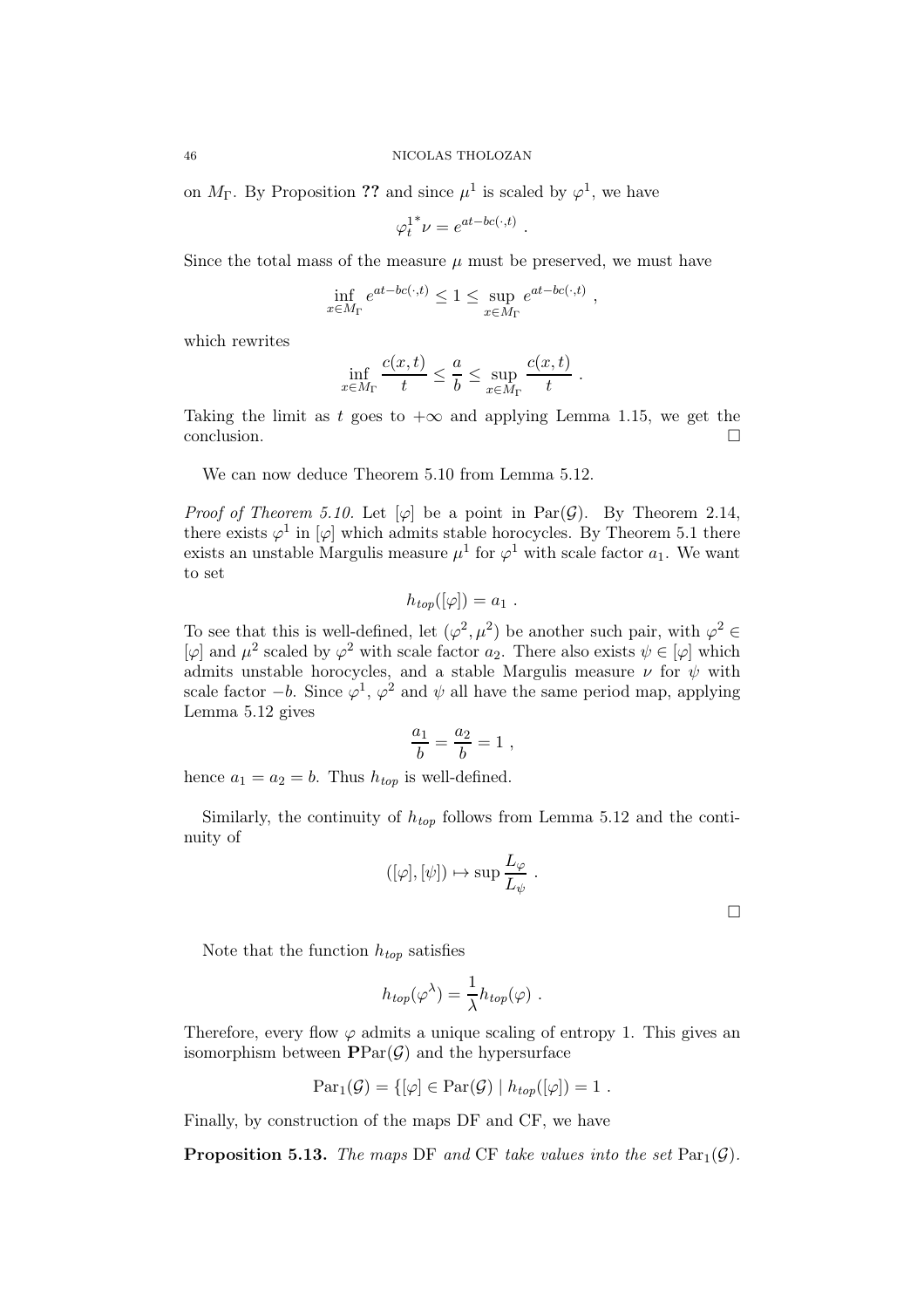5.4. Surjectivity of the map DF. In Section ??, we associated to an Anosov representation of  $\Gamma$  into  $\text{Diff}(\mathbb{S}^1)$  a parametrization  $\varphi$  of  $\mathcal G$  with stable horocycles and a unstable Margulis measure with scale factor 1. Here we explain how to recover a  $\mathcal{C}^1$  action from the data of the flow and its Margulis measure.

Let  $\varphi$  be a parametrization of  $\mathcal G$  with stable horocycles and  $\mu^u$  an unstable Margulis measure for  $\varphi$ . We want to integrate the projections of the Margulis measure on unstable paths transverse to  $\mathcal{G}$ . We first need the following lemma:

**Lemma 5.14.** Let  $\varphi$  be a parametrization of  $\mathcal G$  with stable horocycles, let  $\mu^u$  be an unstable Margulis measure, and c an unstable path transverse to  $\mathcal{G}$ . Then the projection  $\mu_c^u$  of  $\mu^u$  to c has full support and no atom.

*Proof.* Let Supp $(\mu^u)$  denote the union of the supports of  $\mu^u$  on each leaf. Since  $\mu^u$  is scaled by  $\varphi$  and holonomy invariant,  $\text{Supp}(\mu^u)$  is a union of weakly stable leaves. Moreover, the complement of  $\text{Supp}(\mu^u)$  intersects each unstable leaf in an open set. The holonomy invariance thus implies that  $\text{Supp}(\mu^u)$  is closed. Therefore  $\text{Supp}(\mu^u) = M_\Gamma$  by minimality of the weakly unstable foliation (which follows from instance from the minimality of the action of  $\Gamma$  on  $\partial_{\infty}\Gamma$ ). We easily deduce that the projections of  $\mu^u$  have full support.

Assume now that some projections have atoms. Let us first bound the size of these atomes. For this, let  $U$  be a relatively compact unstable open domain such that every stable horocycle intersects U, and take  $V = \bigcup_{t \geq 0} \varphi_{-t}(U)$ . By local finiteness and scaling property of  $\mu^u$ , we have  $\mu^u(V) = A < +\infty$ . Therefore, for every  $x \in U$ ,

$$
\mu^u(\{\varphi_{-t}(x), t \ge 0\}) \le A .
$$

Since  $\mu^u$  is holonomy invariant and since every stable horocycle intersects U, the same conclusion holds for every  $x \in M_{\Gamma}$ .

Applying this to  $\varphi_s(x)$  with large s, one gets

$$
\mu^u(\{\varphi_{s-t}(x), t \ge 0\}) = e^s \mu^u(\{\varphi_{-t}(x), t \ge 0\}) \le A ,
$$

which implies that  $\mu^u(\{\varphi_{-t}(x), t \ge 0\})$  has no atom. Thus, the projections of  $\mu^u$  have no atom.

Let us now use these projections to form a  $\mathcal{C}^1$  atlas on  $\partial_{\infty} \Gamma$ . Let  $I = [q_1, q_2]$ be an interval in Γ, p a point in  $\partial_{\infty} \Gamma$  that does not belong to I, an c a continuous map from I to the unstable leaf  $\widetilde{\mathcal{W}}^u(p)$  such that  $c(q)$  belongs to the geodesic  $\mathcal{G}(p,q)$  for all  $q \in [q_1,q_2]$ . Define

$$
h_{p,c}: I \rightarrow \mathbb{R}
$$
  
  $q \mapsto \mu_c^u(I)(c([q_1, q]))$ .

By Lemma 5.14,  $h_{p,c}$  is a homeomorphism from I to  $[0, h_{p,c}(q_2)]$ .

**Proposition 5.15.** Let  $h_{p,c}$  and  $h_{p',c'}$  be two homeomorphisms constructed as above. Then  $h_{p',c'} \circ h_{p,c}^{-1}$  is a  $\mathcal{C}^1$  diffeomorphism.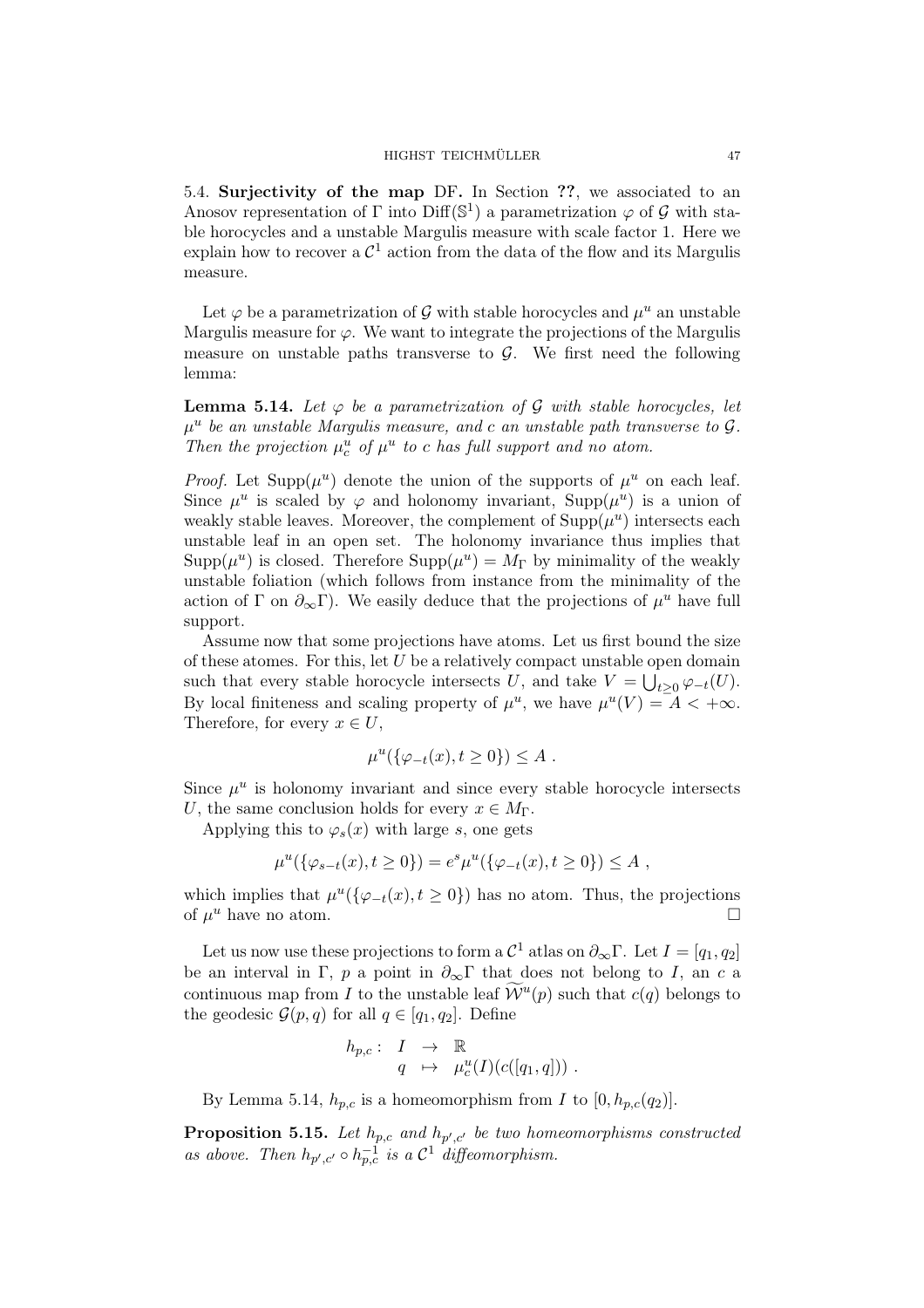*Proof.* Let  $(p', c')$  be another choice of  $(p, c)$ . The holonomy invariance of  $\mu^u$ implies that

$$
h_{p',c'}=h_{p,c''}
$$
,

where  $c'' = T_{p',p} \circ c$ . Now,  $c(q)$  and  $c''(q)$  belong to the same geodesic, so we can write

$$
c''(q) = \varphi_{t(q)}(c(q))
$$

for some continuous function t. The scaling property of  $\mu^u$  gives

$$
h_{p,c''}(q) = \int_0^{h_{p,c}(q)} e^{t(h_{p,c}^{-1}(s)} ds .
$$

(See the proof of Proposition 5.11.)

It follows that  $h_{p',c'} \circ h_{p,c}^{-1} = h_{p,c''} \circ h_{p,c}^{-1}$  is a  $\mathcal{C}^1$  diffeomorphism.

By Proposition 5.15, the family of charts  $(I, h_{p,c})$  define a  $\mathcal{C}^1$  atlas on  $\partial_{\infty}\Gamma$ . Since this family is globally  $\Gamma$ -invariant, the associated  $\mathcal{C}^1$  structure on  $\partial_{\infty}\Gamma$ is Γ-invariant.

Let h be a homeomorphism from  $\partial_{\infty} \Gamma$  to  $\mathbb{S}^1$  which is a diffeomorphism in the local charts  $h_{p,c}$ . Then h conjugates the action of  $\Gamma$  on  $\partial_{\infty}\Gamma$  to a  $\mathcal{C}^1$ action  $\rho$  on  $\mathbb{S}^1$ .

Proposition 5.16. We have

$$
L_{\rho} = h_{top}(\varphi) L_{\varphi} .
$$

Proof. Exercise. □

**Corollary 5.17.** The map  $DF : \mathfrak{X}_{an}(\Gamma, \text{Diff}(\mathbb{S}^1)) \to \text{Par}_1(\mathcal{G})$  is surjective.

*Proof.* Let  $[\varphi]$  be a point in Par<sub>1</sub>( $\mathcal{G}$ ). By Theorem 2.14, there exists a flow  $\varphi$  in  $[\varphi]$  which admits stable horocycles. By Theorem 5.1, the exists an unstable Margulis measure  $\mu^u$  for  $\varphi$  with scale factor 1. Let  $\rho : \Gamma \to \text{Diff}(\mathbb{S}^1)$ be constructed as above. Then  $\rho$  is topologically conjugate to the action of Γ on  $\partial_{\infty}$ Γ. The equality  $L_{\rho} = L_{\varphi}$  implies that  $\rho$  is Anosov by Proposition 1.21, and gives

$$
\mathrm{DF}([\rho]) = [\varphi] .
$$

Remark 5.18. Though we did not explicitly proved it, the reader can convince himself that the construction of  $\rho$  from  $(\varphi, \mu^u)$  is inverse of the construction of  $(\varphi, \mu^u)$  from  $\rho$ . There is thus a bijection  $\overrightarrow{DF}$  between the set of conjugacy classes of Anosov representations into Diff( $\mathbb{S}^1$ ) and the set of pairs  $(\varphi, \mu^u)$ up to conjugacy. This bijection factors to the map DF when forgetting the second coordinate and passing to Hausdorff quotients.

The question of whether DF is injective is thus deeply related to the question of whether the instable Margulis measure of a flow is unique. We prove uniqueness Hölder parametrizations in the next section.

# 6. Constructing inverses of DF and CF

In this section, we construct inverses of DF and CF in restriction to the set of Hölder parametrizations of entropy 1. The Hölder assumption is necessary to guaranty that the flow considered admits both stable and unstable horocycles.

 $\Box$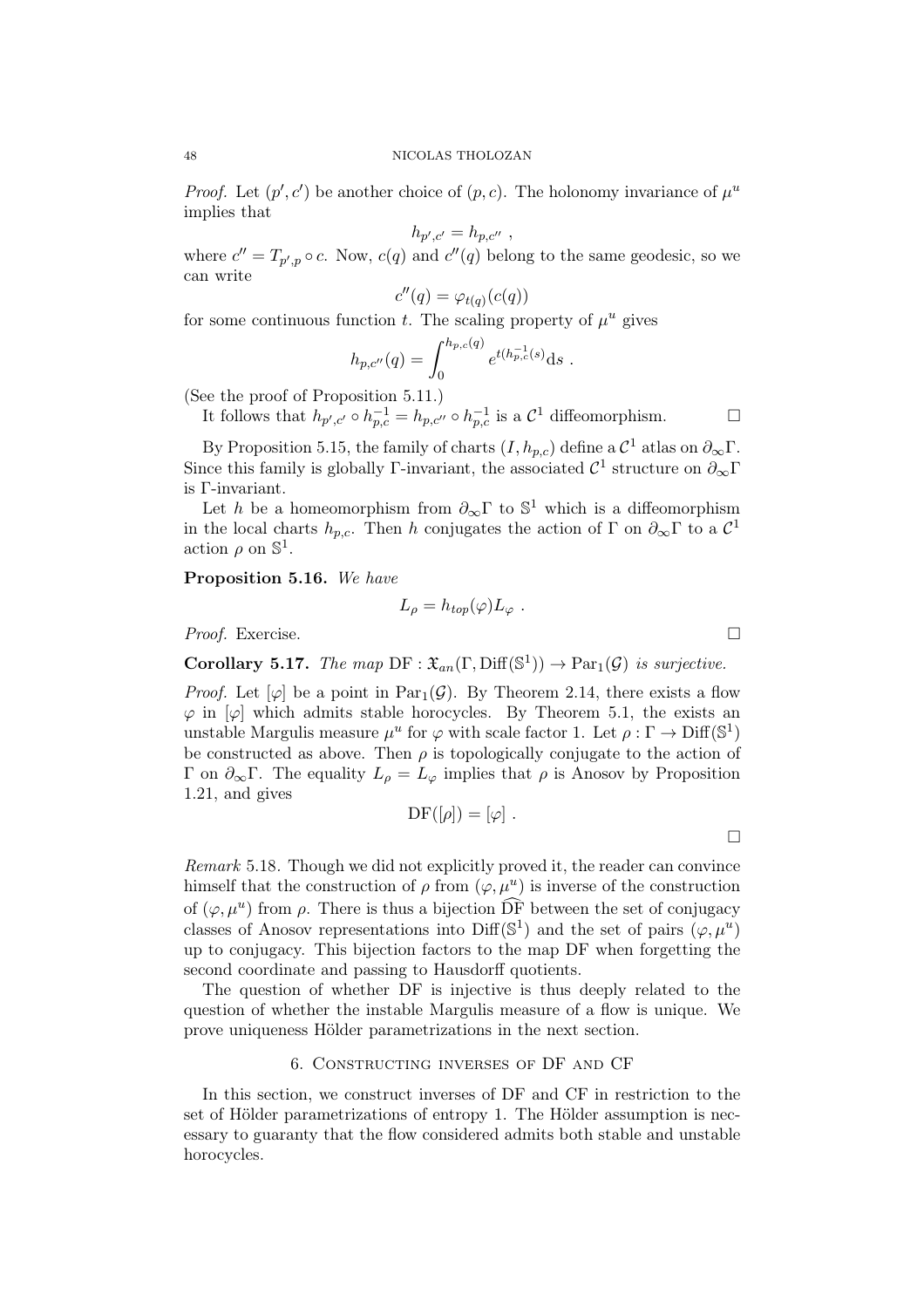6.1. Anosov parametrizations. Let us first gather the various results presented above and specialize them to the case of Anosov parametrization.

Definition 6.1. A parametrization of the geodesic foliation is *Anosov* if it admits both stable and unstable horocycles.

This is verified for instance by the geodesic flow  $\varphi^0$  of a hyperbolic metric.

**Proposition 6.2.** Let c be a Hölder cocycle along  $\varphi^0$ . Then c is both stably and unstably Buseman.

*Proof.* Up to a coboundary, we can assume c is the integral cocycle associated to a Hölder function  $f$ . If  $x$  and  $y$  belong to the same stable leaf, then  $\varphi_t^0(x)$  and  $\varphi_t^t(y)$  get exponentially close for  $t \to +\infty$ , and so do  $f(\varphi_t^0(x))$  and  $f(\varphi_t^0(y))$  since f is Hölder. We deduce that

$$
\int_0^t f(\varphi_s^0(x)) - f(\varphi_s^0(y)) \mathrm{d} s
$$

converges as s goes to  $+\infty$ . One proves with a little extra care that the convergence is uniform on every compact. Thus  $c_f$  is stably Buseman. The same argument with x and y in the same unstable leaf and  $t \to -\infty$  shows that  $c_f$  is also unstably Buseman.

Now, if  $\varphi$  is a Hölder parametrization of  $\mathcal{G}$ , then the reparametrization cocycle of  $\varphi$  with respect to  $\varphi^0$  is Hölder. One thus obtains the following (well-known) corollary:

# **Corollary 6.3.** Every Hölder parametrization of  $\mathcal G$  is Anosov.

A variant of Livsic theorem asserts that Anosov parametrizations are characterized up to conjugacy by their periods.

**Theorem 6.4** (Livšic). Let  $\varphi$  and  $\psi$  be two Anosov parametrizations of  $\mathcal{G}$ . If  $L_{\psi} \equiv L_{\psi}$ , then  $\varphi$  and  $\psi$  are conjugate.

## Proof. Exercise. □

Let us denote by  $Par^{an}(\mathcal{G})$  the of Anosov parametrizations of  $\mathcal{G}$ . It is a dense convex subcone of  $Par(\mathcal{G})$  which contains  $Par^h(\mathcal{G})$ . We denote  $Par_1^{an}(\mathcal{G})$  its intersection with  $Par_1(\mathcal{G})$  and by  $\mathbf{PPar}^{an}(\mathcal{G})$  its projection to  $\text{PPar}(\mathcal{G})$ .

Let  $\varphi$  be an Anosov parametrization of the geodesic foliation. Let  $\mathcal{H}^s$  and  $\mathcal{H}^u$  denote respectively the stable and unstable horocyclic foliations of  $\varphi$ . Let  $\mu^s$  and  $\mu^u$  denote respectively some stable and unstable measures scaled by  $\varphi$  and invariant under horocyclic holonomy and denote by  $\nu^s$  and  $\nu^u$  their respective projections to  $\mathcal{H}^s$  and  $\mathcal{H}^u$ . In the next sections, we explain how to recover from these data an Anosov action on the circle and a foliated affine action.

6.2. Inverses of DF and CF. This inverse has essentially been constructed in Section 5.4 if we are given an unstable Margulis measure. Similarly, we construct the inverse of CF via projections of a stable Margulis measure.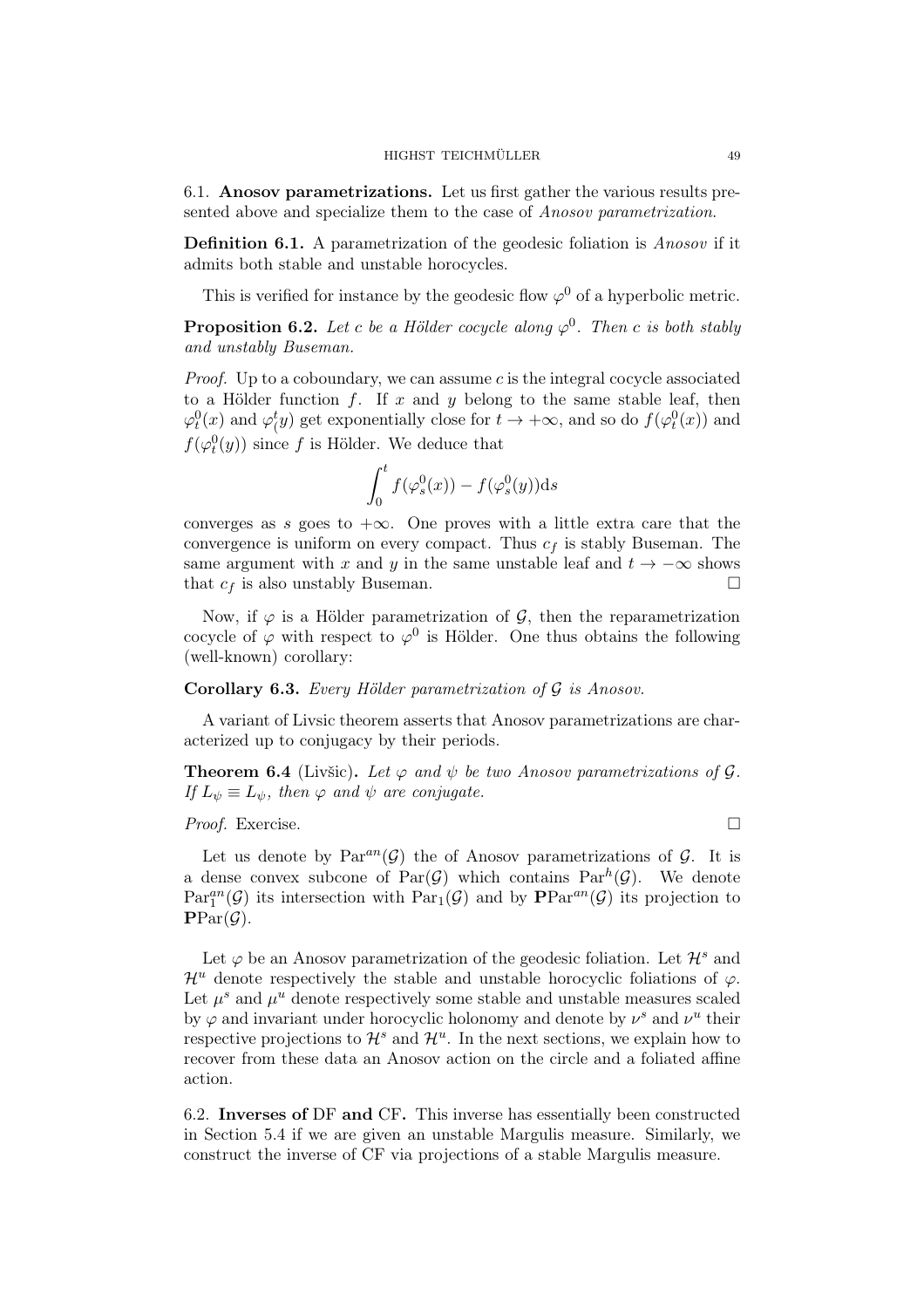Let  $\varphi$  be an Anosov parametrization of  $\mathcal G$  with  $h_{top}(\mu) = 1$ , and let  $\mu^s$  be a stable Margulis measure. recall that  $\mu^s_{\mathcal{H}}$  denotes its projection onto the horocyclic foliation of  $\varphi$ .

**Proposition 6.5.** There exists a stable horocyclic flow  $(h_s)$  for  $\varphi$  such that

$$
\mu^s_{\mathcal{H}}([x, h_s(x)]) = s
$$

for all  $s > 0$ .

*Proof.* Given  $x \in M_{\Gamma}$ , let  $f_x$  be the primitive of  $\mu^s$  on  $\mathcal{H}^s(x)$  vanishing at x. By Proposition ??, the measure  $\mu^s$  on  $\mathcal{H}^s(x)$  has full support and is atome free, by compactness of  $M_{\Gamma}$ , one can fine some uniform  $\varepsilon > 0$  such that the total mass  $\mu^s(\mathcal{H}^s(x))$  is at least  $\varepsilon$ . Applying this to  $\varphi_t(x)$ , one obtains that

$$
\mu^s(\mathcal{H}^s(x)) = e^t \mu^s(\mathcal{H}^s(\varphi_t(x))) \geq e^t \varepsilon.
$$

Thus  $\mu^{s}(\mathcal{H}^{s}(x))$  is infinite and  $f_{x}$  is a global homeomorphism.

We can now set  $h_s(x) = f_x^{-1}(s)$ . It is clear that  $h_s$  is a flow. The holonomy invariance of  $\mu^s$  give the continuity of  $h_s$  when moving in directions transverse to the stable leaves, and the scaling property gives the relation

$$
\varphi_t \circ h_s \circ \varphi_{-t} = h_{e^{-t}s} .
$$

To conclude the construction of the inverses of DF and CF we need the following:

**Proposition 6.6.** Let  $\varphi$  be parametrization of the geodesic foliation with stable (resp. unstable) horocycles. Assume there exist  $(h_s)$  and  $(h'_s)$  two stable (resp. unstable) horocyclic flows. Then there is a constant  $\lambda \neq 0$  such that

$$
h'_s = h_{\lambda s} .
$$

*Proof.* Exercise.  $\Box$ 

**Corollary 6.7.** Let  $\varphi$  be an Anosov parametrization of  $\mathcal{G}$ . Then the stable and unstable Margulis measures of  $\varphi$  are unique up to a multiplicative constant.

*Proof.* Let  $\mu_1^s$  and  $\mu_s^2$  be two stable Margulis measures. By Proposition ??, the projections of  $\mu_1^s$  and  $\mu_2^s$  on  $\mathcal{H}^s$  differ by a multiplicative constant. Hense so do  $\mu_1^s$  and  $\mu_2^s$ .

We can now finally define a map

 $DF^{-1}: Par_1^{an}(\mathcal{G}) \to \mathfrak{X}_{an}(\Gamma, \text{Diff}(\mathbb{S}^1))$ 

in the following way: for  $[\varphi] \in \operatorname{Par}^{an}_{1}(\mathcal{G})$ , let  $\varphi \in [\varphi]$  be the parametrization of  $\mathcal G$  which admits both stable and unstable horocycles ( $\varphi$  is unique by Livsic's theorem). Let  $\mu^u$  be the stable Margulis measure of  $\varphi$  (which is unique by Corollary 6.7) and define  $DF^{-1}([\varphi])$  to be the class of the Anosov  $\mathcal{C}^1$  action associated to  $(\varphi, \mu^u)$  in Section 5.4. It follows from the results of Section 5.4 that

$$
\mathrm{DF} \circ \mathrm{DF}^{-1} = \mathrm{Id}_{\mathrm{Par}_{1}^{an}(\mathcal{G})} .
$$

Similarly, we can construct a map

 $CF^{-1}$ :  $Par_1^{an}(\mathcal{G}) \rightarrow \mathcal{T}(\mathcal{W}^s)$